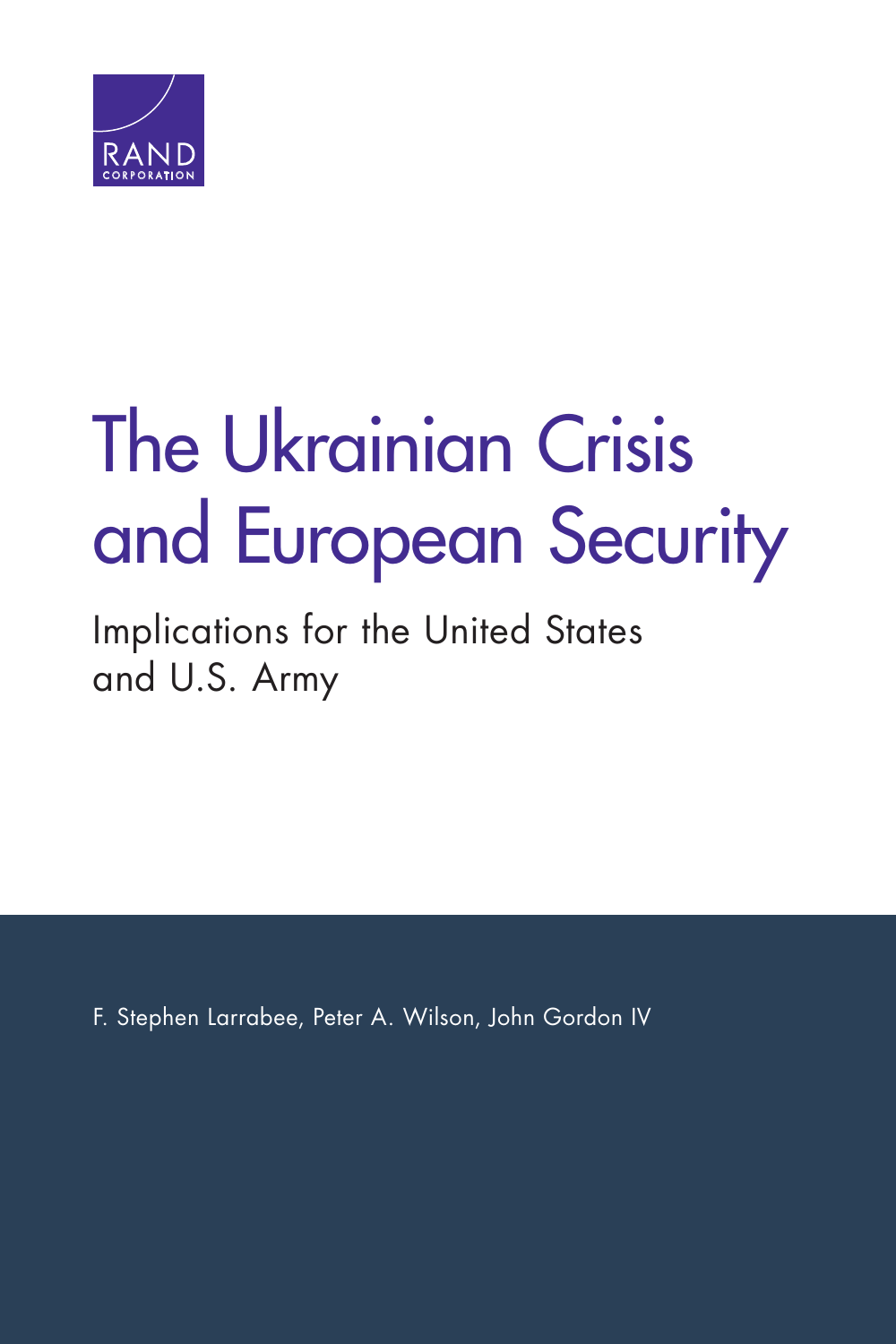For more information on this publication, visit [www.rand.org/t/rr903](http://www.rand.org/t/rr903)

Published by the RAND Corporation, Santa Monica, Calif. © Copyright 2015 RAND Corporation RAND<sup>®</sup> is a registered trademark.

#### Limited Print and Electronic Distribution Rights

This document and trademark(s) contained herein are protected by law. This representation of RAND intellectual property is provided for noncommercial use only. Unauthorized posting of this publication online is prohibited. Permission is given to duplicate this document for personal use only, as long as it is unaltered and complete. Permission is required from RAND to reproduce, or reuse in another form, any of its research documents for commercial use. For information on reprint and linking permissions, please visit [www.rand.org/pubs/permissions.html.](http://www.rand.org/pubs/permissions.html)

The RAND Corporation is a research organization that develops solutions to public policy challenges to help make communities throughout the world safer and more secure, healthier and more prosperous. RAND is nonprofit, nonpartisan, and committed to the public interest.

RAND's publications do not necessarily reflect the opinions of its research clients and sponsors.

Support RAND Make a tax-deductible charitable contribution at [www.rand.org/giving/contribute](http://www.rand.org/giving/contribute)

[www.rand.org](http://www.rand.org)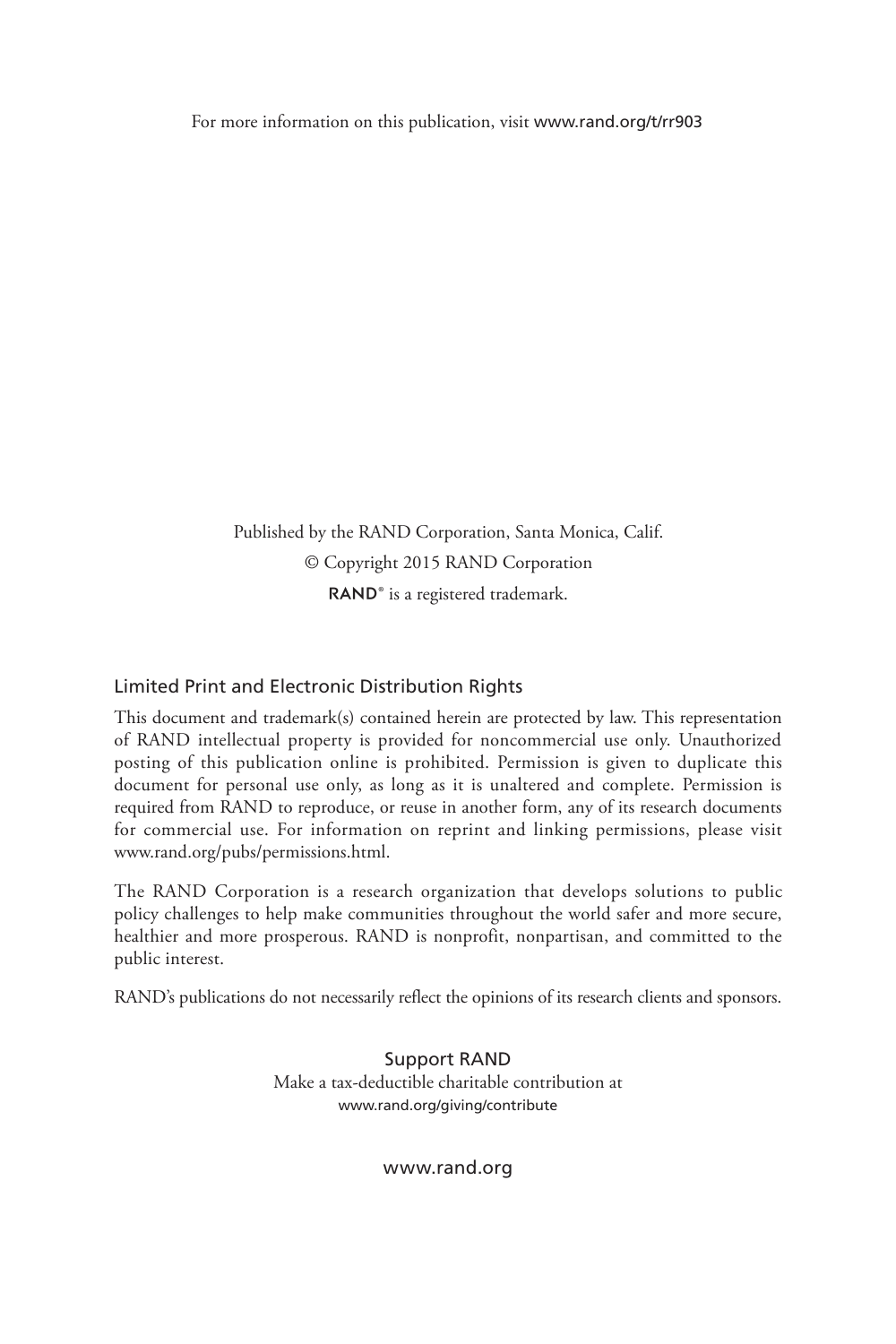This report, part of an exploratory series for the U.S. Army, is a think piece about the strategic implications of the ongoing Ukraine-Russia crisis for the Department of the Army. This analysis provides a first look at some of the broader strategic implications for the U.S. Army of the Ukrainian crisis. The report is intended to be of interest to the military and civilian leadership within the Department of the Army.

This research was sponsored by the Department of the Army and conducted within the RAND Arroyo Center's Strategy and Resources Program. RAND Arroyo Center, part of the RAND Corporation, is a federally funded research and development center sponsored by the United States Army.

The Project Unique Identification Code (PUIC) for the project that produced this document is HQD146843.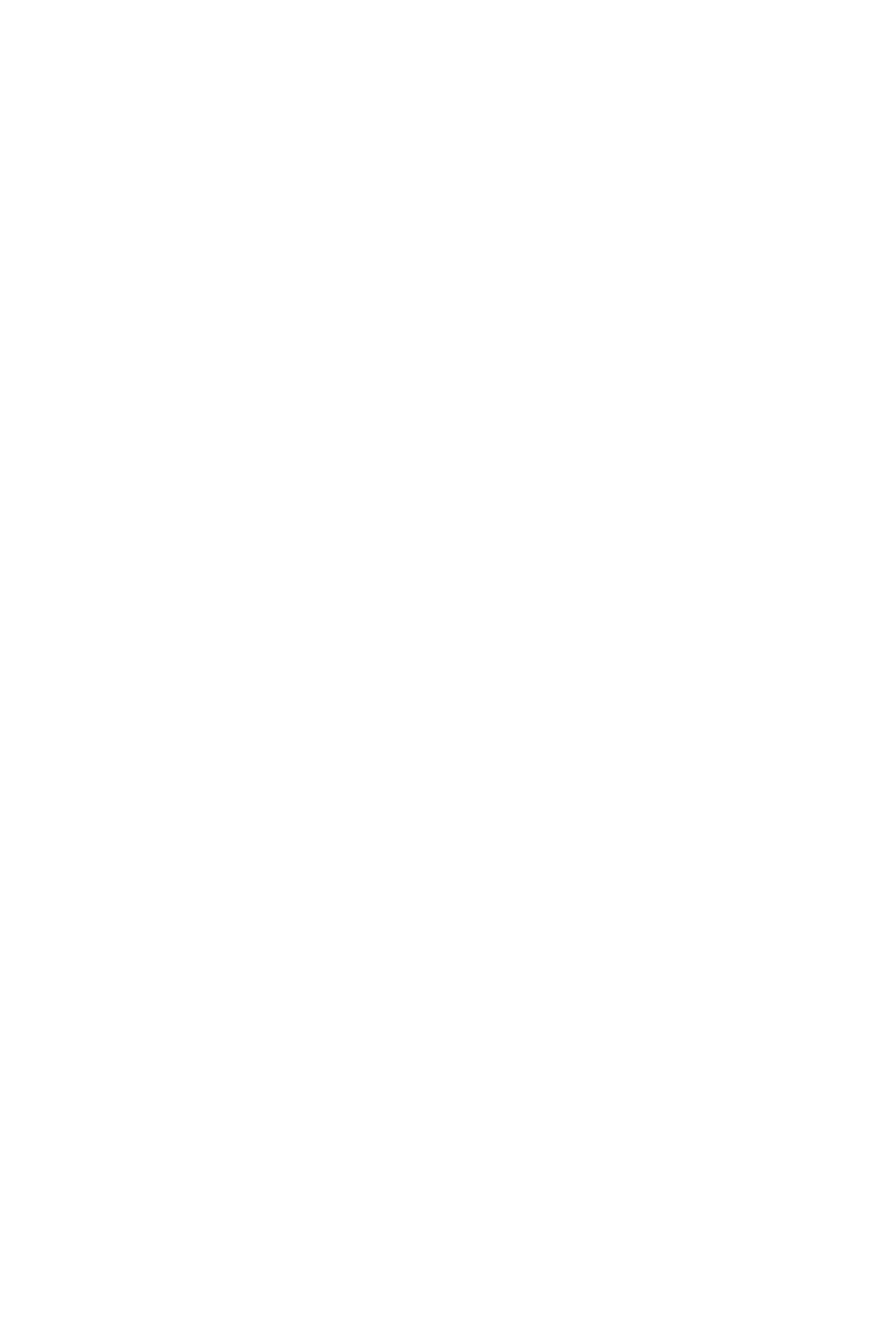# **Contents**

| <b>CHAPTER ONE</b>                                             |  |
|----------------------------------------------------------------|--|
|                                                                |  |
| <b>CHAPTER TWO</b>                                             |  |
| The Geopolitical Roots and Dynamics of the Ukrainian Crisis  3 |  |
|                                                                |  |
|                                                                |  |
|                                                                |  |
|                                                                |  |
|                                                                |  |
| Pursuing Reform and Reducing Corruption  12                    |  |
|                                                                |  |
|                                                                |  |
| <b>CHAPTER THREE</b>                                           |  |
|                                                                |  |
|                                                                |  |
|                                                                |  |
|                                                                |  |
|                                                                |  |
|                                                                |  |
|                                                                |  |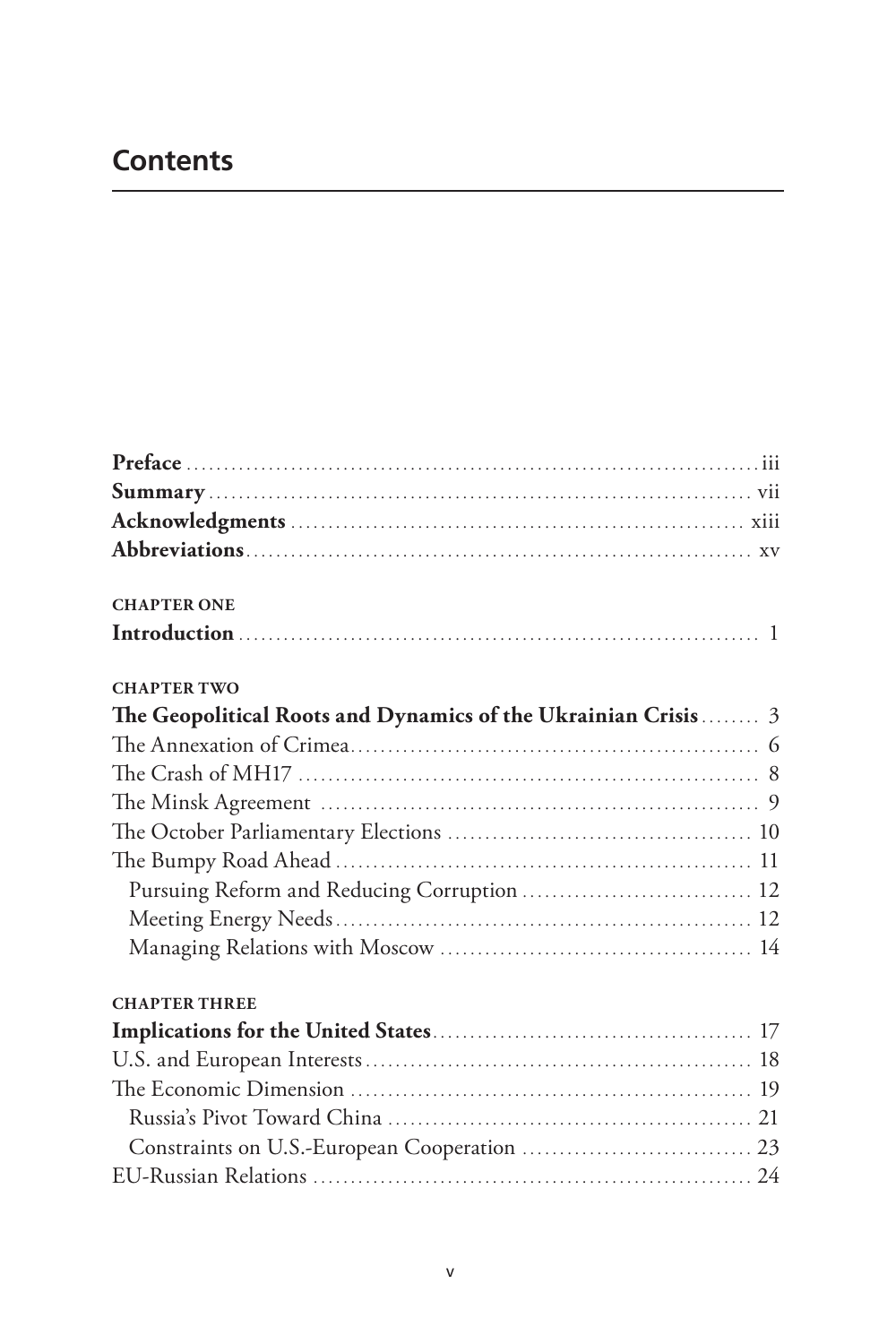| <b>CHAPTER FOUR</b> |  |
|---------------------|--|
|                     |  |
|                     |  |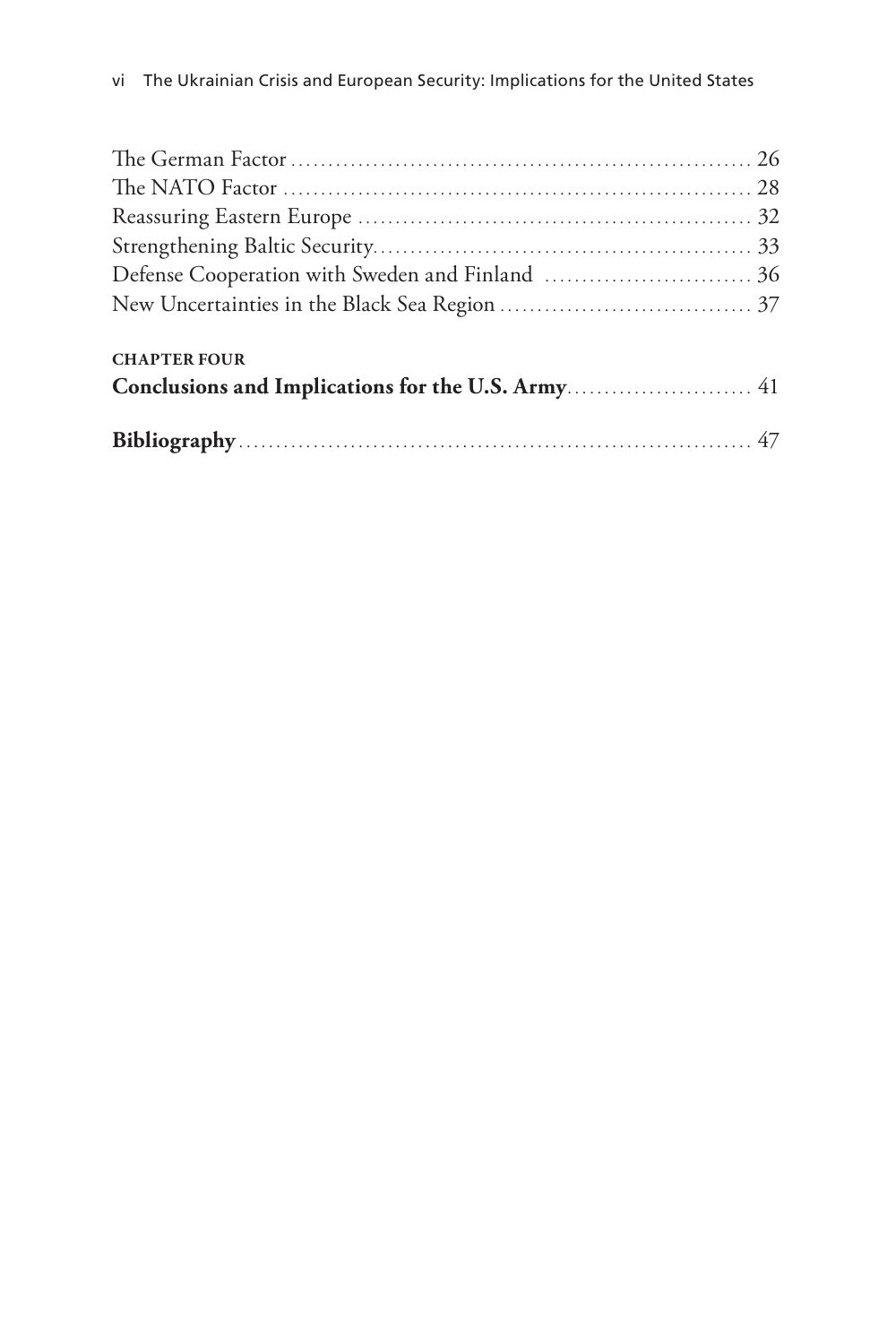Vladimir Putin's decision to annex Crimea and to destabilize eastern Ukraine has sparked widespread concern among Western policymakers that Russia has embarked on a more confrontational policy that could have far-reaching implications for Russia's relations with the West and for European stability. The annexation of Crimea challenges two basic assumptions on which U.S. policy toward Europe in the post–Cold War era has been based: (1) that Europe is essentially stable and secure, thereby freeing the United States to focus greater attention on other areas, particularly Asia and the Middle East, and (2) that Russia had become more of a partner than an adversary.

The annexation of Crimea suggests that both these assumptions need to be revisited. Europe has returned front and center on the U.S. policy agenda. This means that the United States will have to find a new balance among competing priorities in Europe, the Middle East, and Asia. After the annexation of Crimea and the military effort to destabilize eastern Ukraine, Russia can hardly be viewed as a partner. The United States will thus have to reexamine the basic premises on which its Russian policy is based as it seeks to adjust to dealing with a more nationalistic and assertive Russia.

This report will present the major events and circumstances surrounding the Ukrainian crisis and briefly discuss their importance, then conclude with observations on the possible implications for the U.S. Army. This report does not present concrete recommendations for action, but rather considerations for those charged with planning the size, posture, and composition of the Army.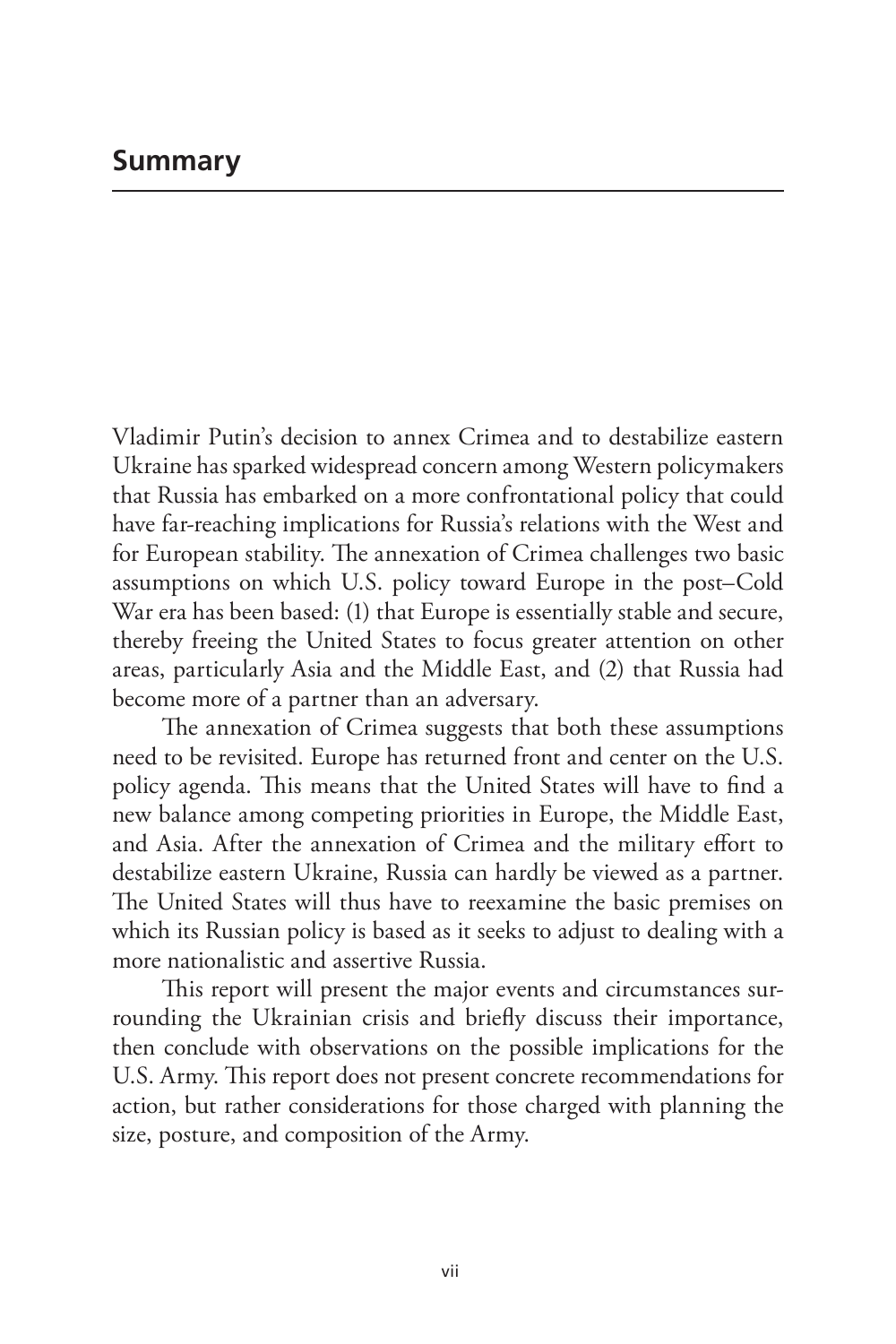# **Ukraine's Strategic Importance for Russia**

At its core, the current crisis in Ukraine is about Ukraine's future strategic orientation—whether Kiev will be allowed to choose its own independent foreign policy or be compelled to remain within the Russian sphere of influence. Ukraine's future orientation will also influence Russia's long-term geostrategic orientation and political path. Without Ukraine, as Zbigniew Brzezinski has pointed out, Russia ceases to be a Eurasian empire. However, if Moscow regains control over Ukraine, Russia automatically again regains the wherewithal to become an imperial state, spanning Europe and Asia.

In addition, Ukraine poses an important potential politicalideological threat to Putin's model of authoritarian state capitalism. A stable, independent, democratically oriented Ukraine on Russia's western border with close ties to Europe and the West represents an attractive alternative model to Putin's attempt to establish "managed democracy" in Russia and the rest of the post-Soviet space. From Putin's point of view, the real danger is *contagion*—that Russian citizens might begin to agitate for a similar, more open system in Russia. Putin has sought to weaken and discredit the government in Kiev, portraying it as composed of "fascists" and "neo-Nazis."

# **Reassuring Eastern Europe**

The Russian annexation of Crimea and the attempt to destabilize eastern Ukraine have made Poland and the Baltic countries very nervous and prompted calls for NATO to station combat forces in Eastern Europe and the Baltic states. Against the background of this increasing clamor for additional troops, NATO approved plans for the creation of a 4,000-man rapid reaction force. Plans call for a portion of this force to have an essentially permanent presence in Eastern Europe, with the remainder of the force able to be dispatched to trouble spots in the region within 48 hours. This upgraded force is intended to be the spearhead of a much larger rapid reaction force designed to enhance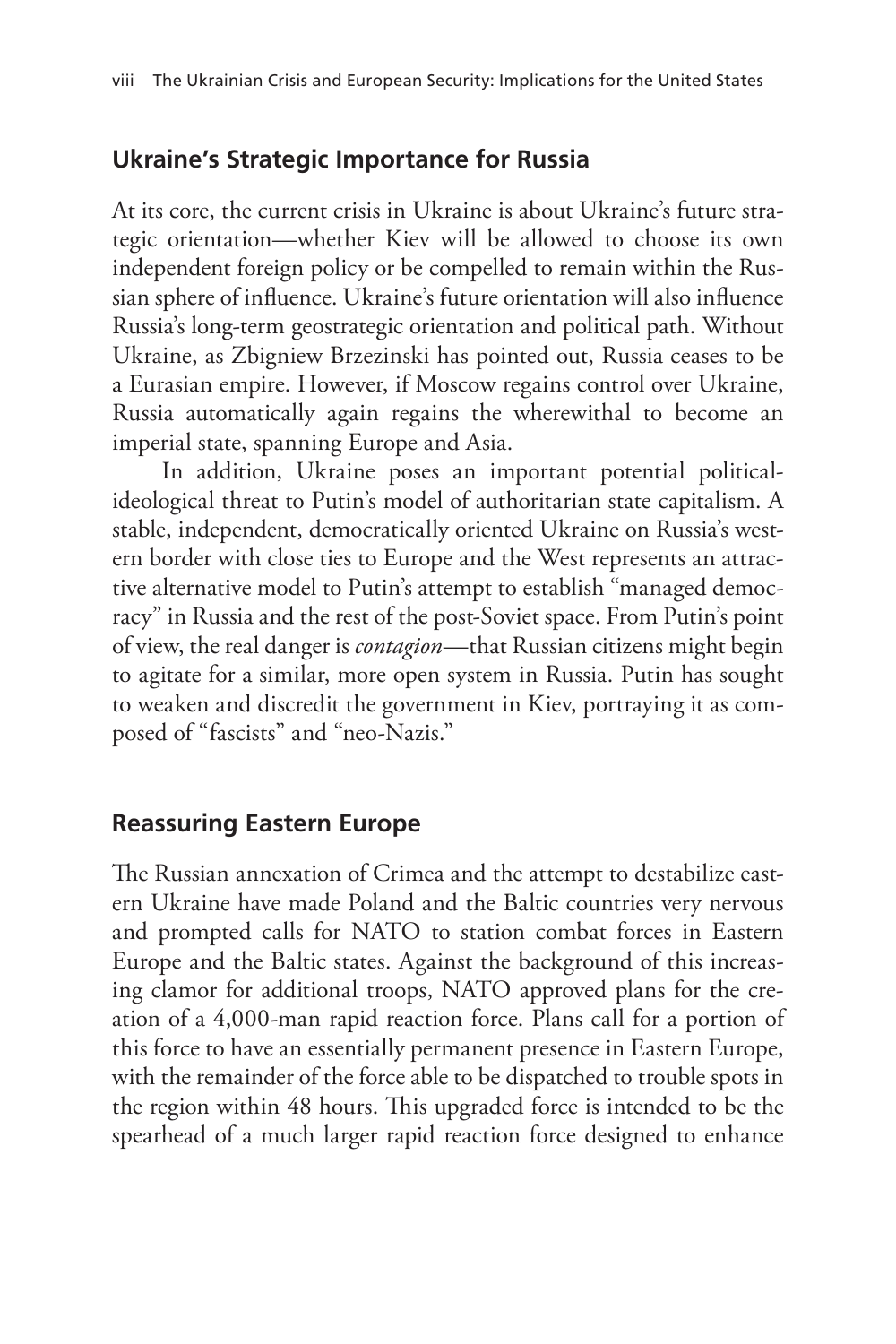NATO's ability to effectively carry out crisis management missions in regions far from NATO members' capitals.

# **Strengthening the Security of the Baltic States**

The question of how to ensure the security of the Baltic states also has emerged as a critical security issue in the debate. President Putin's annexation of Crimea and covert and overt attempt to destabilize eastern Ukraine have generated fears in the Baltic states that Russia could take steps designed to weaken their independence and territorial integrity. While an overt Russian attack against the Baltic states is highly unlikely, there are reasons for concern, given Putin's emphasis on Russia's responsibility to defend the rights of the Russian minority abroad. Thus, in the aftermath of the annexation of Crimea and Russia's attempt to destabilize eastern Ukraine by overt military means, greater attention needs to be focused on enhancing the security of the Baltic states.

# **A New Model in Russian Military Thinking**

In addition, Russia's military actions in Crimea and in the Ukrainian crisis demonstrated a new model of Russian military thinking, combining traditional instruments of Russian military thought with a new emphasis on surprise, deception, and strategic ambiguity. This model enables Russia to disguise its real intentions and conduct an "invasion by stealth." Countries such as the Baltic states and Moldova*,* which are on Russia's periphery and home to large ethnic Russian minorities, are worried that they could be the targets of this new Russian approach to warfare. In the future, NATO is likely to face Russian aggression that relies on approaches and techniques associated with Russia's low-cost annexation of Crimea and the destabilization of eastern Ukraine.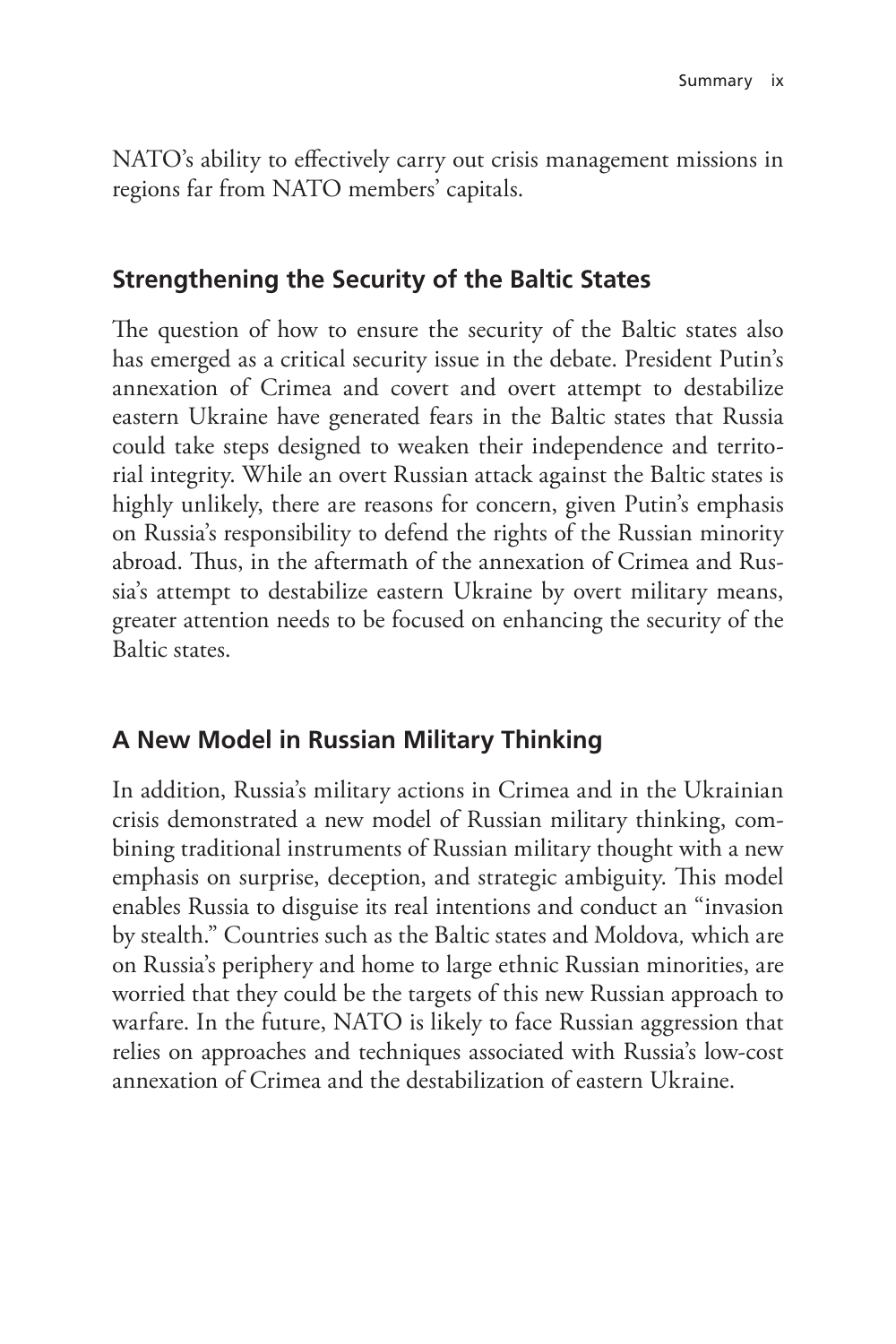# **New Uncertainties in the Black Sea Region**

The annexation of Crimea has shifted the military balance in the Black Sea region more strongly in Russia's favor and significantly increased Russia's strategic footprint in the region. The expansion of the Black Sea Fleet will strengthen Russia's ability to project power in the region and raises important questions about how Russia will use that power. Many Western officials worry that Moldova could come under increasing pressure if Putin is successful in destabilizing eastern Ukraine.

# **Putin's Increasing Commitment to the Pro-Russian Separatists**

Since the downing of the MH17 commercial airliner in July 2014, Russia has increased weapon deliveries to the pro-Russian rebels, as well as the firepower of those weapons. This military support and direct engagement in the conflict has succeeded in turning the military tide of the battle in the separatists' favor—and raised the pressure on President Petro Poroshenko to agree to a fragile cease-fire that leaves two key cities, Donetsk and Luhansk, in the hands of the "rebel" forces.

# **Implications for the U.S. Army**

The Ukrainian crisis has three key implications for the U.S. Army. First, the assumption by the U.S. national security leadership that Europe had become a strategically quiet zone in Eurasia and that the United States could shift its attention to other regions, especially Asia and the Middle East, has been overturned. Europe will play a more important role in U.S. national security strategy in the coming decade, not a lesser one.

Second, if NATO now has to build a much more robust deterrence and defense posture in Eastern Europe, the Army and Air Force will need to revisit their planning assumptions, which have minimized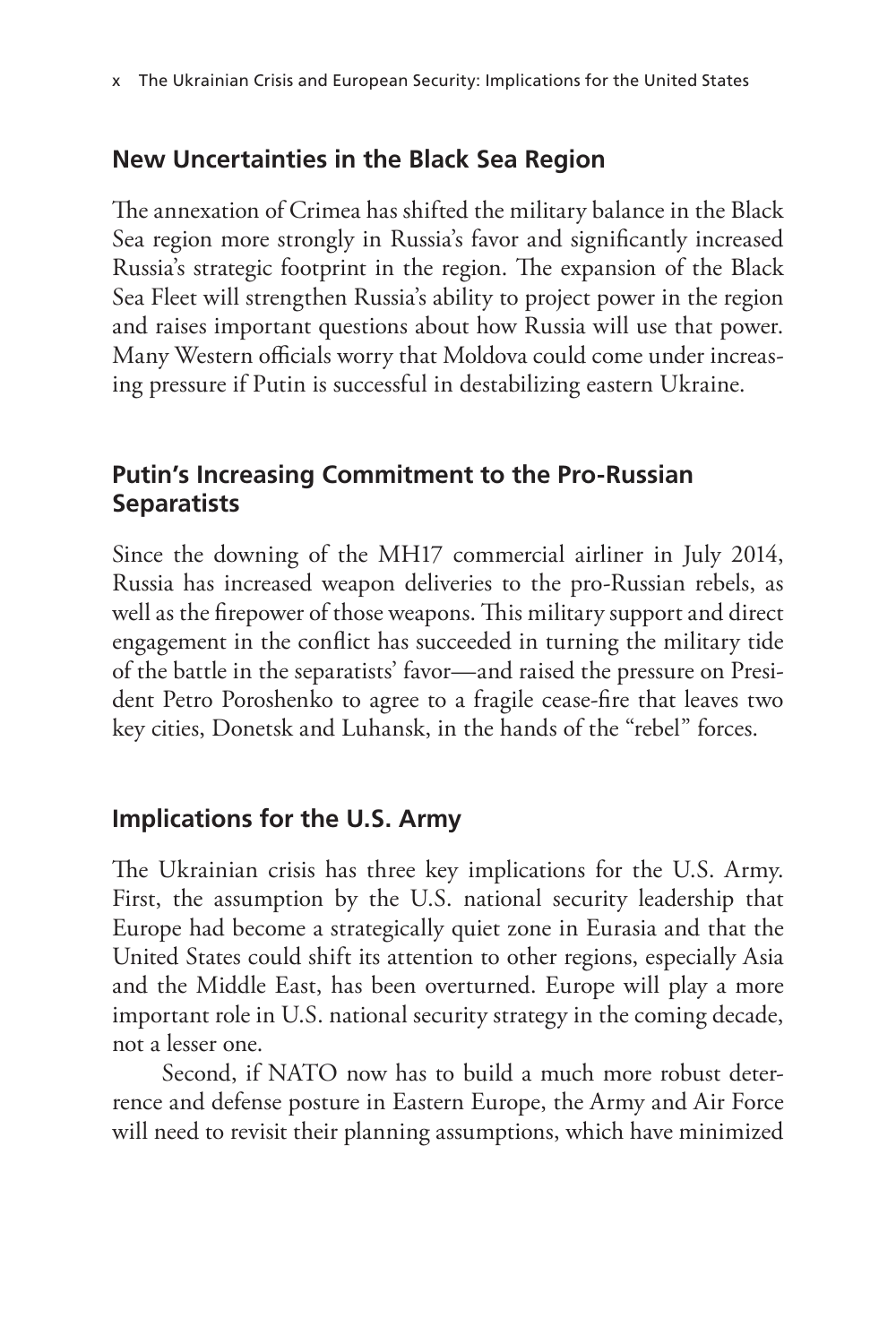U.S. military commitments to that region since the end of the Cold War.

Third, when added to the steady or growing demands for U.S. military deployments and activities elsewhere (e.g., East Asia, the Middle East, Africa), the more uncertain security environment in Europe argues for a reappraisal of the balance between the requirements of U.S. defense strategy and the resources available to support it. Put simply, many elements of the joint force are being stretched thin through attempts to meet new commitments that were not foreseen even as recently as January 2014, when the Quadrennial Defense Review completed its work and the FY 2015 budget submission went forward.

Finally, it is important to note that several of the considerations put forward in this report, such as increasing the U.S. military's posture in Europe, involve political risks that are beyond the scope of this document to address. Furthermore, we offer no judgment on the wisdom of increased investments in defense to address the increased uncertainty and risk in Europe in the context of the overall U.S. fiscal situation for similar reasons. Rather, we note that the status quo that existed when the most recent defense strategy documents were produced has changed, and therefore a reexamination of commitments, both in terms of forces in Europe and defense outlays, is in order.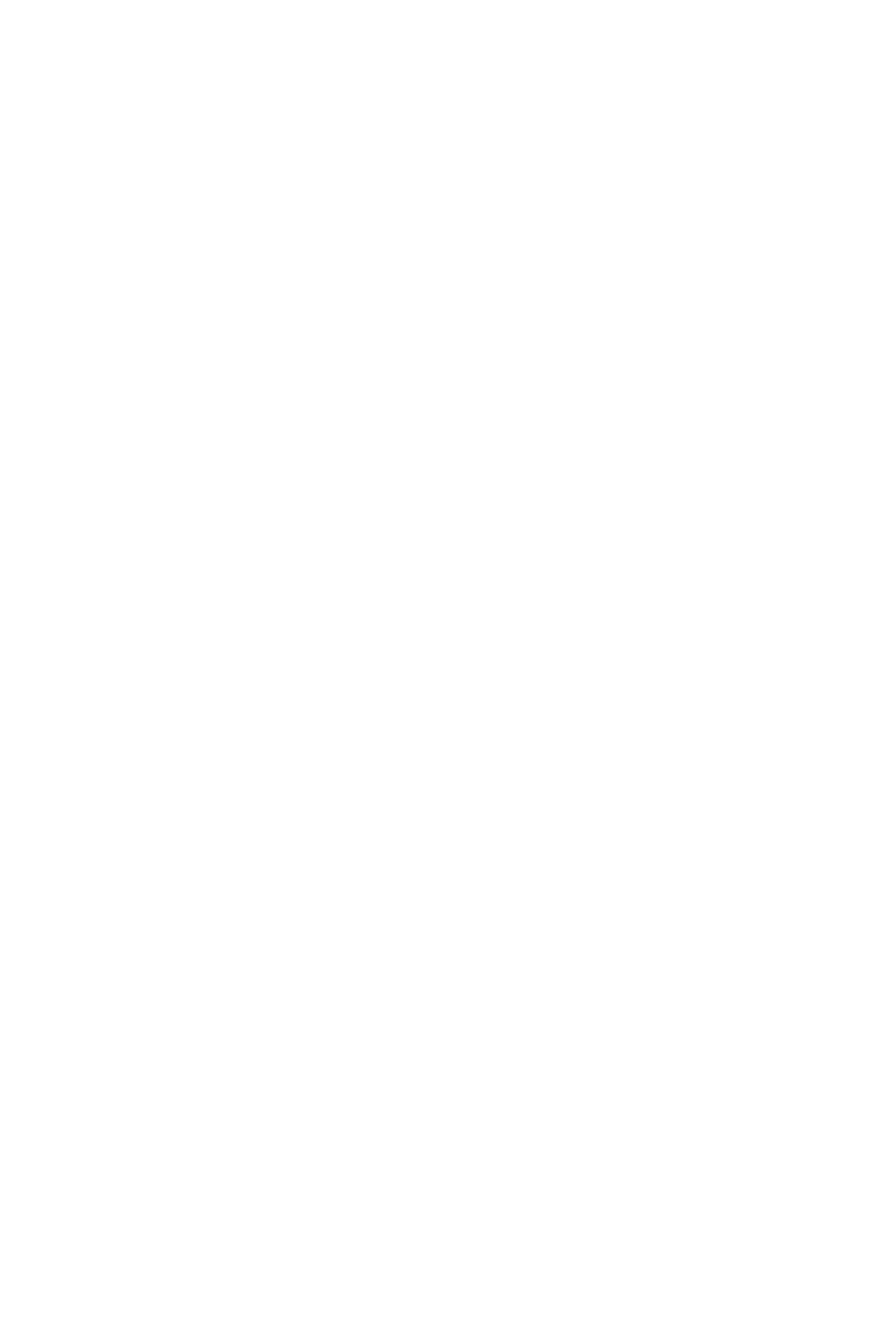The authors would like to express their thanks to RAND colleague Terry Kelley and to our peer reviewers, James Dobbins, Robert Nurick (of the Atlantic Council), and David Ochmanek, for their helpful comments on an earlier draft of this manuscript.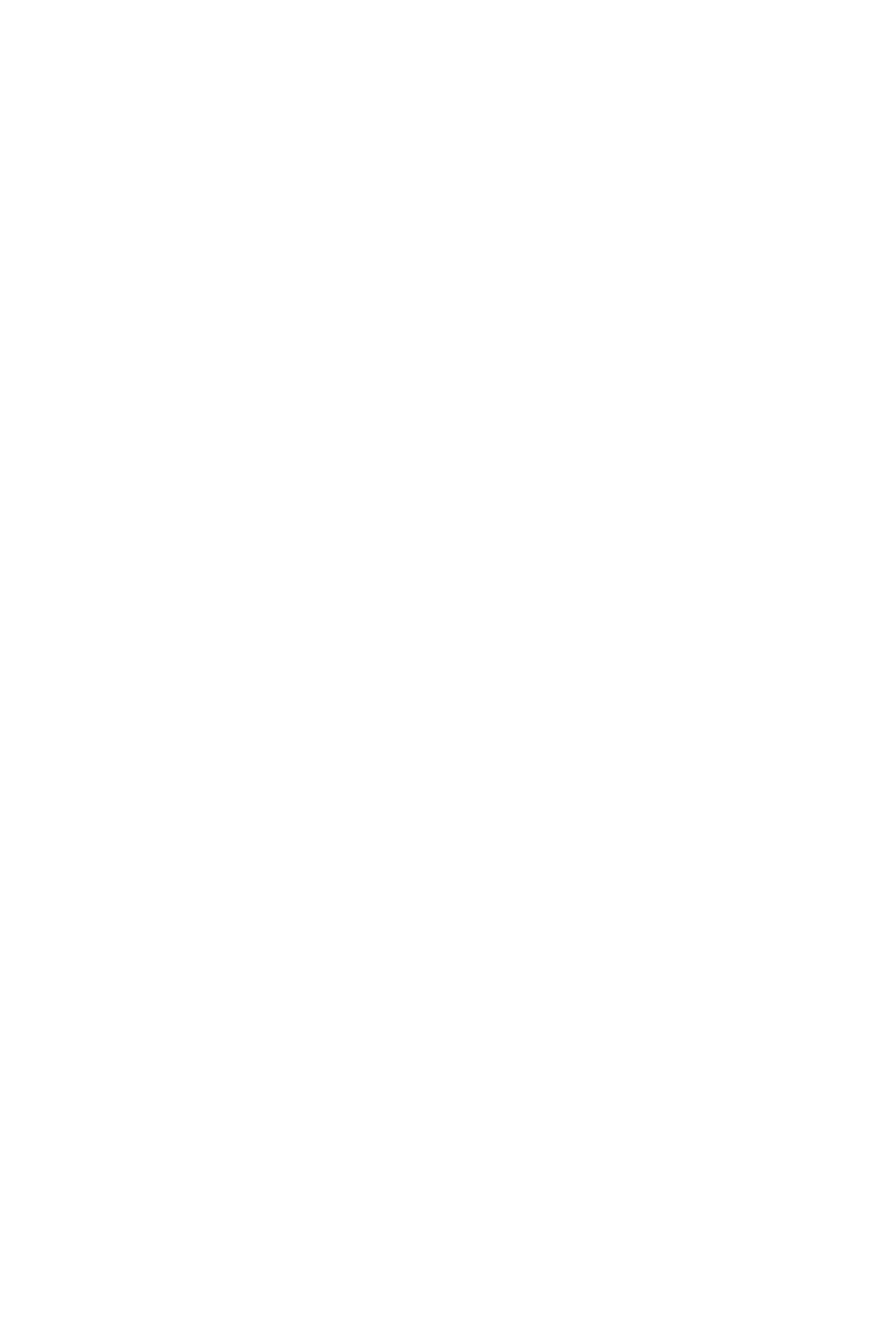| A&D         | aerospace and defense              |
|-------------|------------------------------------|
| EU          | European Union                     |
| <b>GDP</b>  | gross domestic product             |
| <b>MAP</b>  | Membership Action Plan             |
| <b>NATO</b> | North Atlantic Treaty Organization |
| <b>PfP</b>  | Partnership for Peace              |
| <b>SAM</b>  | surface-to-air missile             |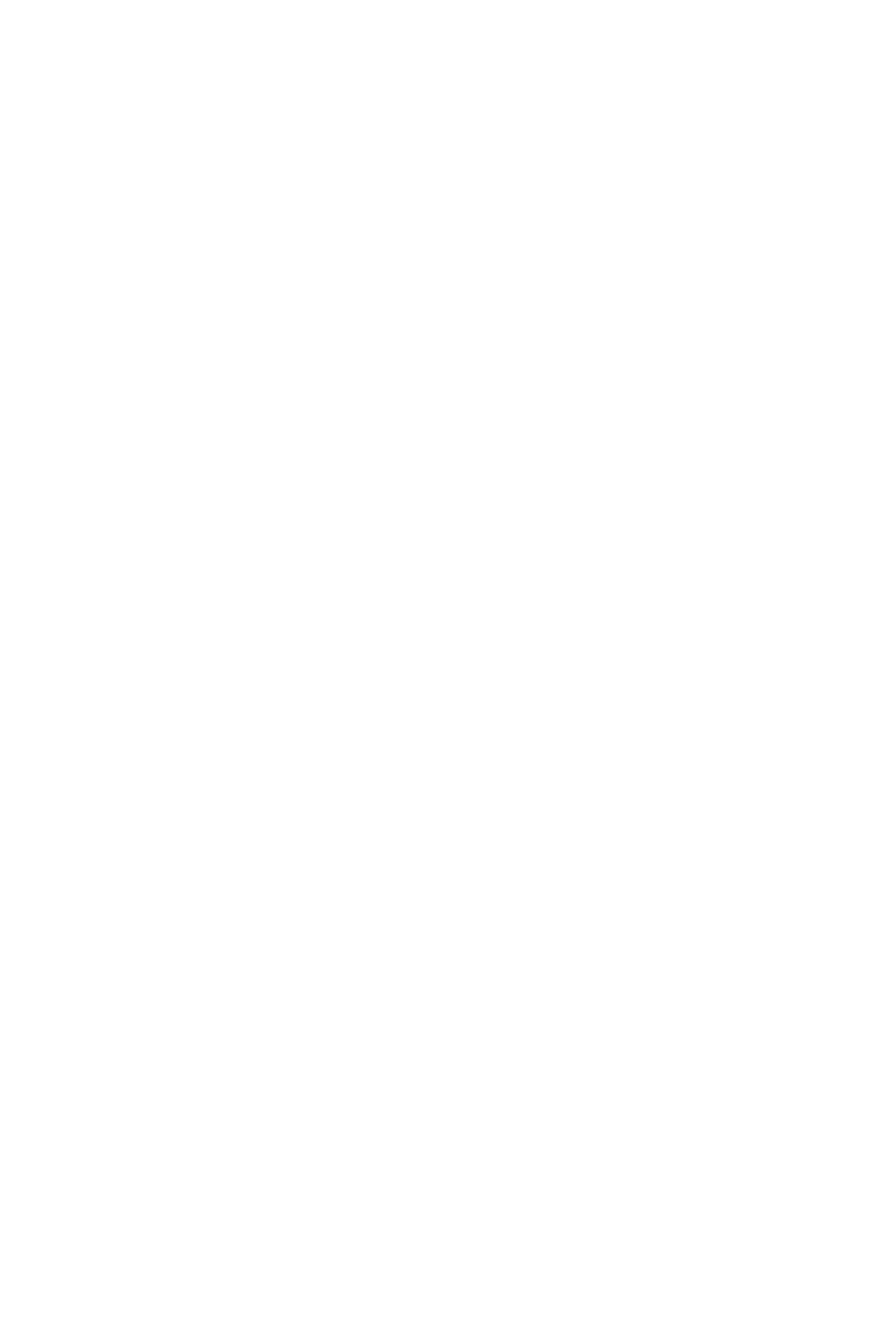Vladimir Putin's decision to annex Crimea and to destabilize eastern Ukraine has sparked widespread concern among Western policymakers that Russia has embarked on a more confrontational policy that could have far-reaching implications for Russia's relations with the West and for European stability.

The annexation of Crimea challenges two basic assumptions on which U.S. policy toward Europe in the post–Cold War era has been based: (1) that Europe is essentially stable and secure, thereby freeing the United States to focus greater attention on other areas, particularly Asia and the Middle East, and (2) that Russia had become more of a partner than an adversary. The annexation of Crimea suggests that both these assumptions need to be revisited. Europe has returned front and center on the U.S policy agenda, and Russia can hardly be considered an ally, having blatantly violated one of the basic principles established by the Helsinki Final Act in 1975—that European borders shall not be changed by force.

This report examines the causes and implications of the Ukrainian crisis, which began in November 2013 with Ukrainian President Viktor Yanukovych's decision, taken under strong Russian pressure, not to sign the Ukraine–European Union Association Agreement, and key events and conditions that followed in 2014. It concludes with observations on the possible implications for U.S. policy and the U.S. military, particularly the U.S. Army. This document does not present concrete recommendations for action, but rather considerations for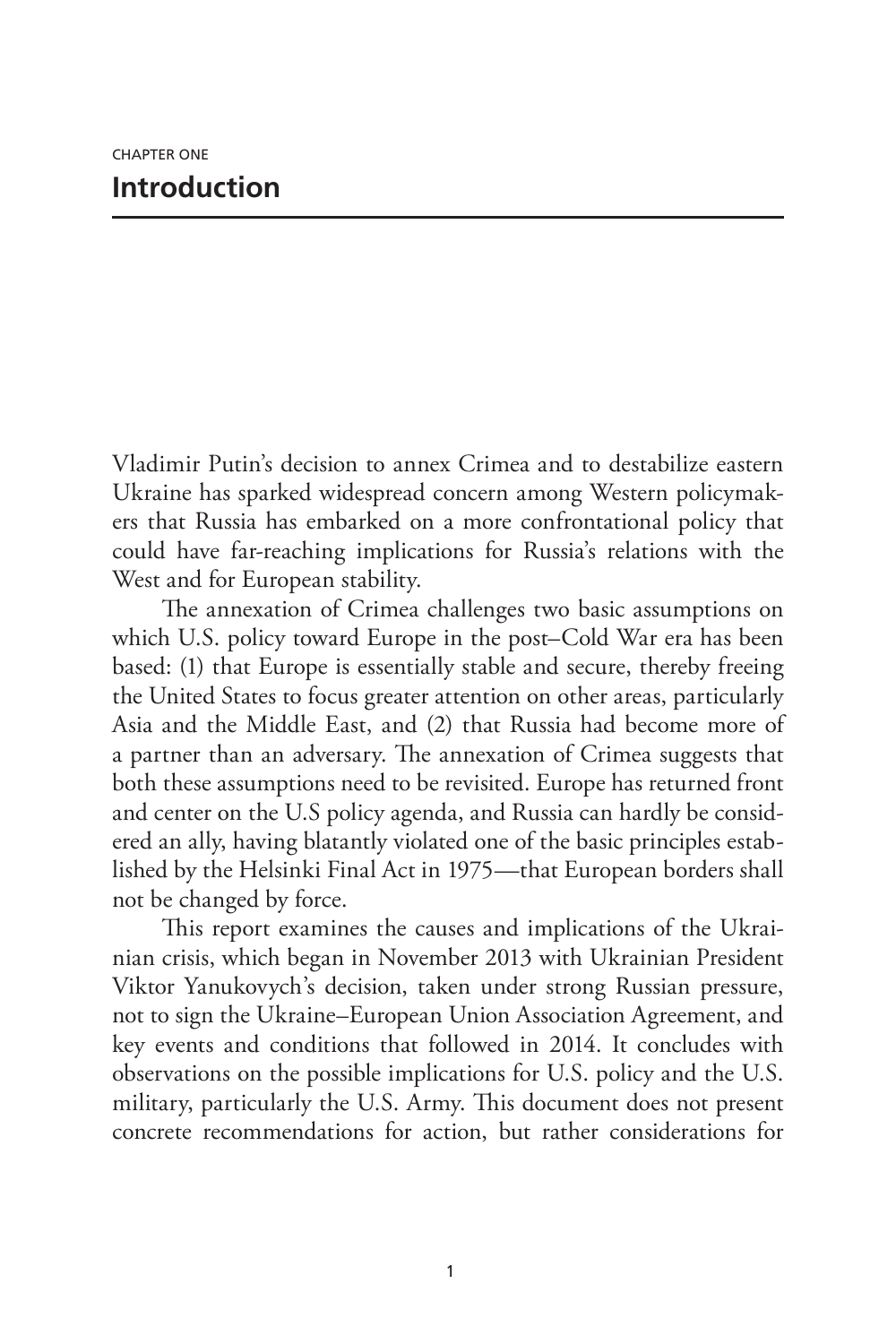those charged with planning the size, posture, and composition of the Army.

The report is divided into four chapters. Chapter Two examines the geopolitical roots of the Ukrainian crisis, with particular attention to Russian perspectives and policy. Why was Russia so concerned by Ukraine's decision to sign the Ukraine–European Union Association Agreement? What were Russia's key concerns and objections to the agreement? What does this imply for future relations with the West, especially the United States?

Chapter Three discusses the implications for the United States. What impact is the crisis likely to have on U.S. policy? Particular attention is paid to the impact on the EU and its "post-modern" agenda, the future of NATO, and America's role in Europe.

The final chapter focuses on the implications for the U.S. Army. What does the Ukrainian crisis imply for the future role of the Army? What should be its main concerns and priorities in the coming decade? What needs to change? Why? In what way?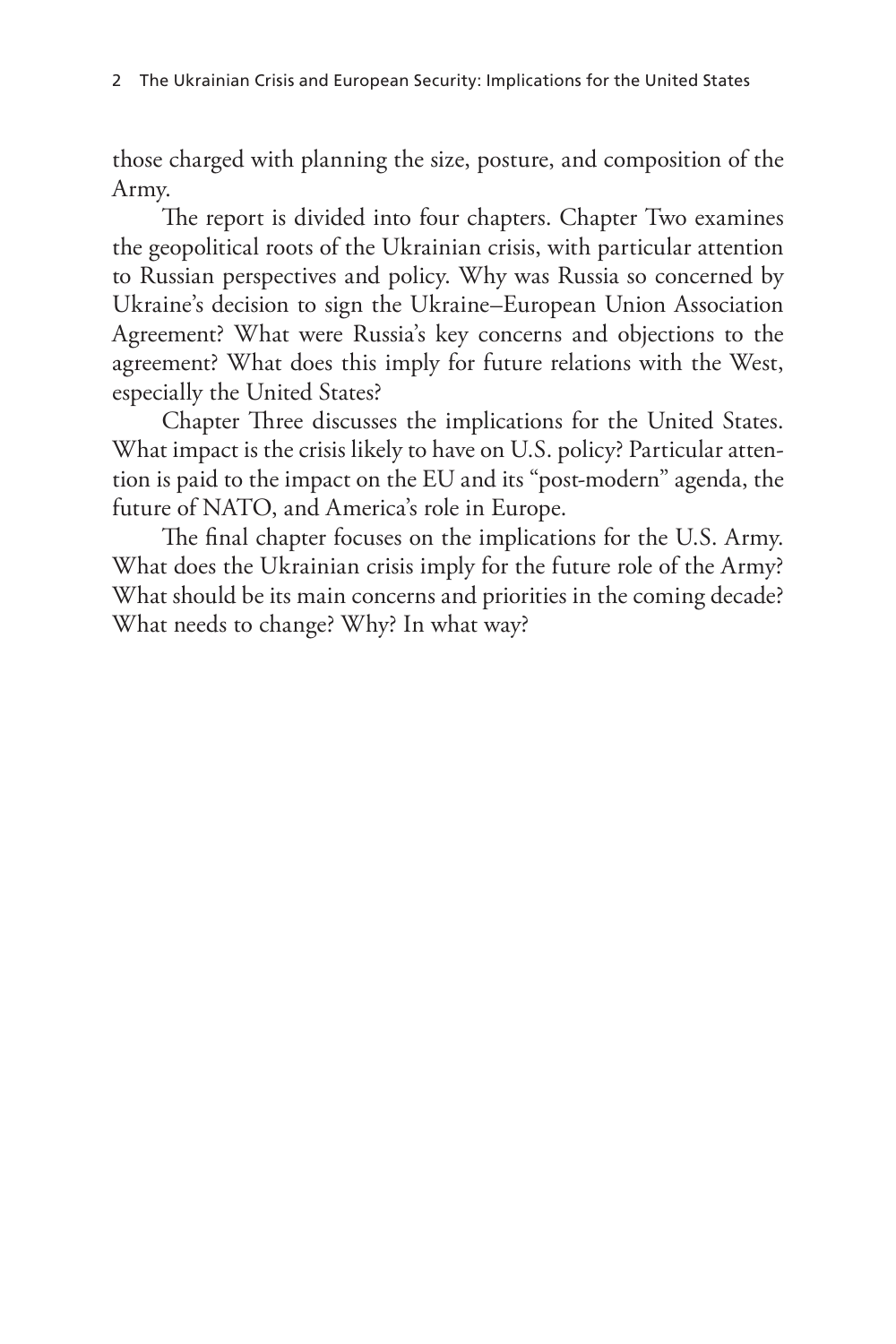# **The Geopolitical Roots and Dynamics of the Ukrainian Crisis**

At its core, the current crisis is about Ukraine's future strategic orientation—whether Kiev will be allowed to freely choose its own independent foreign policy or will be compelled to remain within Russia's sphere of influence. Ukraine's future orientation will also influence Russia's long-term geostrategic orientation and political path. Without Ukraine, as Zbigniew Brzezinski has pointed out, Russia ceases to be a Eurasian empire.1 However, if Moscow regains control over Ukraine, Russia automatically regains the wherewithal to become an imperial state, spanning Europe and Asia.

In addition, Ukraine poses an important potential politicalideological threat to Putin's model of authoritarian state capitalism. A stable, independent, democratically oriented Ukraine on Russia's western border with close ties to Europe and the West represents an attractive alternative model to Putin's attempt to establish "managed democracy" in Russia and the rest of the post-Soviet space. From Putin's point of view, the real danger is *contagion*—that Russian citizens might begin to agitate for a similar more open system in Russia. Hence, Putin has sought to weaken and discredit the government in Kiev, portraying it as composed of "fascists" and "neo-Nazis."

Ukraine also has a special importance to Moscow because of its close links to Russia in the defense field. Russia is highly dependent on Ukraine's aerospace and defense (A&D) industry. Approximately

<sup>1</sup> Zbigniew Brzezinski, *The Grand Chessboard*, New York: Basic Books, 1997, p. 46.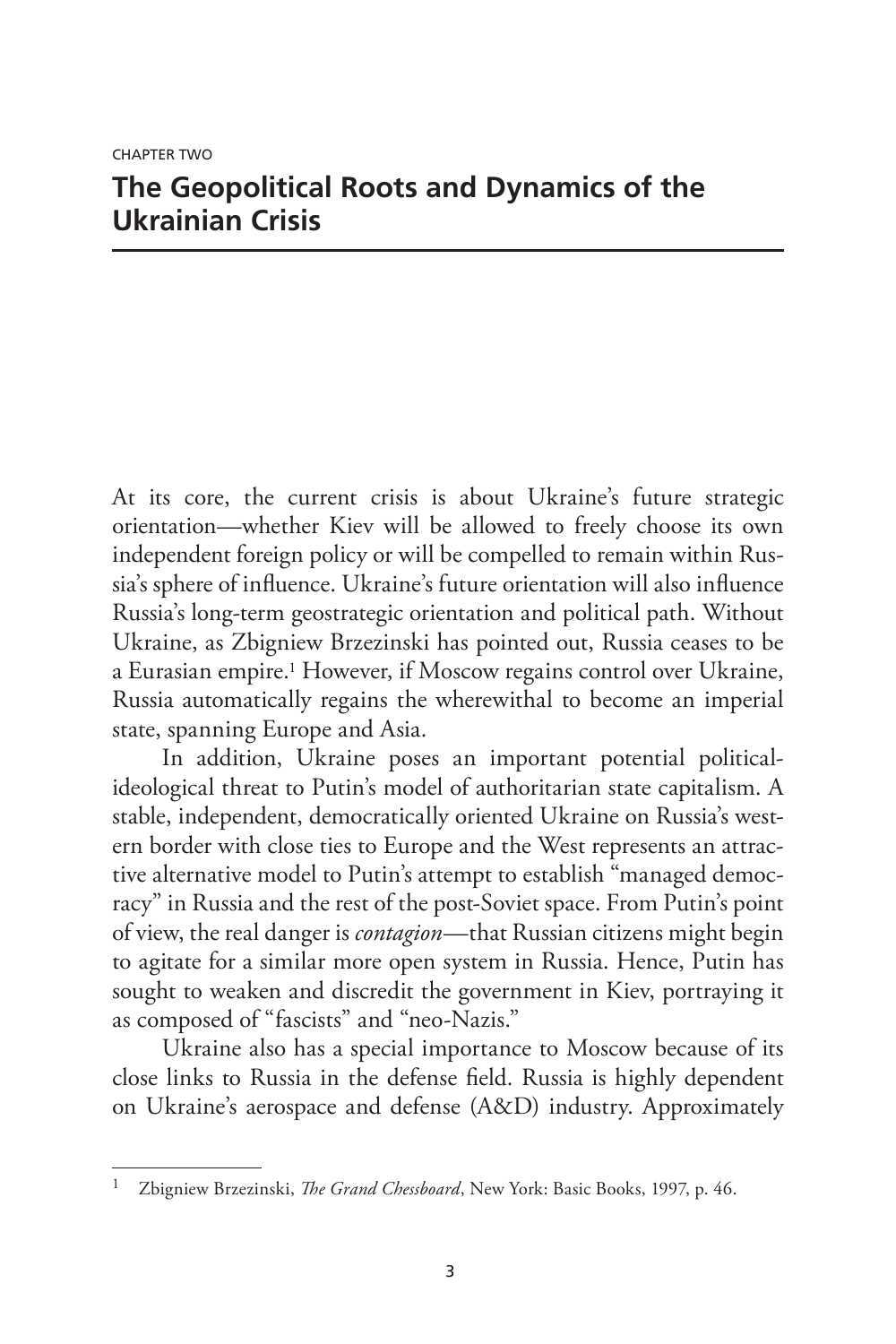30 percent of Ukraine's military exports to Russia cannot currently be substituted by Russian domestic production.2 If Ukraine stops its sale of key subsystems, Russia will have to make costly investments to reproduce these high-technology capabilities to sustain its ambitious modernization programs.

Russia was the third-largest buyer of Ukrainian defense-related products from 2009 to 2013. There are some parts and services that Russia imports only from Ukraine. For example, the Russian military depends heavily on Motor Sich in the southeastern Ukrainian city of Zaporizhia for helicopter engines and on the Antonov plant in Kiev for transport planes.3 The Southern Machine Building Plant Association (Yuzmash) in Dnipropetrovsk, which designs, manufactures, and services rockets and missiles, is also critically important for the Russian military. More than half of the components of Russia's ground-based intercontinental ballistic missile force come from Ukraine.4

Russian officials have downplayed the impact that a severing of defense ties would have on Russia's planned modernization program and the general state of Russian-Ukrainian defense relations. Although Ukrainian exports represent a small fraction—between 2 and 4 percent—of Russia's overall military imports, many branches of the Russian military would suffer without these parts and services. The Russian defense industry would experience a shortage of essential components, and weapon systems integral to Russia's strategic nuclear forces could be compromised without regular Ukrainian servicing.<sup>5</sup>

A severing of defense contracts with Russia would have an even more severe impact on Ukraine and could lead to the collapse of some of Ukraine's defense firms in the southern and eastern parts

<sup>&</sup>lt;sup>2</sup> See Igor Sutyagin and Michael Clarke, "Ukraine Military Dispositions—the Military Ticks Up While the Clock Ticks Down," RUSI Briefing Paper, April 2014, for a description of the unique dependence the Russia Armed Forces have on high-technology Ukrainian A&D production.

<sup>&</sup>lt;sup>3</sup> Alexandra McLees and Eugene Rumer, "Saving Ukraine's Defense Industry," Carnegie Endowment for Peace, July 30, 2014, p. 2.

<sup>4</sup> McLees and Rumer, 2014, p. 2.

<sup>5</sup> McLees and Rumer, 2014, p. 2.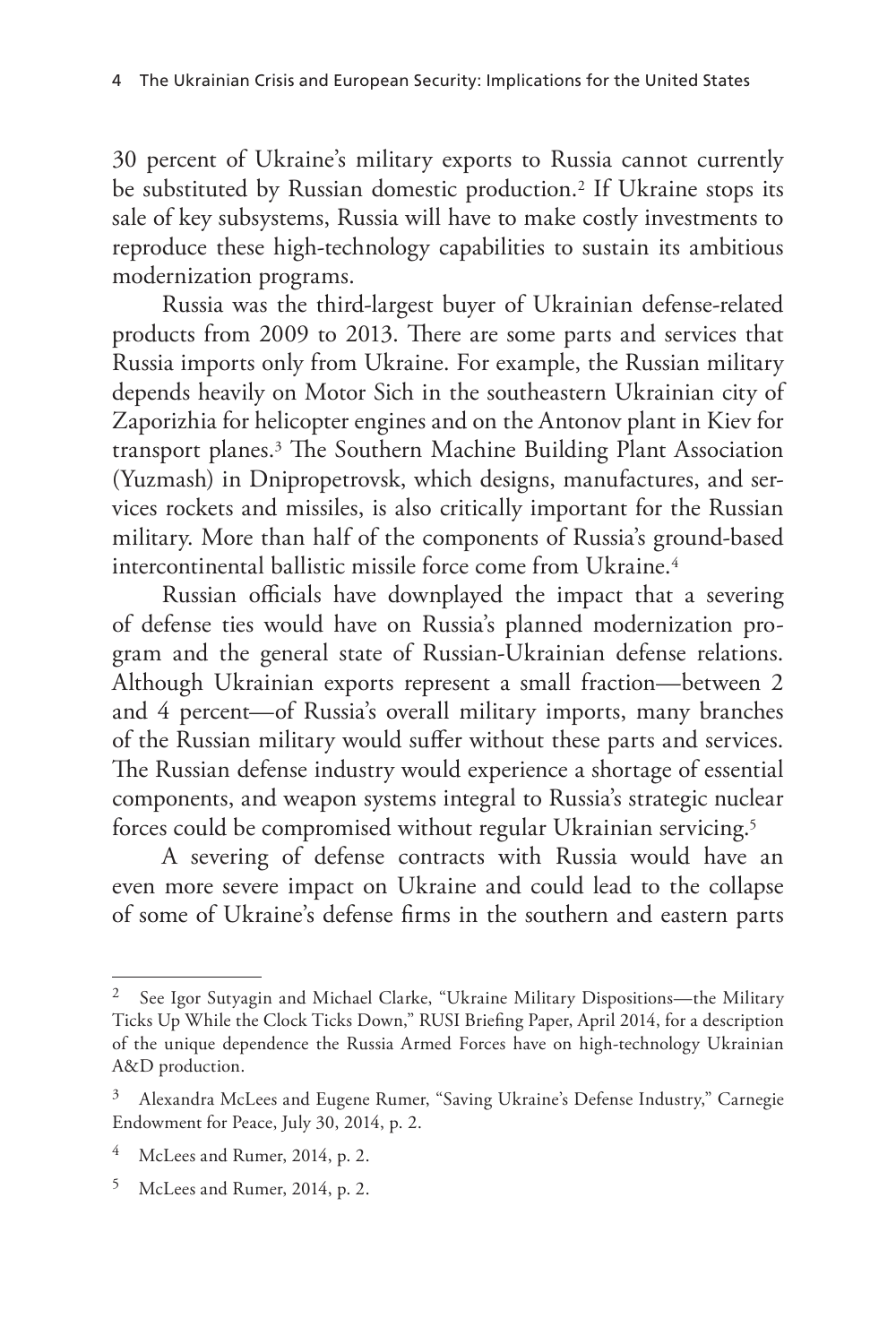of the country, exacerbating economic problems and creating a large pool of unemployed highly skilled nuclear specialists who might be tempted to find employment in rogue states or with other international proliferators.<sup>6</sup>

Additionally, Ukraine is important for the development of Putin's plans to create a Eurasian Union. Without it, the union has little chance of success. Russian concern that Ukraine's conclusion of the Association Agreement with the EU would preclude Kiev from joining the Eurasian Union was an important catalyst for the initiation of the current crisis. President Yanukovych's last-minute refusal—under heavy Russian pressure—to sign the Association Agreement with the EU touched off massive spontaneous protests on the Maidan—the site of the protests that sparked the Orange Revolution and brought President Viktor Yushchenko to power in December 2004.

The increased violence and the attacks by the security forces on the protesters resulted in a precipitous loss of support for Yanukovych within his own Party of Regions. His subsequent ouster in mid-February 2014 set off alarm bells in the Kremlin because it left a highly unstable power vacuum in Ukraine that pro-Western and nationalist forces began to fill. The political upheaval in Ukraine threatened to deal a severe blow to Putin's hope of drawing Ukraine back into the Russian orbit and using the Eurasian Union as a vehicle for increasing Russian influence in the post-Soviet space. A pro-Western Ukraine closely tied to Europe would alter the strategic balance in Central Europe and pose a significant obstacle to Putin's goal of reestablishing Russia as a Eurasian power. It also would increase the possibility of Ukrainian membership in NATO—Russia's strategic nightmare.

 $^6$  Helping the Ukraine A&D industries transition toward a more globalized marketplace should be high on any Atlantic Alliance agenda of providing Ukraine with broader financial and economic assistance.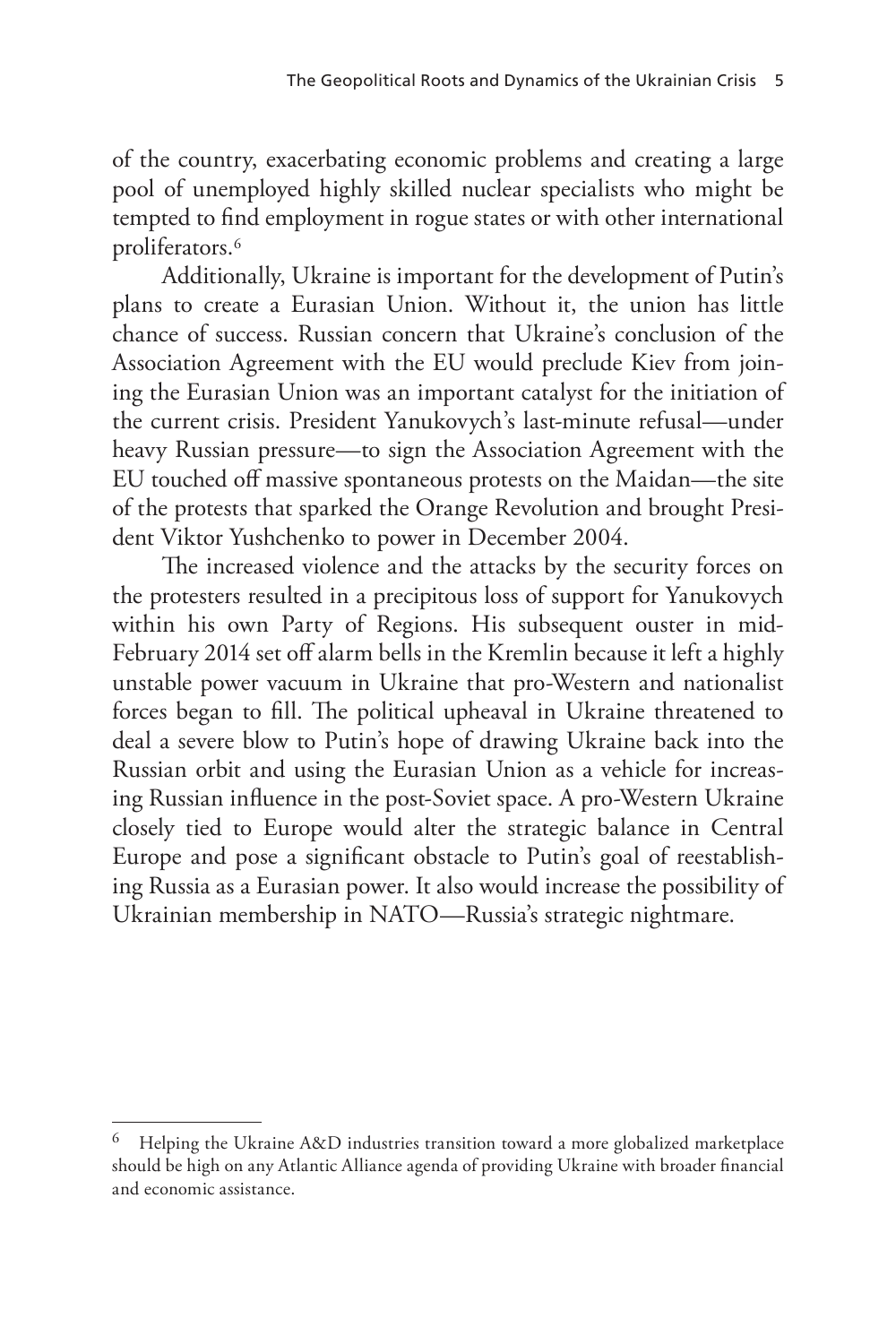# **The Annexation of Crimea**

Putin's annexation of Crimea caught the United States and its European allies by surprise. However, the swiftness and efficiency with which it was carried out suggests that contingency plans for such an operation had been worked out well in advance. The annexation, from start to finish, took less than two weeks and was accomplished with a minimum of bloodshed and loss of life—a remarkable achievement.

The military seizure of the region was skillfully camouflaged. Russian troops were clandestinely infiltrated into Ukraine in unmarked uniforms. The troops were able to take over Ukrainian barracks and outposts without firing a shot. By the time the West was aware that Crimea was under attack, it was too late to organize an effective military response. Key Ukrainian outposts and installations were already in Russian hands.

The annexation was greatly facilitated by the fact that the Ukrainian armed forces stationed in Crimea were under strict orders from the Ukrainian government not to take military action against the Russian forces, to avoid escalating the violence and provoking a broader and harsher intervention by Russia.

In effect, Crimea represented a new form of "hybrid warfare"—a skillful mixture of overt military measures and covert action, combined with an aggressive use of propaganda and disinformation carefully calculated to avoid crossing established thresholds for military response. By deploying special operation forces in unmarked uniforms, Putin was able to sow enough confusion and doubt to prevent effective countermeasures from being taken.

Public support for the annexation among the ethnic Russian population in Crimea was strong. Ethnic Russians, who make up 60 percent of the peninsula's population, voted overwhelmingly for the incorporation of Crimea into Russia in the referendum held on March 18, 2014. This strong popular support gave the annexation a superficial veneer of international legitimacy.

However, the annexation of Crimea is likely to entail substantial economic and political costs, many of which do not seem to have been considered or well understood at the time the decision to annex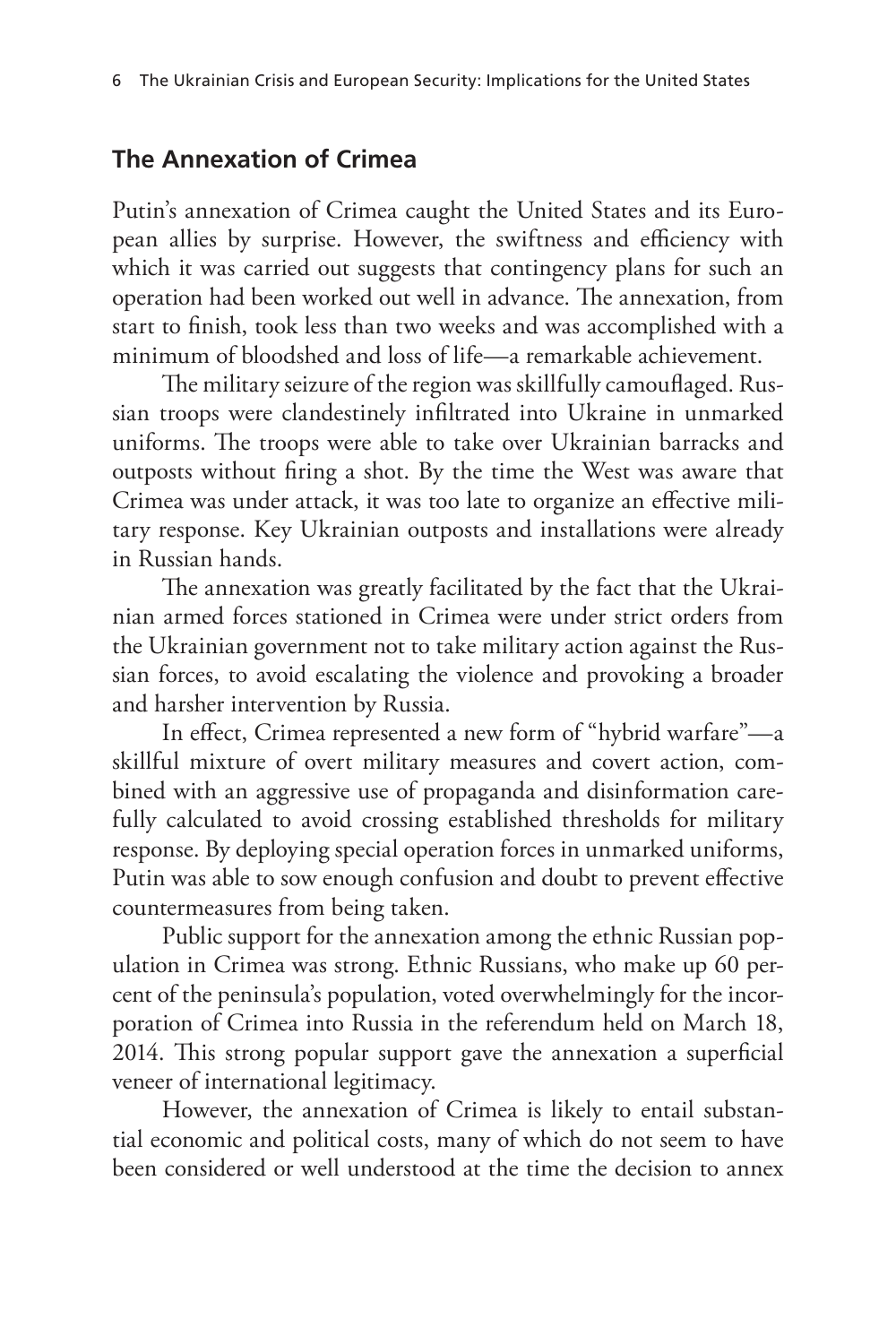Crimea was made. The annexation has had a negative impact on virtually every aspect of farming in Crimea, from credit to irrigation.<sup>7</sup> Buyers from big international grain firms, such as Cargill and Dreyfus, avoid Crimea because of the Western boycott of its products. In addition, in April 2014 Ukraine shut off the spigot for the main irrigation canal, depriving the peninsula of water essential for many crops. With Ukrainian banks closed, farmers have had trouble getting credit for seed and fertilizer.

The tourist industry, the backbone of Crimea's economy, has also suffered. Tourism in 2014 was down by 30–35 percent. Hotels and restaurants have begun declining credit cards, creating difficulties for many tourists, while major banks fear sanctions and are reluctant to do business in Crimea. Meanwhile, the costs of developing Crimea's economy have continued to mount. Rather than a lucrative tourist attraction, Crimea threatens to become a major drain on the Russian economy.

The popularity of the annexation of Crimea in Russia—and the ease with which it was achieved—may have encouraged Putin to believe that eastern Ukraine could be destabilized via some of the same methods and tactics that were employed in Crimea. However, the political, cultural and demographic situation in eastern Ukraine differs significantly from that in Crimea. The majority of Crimea's population is composed of ethnic Russians who wanted to rejoin Russia. Thus, Putin could count on strong public support for annexing Crimea.

The situation in eastern Ukraine is quite different. The majority of Ukraine's population is composed of ethnic Ukrainians, whose primary language is Russian. They favor close ties to Russia, but they do not want to join Russia or be independent of Ukraine. Thus, Putin could not count on the overwhelming support of the local population as he could in Crimea.

In eastern Ukraine, Russia employed some of the same tactics that it had used in Crimea and in Georgia in 2008. Russia massed troops along the Ukrainian-Russian border and conducted exercises along the

<sup>7</sup> Neal MacFarqhuar, "Aid Elusive, Crimea Farms Face Hurdles," *New York Times*, July 8, 2014.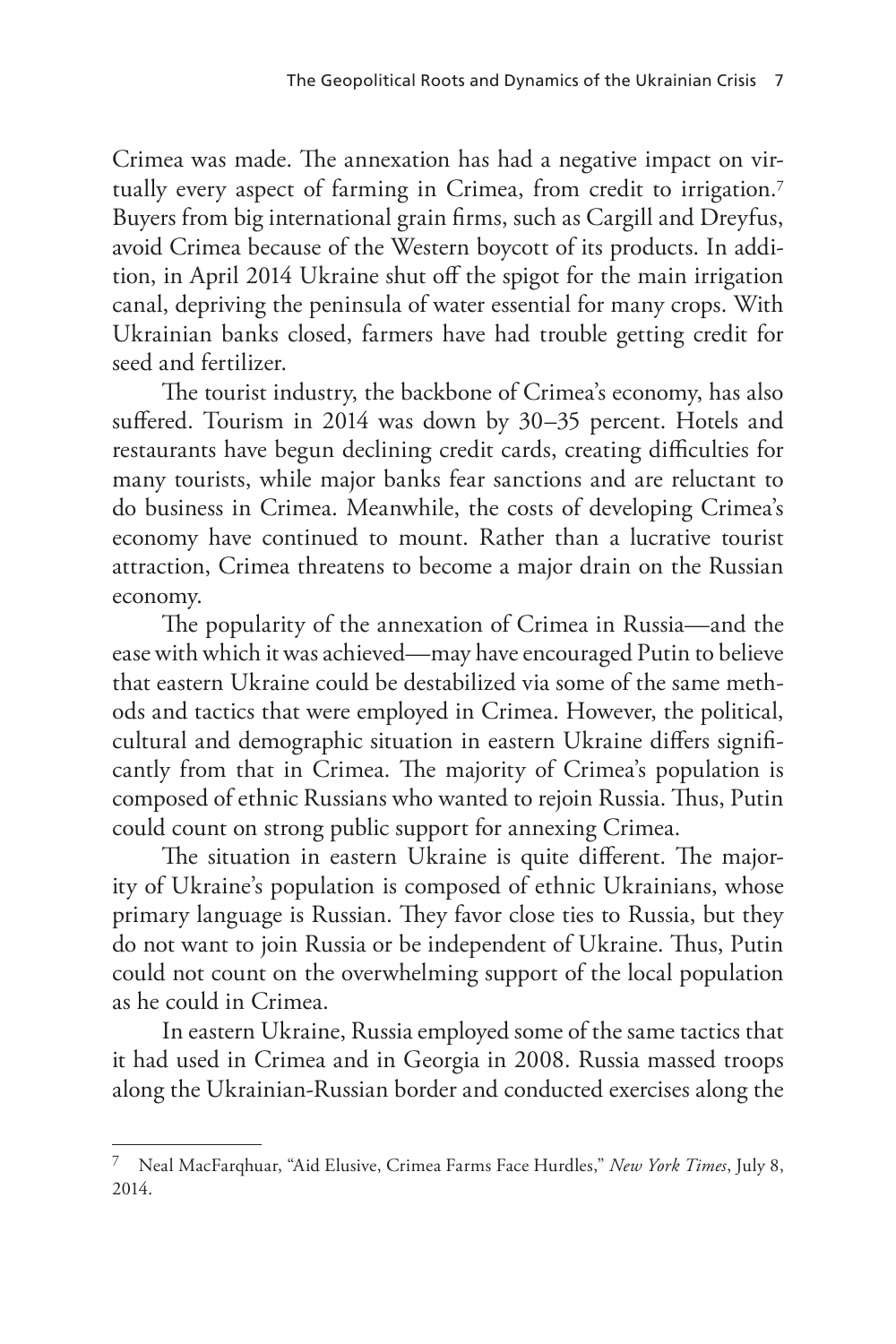border. This was a transparent attempt to exert psychological pressure on Ukraine. But it also kept the Russian troops in a state of high readiness in case they actually had to be deployed in combat missions.

# **The Crash of MH17**

The shooting down of a Malaysian commercial airliner, MH17, on July 17, 2014, which resulted in the death of 298 innocent passengers, unexpectedly complicated Putin's game plan of covert intervention. While a final judgment regarding responsibility for the downing of the aircraft will have to await the results of an independent international inquiry, there is strong, perhaps overwhelming, evidence that the plane was shot down by a surface-to-air missile (SAM) fired from separatist territory.<sup>8</sup>

The MH17 incident sparked worldwide moral outrage and focused international attention on Russia's "hidden hand" in the arming, training, and financing of the separatists. The decision to provide the rebel forces with an advanced radar-guided SAM system, the SA-11 (aka BUK-MI), highlights the extent of direct Russian military support for the separatists.

However, rather than acceding to the growing international pressure to halt support for the separatists, Putin decided to up the ante. He stepped up support for the separatists and clandestinely deployed several thousand Russian regular army troops in Ukraine, as well as

<sup>8</sup> According to U.S. Ambassador Samantha Power, speaking at the UN Security Council meeting in New York, an SA-11 missile system, which has the capability of reaching an aircraft flying at 33,000 ft.—the altitude at which the Malaysian aircraft was flying—was spotted in the area of the shoot-down. In addition, separatist officials had boasted on social media of shooting down a plane on the day of the crash, apparently unaware that the target was a civilian airliner. The postings on social media were withdrawn later in the day. See Karen De Young, "U.S.: Plane Was Downed from Rebel-Held Area," *Washington Post,* July 19, 2014. An analysis of the "black boxes" recovered from MA-17 indicates that the aircraft suffered a catastrophic explosive decompression event, consistent with a hit by a high-explosive fragmentation warhead of a high-performance SAM. Also see "MH-17 Crash: Investigation Focuses on '25 Metal Shards,'" BBC NEWS Europe, September 12, 2014, for the results of the Dutch analysis of the shoot down.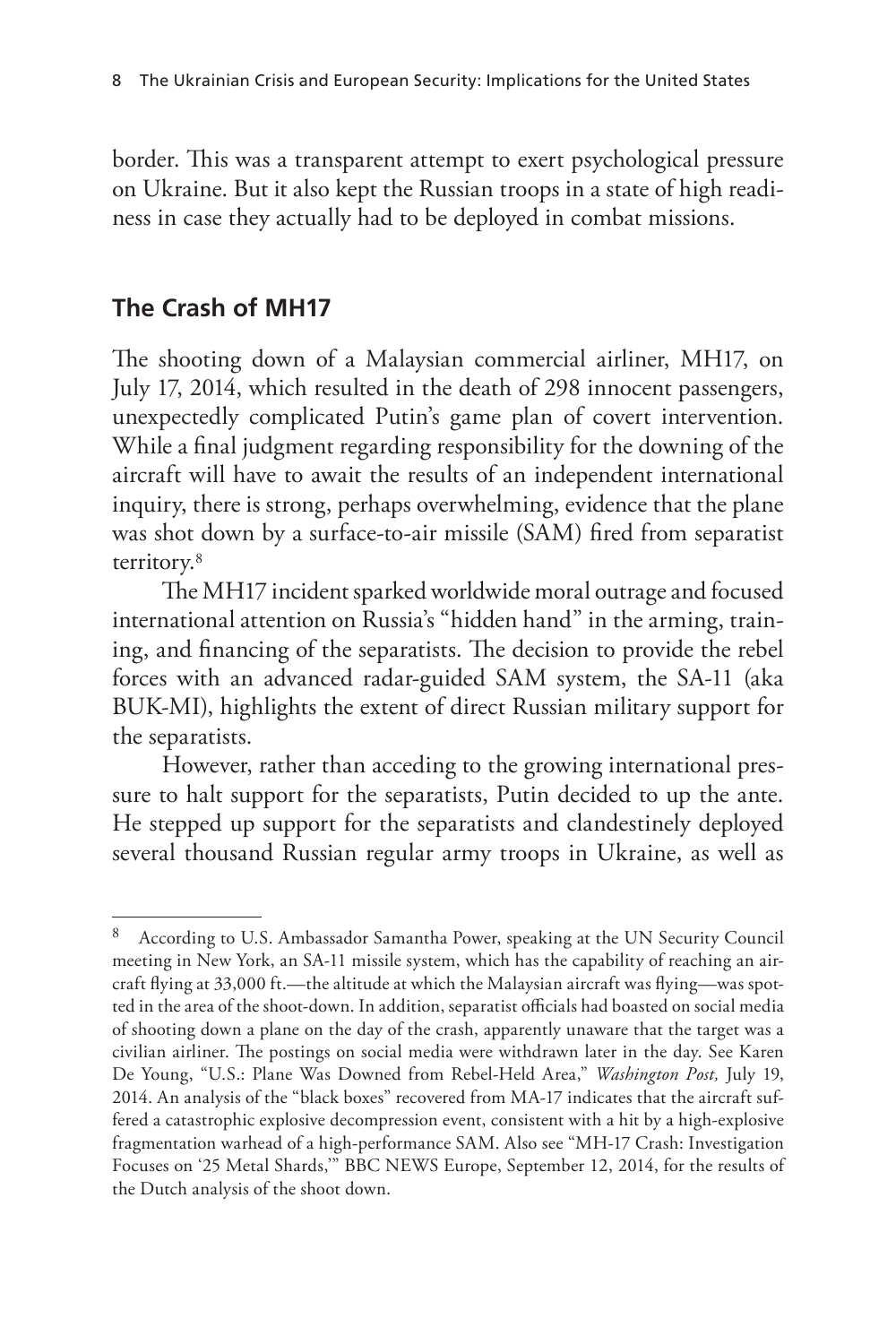dozens of unmarked tanks, armored personnel carriers, missile launchers, and military personnel.<sup>9</sup> It was a bold move that was successful. The massive covert intervention by Russian regular army troops turned the military tide of battle and dealt a fatal blow to the Ukrainian forces, which previously had been on the verge of routing the separatist rebels.

Putin's decision to double down rather than bow to Western pressure provides an important glimpse into his character: Through his determination to maintain the upper hand, he succeeded in changing the political dynamics on the ground and reversing the military tide of battle. His message was clear: Push me and I will push back even harder.

The military intervention was accompanied by important political changes in the separatist leadership. In August, Igor Girkin (aka Strelkov) was replaced as military commander of the Donetsk separatists. A Russian citizen and former member of the Federal Security Service (FSB) (the successor to the KGB), Girkin had fought in Chechnya, Transnistria, and Bosnia and was associated with a number of nationalist causes. His removal was part of a broader shake-up of the separatist leadership, which included the resignation of Alexander Borodai, prime minister of the self-declared Donetsk Peoples Republic. Girkin and Borodai were replaced by little-known Ukrainian officials in an attempt to stress the "Ukrainian" roots of the insurgency and downplay the strong Russian connection.

## **The Minsk Agreement**

The military advances made by the pro-Russian separatists at the end of August 2014, thanks largely to the introduction of regular Russian army units, represented a stunning reversal for the Ukrainian government. With the separatists on the offensive and the Ukrainian forces badly battered and demoralized, President Petro Poroshenko appears

<sup>&</sup>lt;sup>9</sup> Ukrainian sources estimated that the Russians sent in as many as 10,000 troops, But NATO's estimate of several thousand troops seems more likely. See Roman Olearchyk and Neil Buckley, "Russian Stealth Forced Ukraine into a Ceasefire," *Financial Times*, September 14, 2014.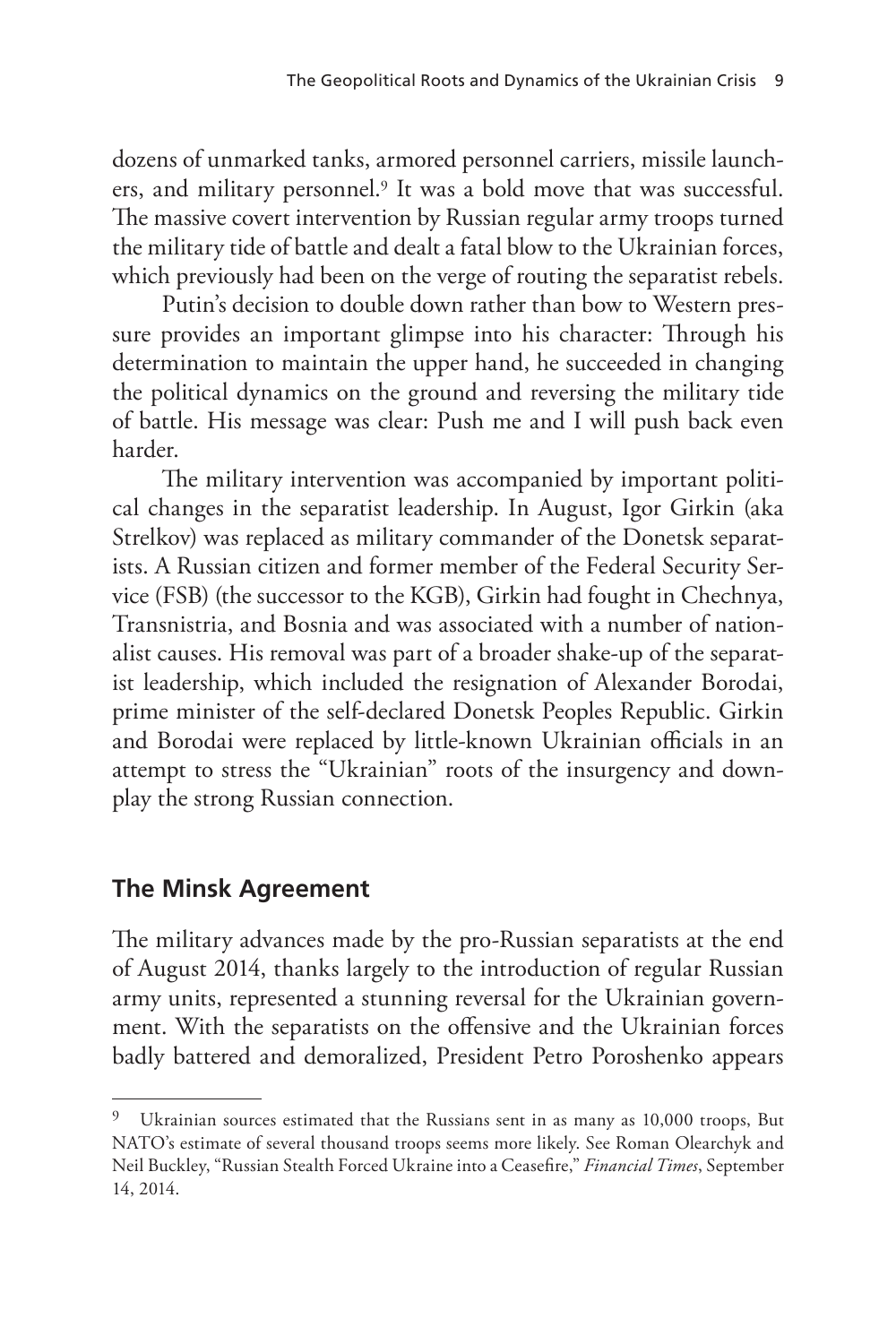to have felt that he had little choice but to accept the cease-fire agreement worked out with the separatists in Minsk, the capital of Belarus, on September 5. The 12-point peace plan contained a number of important concessions to the separatists, including an amnesty, special self-governing status for the territories occupied by the separatists, and protections for the Russian language. In addition, it allowed the separatist-controlled regions to elect their own judges, create their own police forces, and develop deeper ties with Russia.10

Many Ukrainians fear that the agreement gives too many concessions to the separatists. Poroshenko has defended the agreement, arguing that it contains no concession regarding separatism or Ukraine's territorial integrity. In a narrow sense, this is true. The devil, however, lies in the details, which are not spelled out in the document and will have to be negotiated.

President Poroshenko has made clear that he is willing to grant eastern Ukraine a degree of decentralization and local autonomy as long as that does not infringe upon the Kiev government's powers to decide and implement issues of national policy. However, Putin's plan goes well beyond anything envisaged by Poroshenko. Putin wants a radical restructuring of power that would turn the country into a federation of largely autonomous regions, with de facto veto power over membership in NATO and efforts to develop a closer political and economic association with the EU.

# **The October Parliamentary Elections**

The hand of the pro-European forces has been strengthened by the results of the parliamentary elections held on October 26, 2014, which demonstrated strong support for the pro-European forces in Ukraine. Prime Minister Arseniy Yatsenyuk's People's Front came in first place, winning 22.2 percent of the popular vote, closely followed by Poroshenko's Bloc, which gained 21.8 percent of the popular vote. The

<sup>&</sup>lt;sup>10</sup> See Anthony Faiola, "Ukraine's President Offers Deal to the Separatists as Truce Frays," *Washington Post,* September 16, 2014.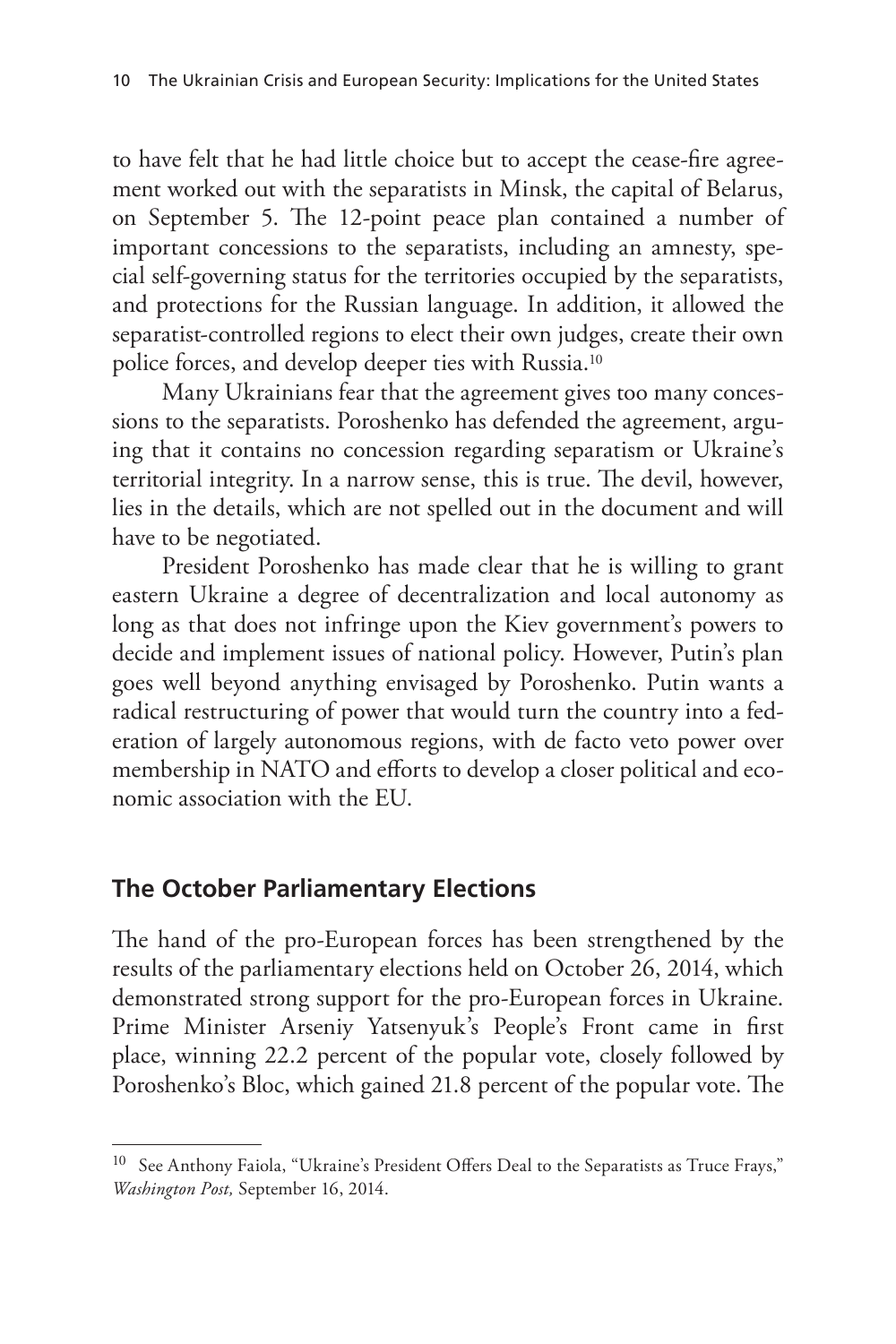new reformist party Self-Help, led by Andriy Sadoviy, mayor of Lviv, obtained 11 percent of the vote. Together, the three Pro-European parties have a solid majority in parliament, giving Ukraine the most pro-European parliament in its history.

Former prime minister Yulia Tymoshenko's party, the Fatherland Front, received 5.7 percent of the vote, just barely enough to cross the 5 percent threshold needed to secure representation in the Rada (parliament). The party is likely to support Yatsenyuk and Poroshenko's parties on most issues, strengthening the pro-European orientation in Ukrainian politics. The poor showing of the Fatherland Front suggests that the once popular and fiery Tymoshenko no longer commands much support among the Ukrainian electorate and is regarded as a figure of the past.

The Opposition Bloc, the remnant of Yanukovych's Party of Regions, received 9.7 percent of the vote. For the first time since Ukraine's independence in l991, the Communist Party failed to obtain enough votes to be represented in the Rada.

The far right and nationalist parties Right Sector and Svoboda did poorly and failed to obtain sufficient votes to be represented in parliament as well. Right Sector obtained only 1.6 percent of the vote. This weak showing by the nationalist right makes it more difficult for the Russian media to credibly claim that Ukraine is led by a cabal of "Fascists" and "Neo-Nazis."

# **The Bumpy Road Ahead**

The strong showing by the pro-European forces in the October parliamentary elections underscores the high degree of support in western and central Ukraine for closer ties to Europe and the EU. However, the Ukrainian government faces a difficult uphill battle to achieve internal and external stability. Several critical challenges stand out in the period ahead.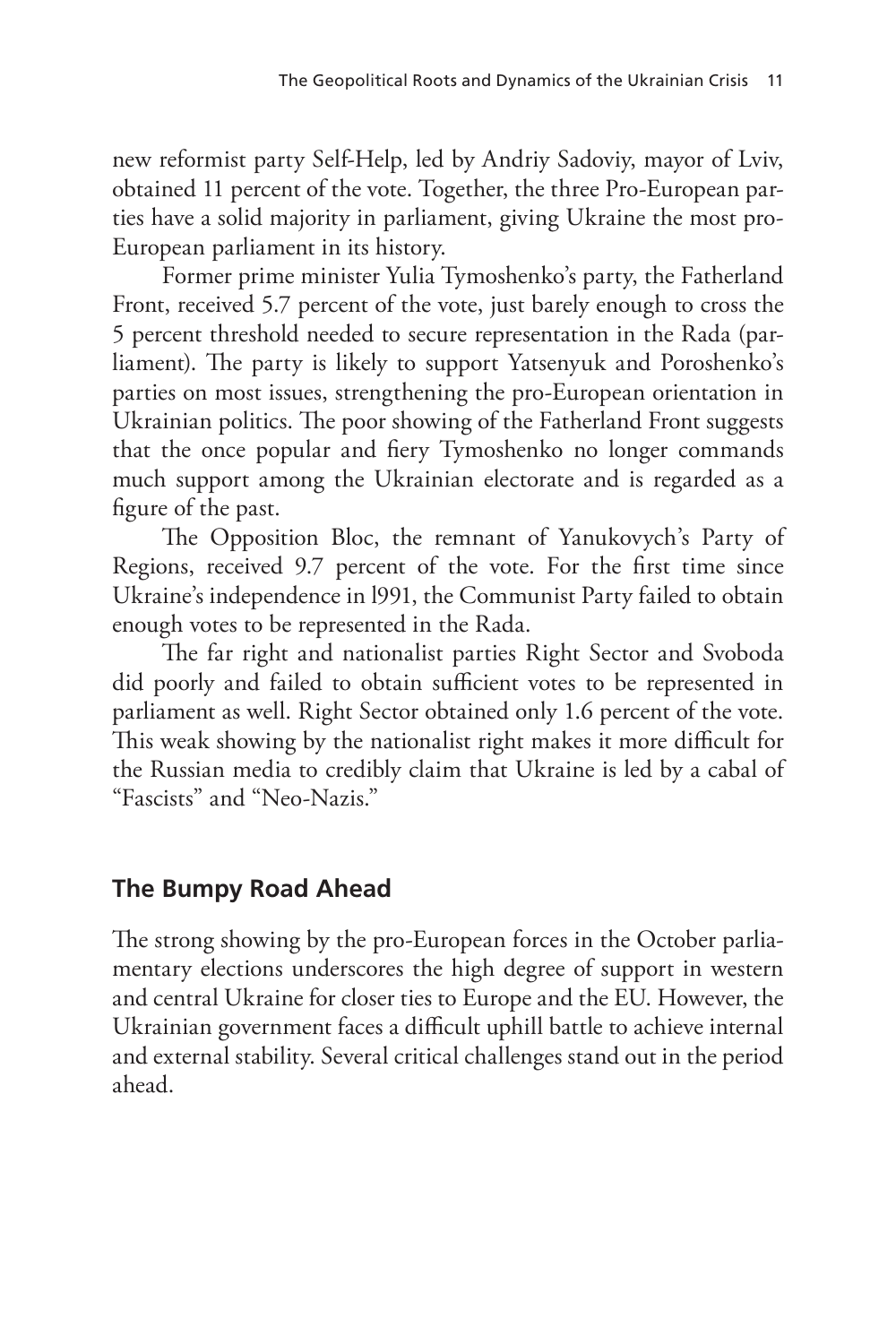#### **Pursuing Reform and Reducing Corruption**

The first challenge is to implement a coherent and sustainable domestic reform agenda. Much will depend on the ability of Prime Minister Yatsenyuk and President Poroshenko to work together and avoid the internal bickering and divisive rivalries that plagued reform efforts during the Yushchenko-Tymoshenko period and contributed to the ultimate collapse of the Orange Revolution and Yanukovych's victory in the February 2010 presidential election.

The key question is whether the poisonous disunity and internal squabbles that contributed to the collapse of the Orange Revolution will reemerge and prevent Ukraine from pursuing a coherent reform program that will enable Kiev to forge closer ties to Europe. Poroshenko and Yatsenyuk worked well together and cooperated closely during the months following Putin's annexation of Crimea. But during the parliamentary electoral campaign, differences and signs of tension were visible. If they continue, they could be cause for concern.

Ukraine finds itself in a highly vulnerable situation today largely due to bad decisions by its own political leadership.<sup>11</sup> The previous leaders put off needed economic reforms because they feared the consequences for their own political power and interests. Many, particularly former president Yanukovych, put personal power and greed ahead of the national interest.

A related challenge is posed by the rampant and widespread corruption. Corruption reached alarming dimensions under Yanukovych. Prime Minister Yatsenyuk has accused Yanukovych of stealing \$37 billion from the state—equal to one-fifth of Ukraine's gross domestic product (GDP) in 2013—during his four years in office.12

#### **Meeting Energy Needs**

Energy security represents another critical challenge. Ukraine depends on Russia for 60 percent of its natural gas. In the Soviet period, Russia

<sup>11</sup> See Steven Pifer, "Taking Stock in Ukraine," *The American Interest*, October 28, 2014.

 $12$  For a detailed discussion of the disruptive impact of corruption on Ukrainian economic and social life, see Anders Aslund, "Ukraine's Old Internal Enemy," *Wall Street Journal*, October 1, 2014.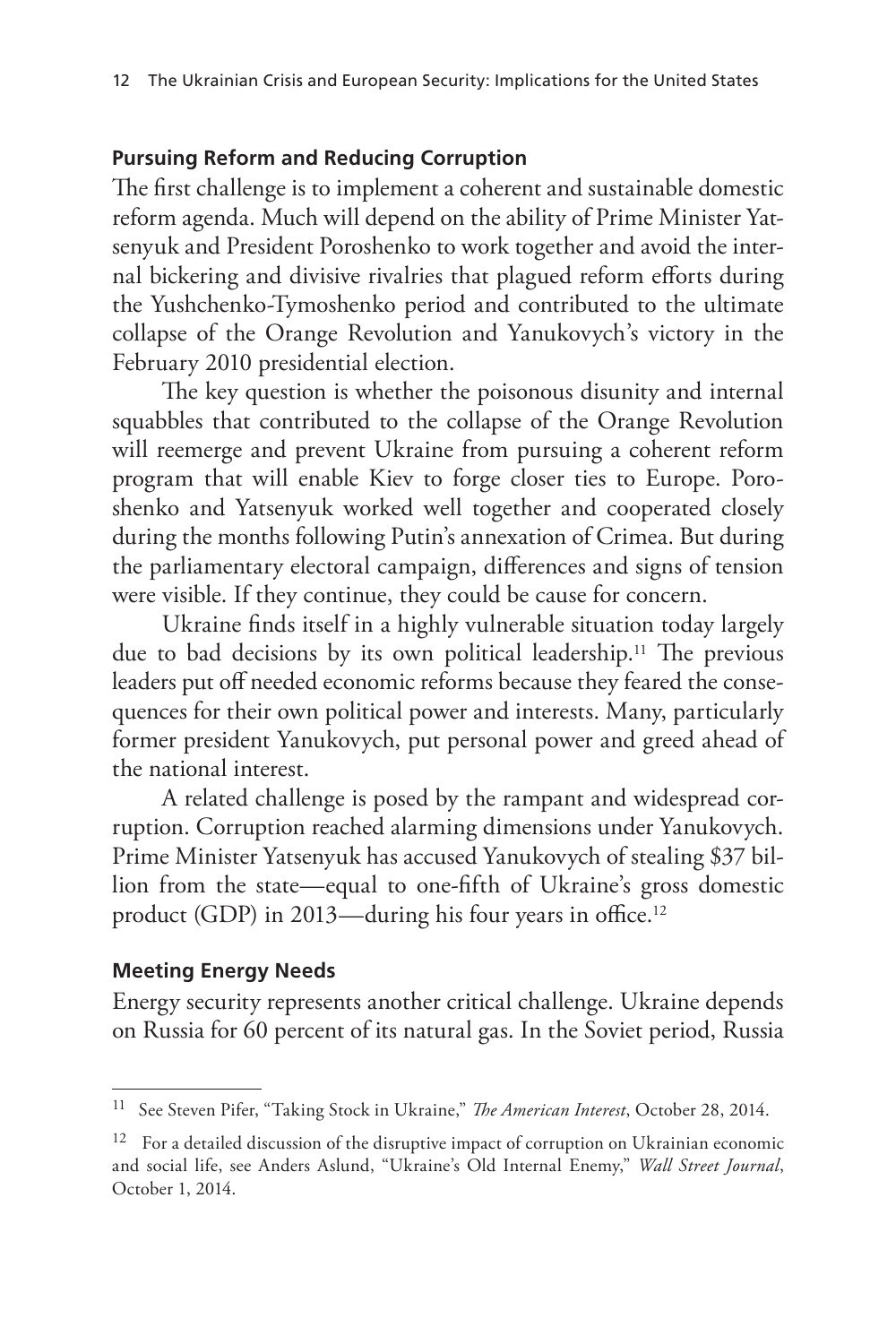kept the price artificially low, but in the past few years Ukraine has had to pay world market prices for Russian gas. In June 2014, Russia cut off gas supplies to Ukraine because of its failure to pay its back energy debts. The cutoff did not have much effect on Ukraine in the warm summer months, but with the onset of winter, Ukraine's energy problems may become more acute.

Ukraine has managed to stockpile 16 billion cubic meters of gas in underground storage tanks. It needs 5 billion cubic meters of gas beyond what it has stored to satisfy winter demands. The dispute with Russia over gas has already forced the Ukrainian government to ration domestically produced gas by cutting centrally provided hot water to flats, but more drastic measures may be necessary in the future unless the dispute with Russia over gas is quickly resolved.

A new gas agreement with Russia, brokered by the EU, was signed at the end of October 2014. Under the terms of the agreement, Ukraine will pay Gazprom, the Russian state-controlled energy giant, \$5.3 billion toward its outstanding debt by the end of December 2014, using money it has borrowed from the International Monetary Fund. In addition, Kiev will make prepayments of \$1.5 billion for 4 billion cubic meters of gas that Gazprom will provide for the remainder of the winter, again largely drawing on Western credits. This will enable Ukraine to obtain sufficient gas to make it through the winter.13 However, while the gas deal with Russia resolves Ukraine's most immediate energy problem, the agreement represents only a temporary respite. The gas wars between Russia and Ukraine are unlikely to end until the two countries reach a political accommodation over eastern Ukraine.

Kiev also needs a viable energy policy. Ukraine is one of the most energy-inefficient countries in the world and needs to reduce its high level of energy wastage. It pays fuel subsidies equivalent to 7.5 percent of its GDP. Its energy intensity—the ration of energy used to economic output—is twice that of Russia and ten times the Organisation for Economic Co-operation and Development (OECD) average.14 A

<sup>13</sup> Christian Oliver, Jack Farchy, and Roman Olearchyk, "Moscow and Kiev Reach Deal on Gas Flows," *Financial Times*, October 31, 2014.

<sup>&</sup>lt;sup>14</sup> Oliver, Farchy, and Olearchyk, 2014.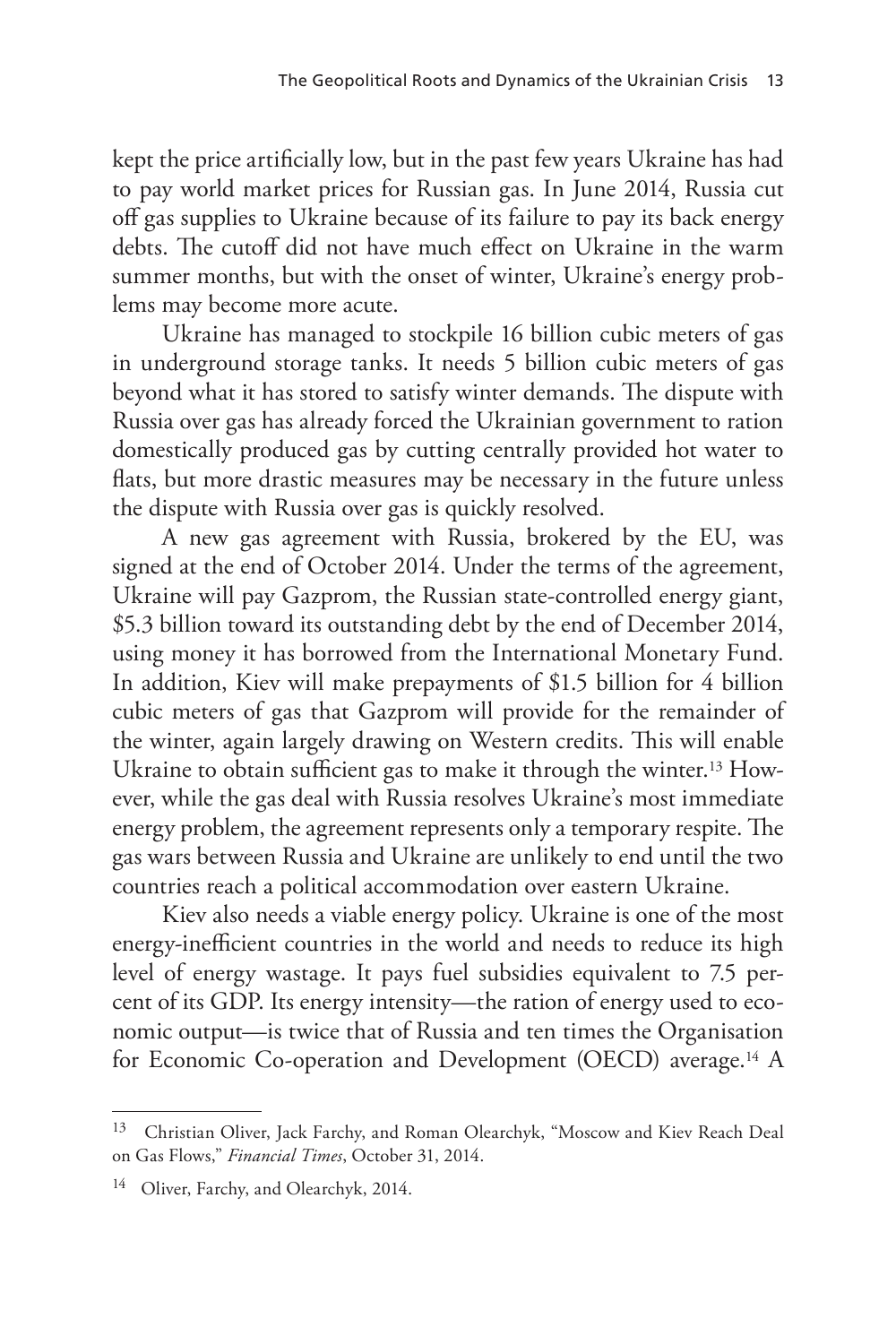reduction in subsidies and higher fuel bills are unavoidable if Ukraine is to solve its energy problems. The Ukrainian authorities introduced an increase in the price of gas of more than 50 percent for consumers and 40 percent for businesses. But further cuts in subsidies, while painful, will be needed if Ukraine is to achieve energy efficiency.

#### **Managing Relations with Moscow**

The final challenge relates to managing relations with Moscow, and this may be the most difficult challenge of all. The cease-fire agreed upon in Minsk on September 5, 2014, is fragile, and there is a serious danger that it will collapse. Putin has shown no sign of being willing to abide by the agreement. On the contrary, he has increased the military pressure on Ukraine. Russia has continued to covertly send tanks and other heavy equipment across the Russian-Ukrainian border in an attempt to bolster the pro-Russian separatists.15 In addition, an estimated 200–300 regular Russian army troops are engaged in training and equipping the Ukrainian rebels in Ukraine.16

These military moves are a violation of the cease-fire agreement and suggest that the separatists, backed by Moscow, may be preparing to retake territory they lost to the Ukrainian army in early summer. One of their main objectives of the military activities is likely to be to support the separatist seizure of the port of Mariupol, which would enable Russia to supply the rebels by sea.

Putin's goal appears to be to turn eastern Ukraine into another long-term "frozen conflict," with the breakaway territories established in parts of Donetsk and Luhansk remaining outside of Kiev's control. These two oblasts would either be annexed and incorporated into Russia proper, like Crimea, or be independent entities closely linked economically and politically with Russia.

At the moment, Putin is riding high. His popular support and approval ratings have soared since the annexation of Crimea, reaching

<sup>&</sup>lt;sup>15</sup> Karoun Demirjian and Michael Birnbaum, "Ukraine Accuses Russia of an Incursion," *Washington Post*, November 8, 2014.

<sup>&</sup>lt;sup>16</sup> Michael R. Gordon and Andrew E. Kramer, "Russia Continues to Train and Equip Ukrainian Rebels, NATO Official Says," *New York Times*, November 4, 2014.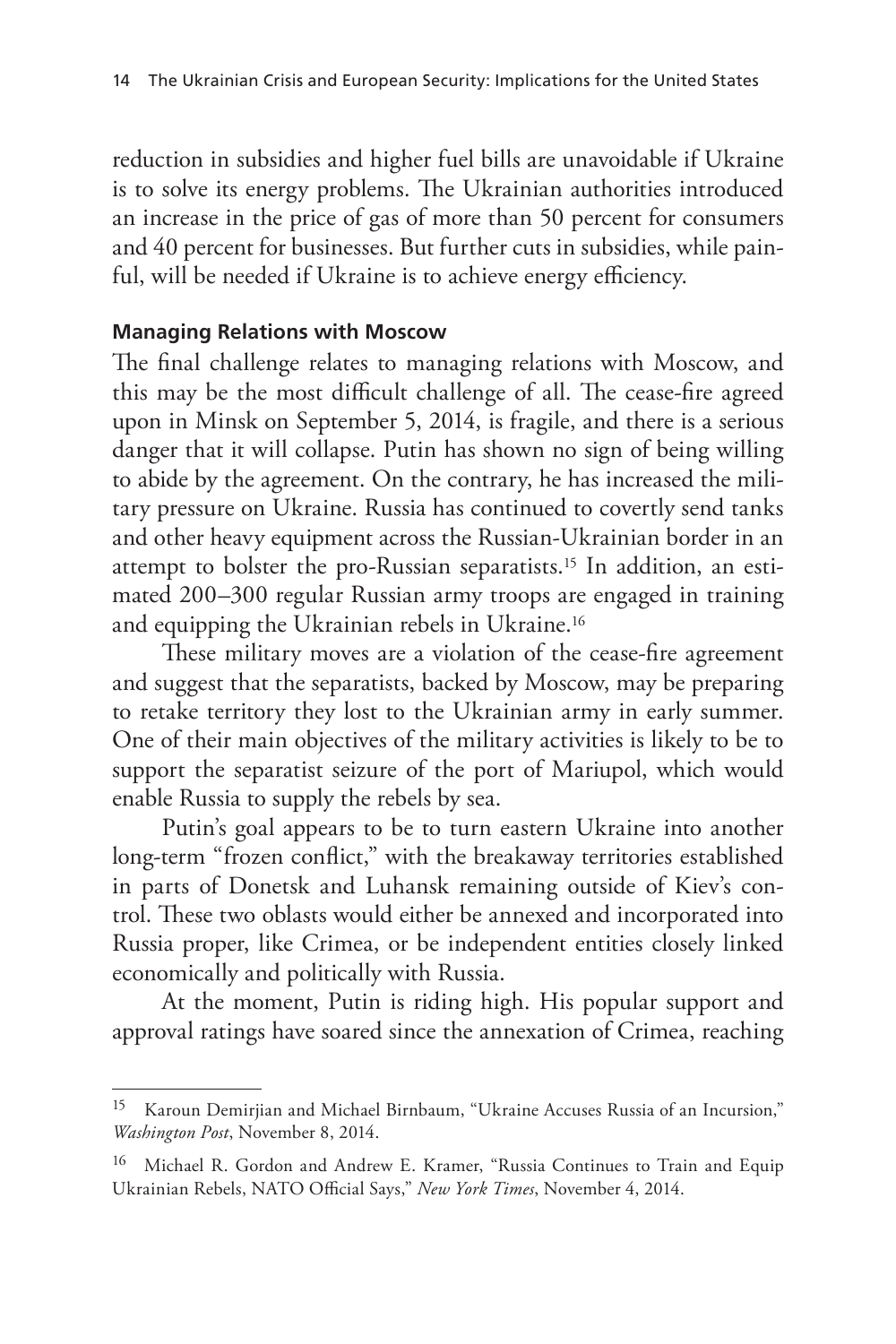a record 85 percent in August. Meanwhile Europe is entering a period of recession and has little stomach for a confrontation with Russia. This may embolden Putin to test the United States' willingness and readiness to defend its interests.

One need only read Putin's speech to the Valdai Discussion Club on October 24, 2014, to get a sense of how difficult the coming period in U.S.-Russian relations is likely to be.17 The speech was vintage Putin—angry, resentful, and self-righteous—blaming all ills on the West, especially the United States. It was reminiscent of his controversial speech at the Munich Security Conference in February 2007 in both tone and content.18 Russia, Putin made clear, would be guided by its own national interests and stood adamantly opposed to Washington's efforts to build a unipolar world order. In the months ahead, Putin is likely to continue to chip away at Ukrainian sovereignty and test U.S. resolve, not only in Ukraine but elsewhere on Europe's periphery. The Baltic states in particular could face new pressures.

<sup>&</sup>lt;sup>17</sup> See Official Site of the President of Russia, "Meeting of the Valdai International Discussion Club," October 24, 2014. The Valdai Discussion Club is gathering of prominent Western politicians, academics, and journalists.

<sup>18</sup> Vladimir Putin, prepared remarks before the 43rd Munich Conference on Security, Munich, Germany, February 12, 2007.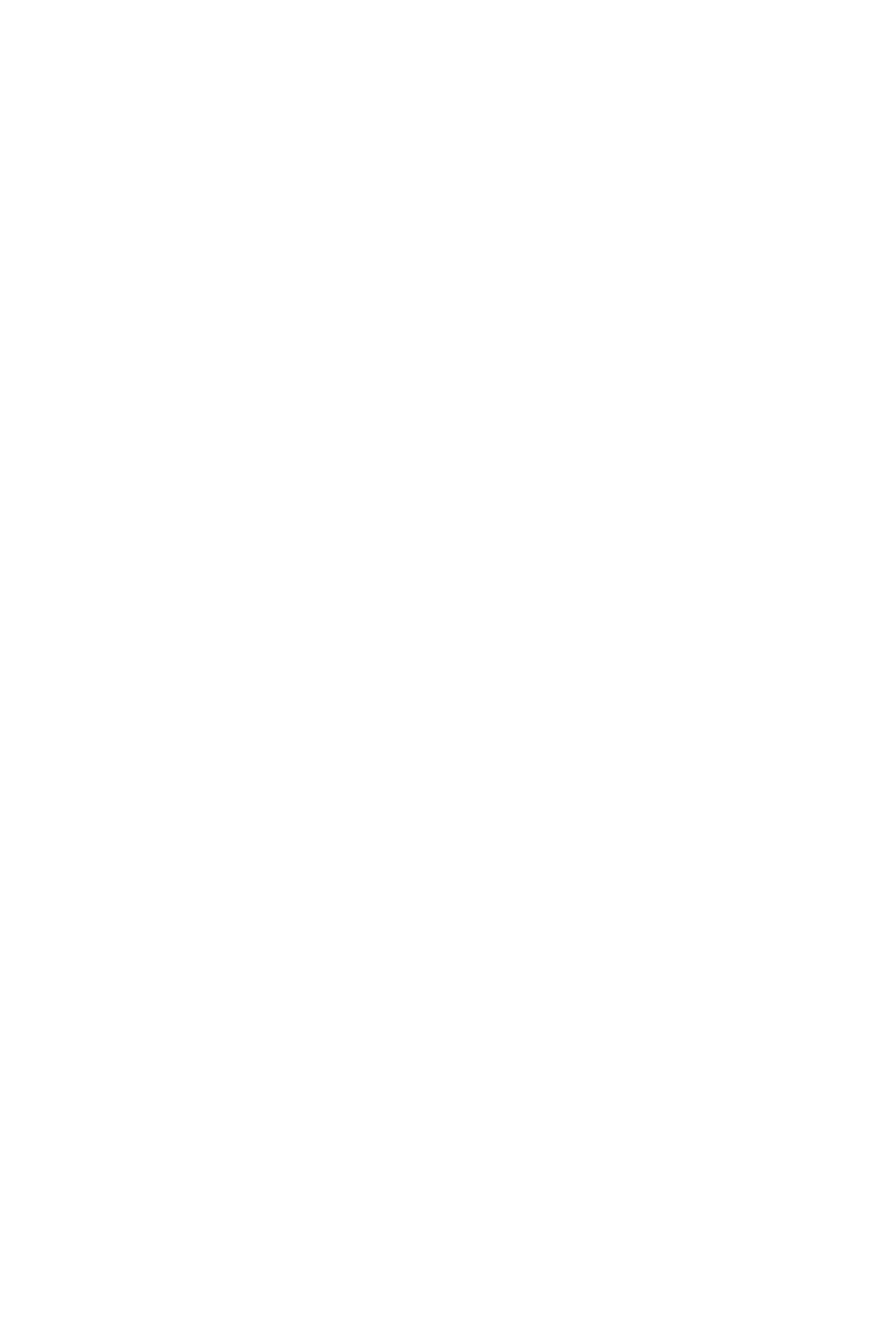Under Putin, Russia has become a revisionist state. Putin believes that the European security order that emerged at the end of the Cold War does not reflect Russia's interests. He wants to refashion it in ways that are more compatible with Russian interests and restore what he sees as Russia's rightful place in Europe. He regards the post-Soviet space as a sphere of Russia's "privileged interest" and seeks to block the penetration of this space by Western values and institutions—not only NATO but also the European Union.

What is emerging is a "Cool War." This "Cool War" is quite different from the Cold War of the 1950s through the 1980s.<sup>1</sup> It is regionally rather than globally focused and primarily aimed at maintaining, and where possible increasing, Russian influence in Europe, especially the post-Soviet space. However, while the "Cool War" is more limited than the Cold War, it could lead to a broad deterioration of political, economic, and military relations between Russia and the Atlantic Alliance and spill over into other important areas, such as arms control. For example, Russia might decide to leave the Intermediate-Range Nuclear Forces (INF) Treaty to facilitate the deployment of a new generation of

The term "Cool War" seems appropriate since it acknowledges that the nature of the enhanced competition between Russia and the Atlantic Alliance will be much more complex and dynamic given the extensive economic and financial relations between both parties. This complex relationship of defense, deterrence, competition, and cooperation is not unlike the emerging geostrategic relations between the United States and China. For a discussion of the concept of an Asian "Cool War," see Paul K. Davis and Peter A. Wilson, *Looming Discontinuities in U.S. Military Strategy and Defense Planning—Colliding RMAs Necessitate a New Strategy*, Santa Monica, Calif.: RAND Corporation, OP-326, 2011.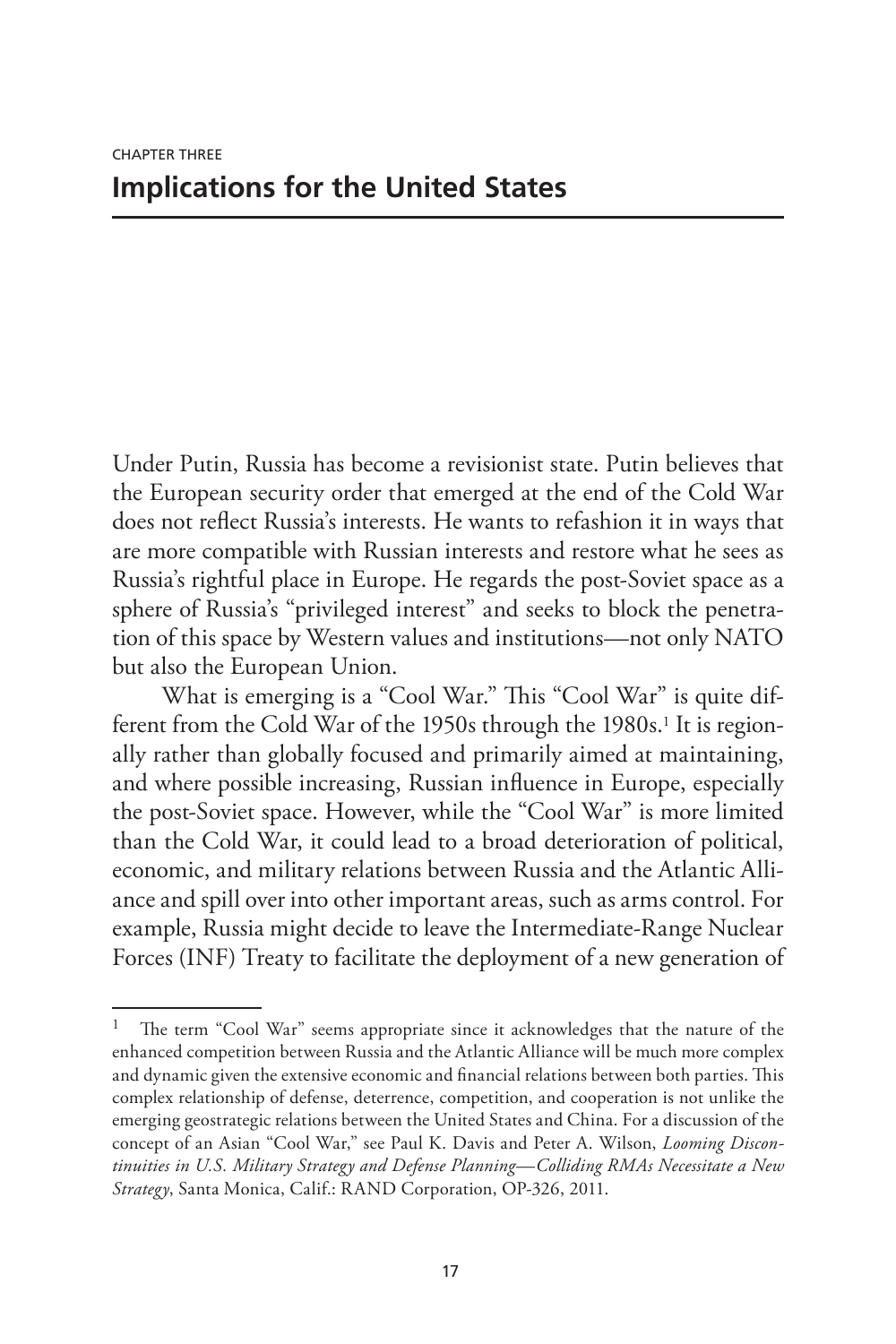ground mobile long-range precision-guided land attack cruise missiles (LACMs). Such a move would cast a long shadow on the prospects of any future nuclear arms control and disarmament agreements between Washington and Moscow. Under a very bad case scenario, even the fate of the New START agreement could be put at risk.

# **U.S. and European Interests**

In the face of this evolving challenge, maintaining close coordination of U.S. and European policy will be critically important—but also more difficult. There is an asymmetry of interest between the United States and Europe when it comes to Russia. Europe is more dependent on Russian energy than the United States. Europe also conducts a larger portion of its foreign trade with Russia. Hence the United States' European allies, especially Germany and Italy, are more hesitant to impose sanctions on Russia. As a result, adopting a common policy with which both sides are comfortable has been difficult.

Initially the EU, especially Germany and Italy, was hesitant to impose a third round of sanctions on Russia. It was only after the Malaysian commercial airliner was shot down that the EU agreed to impose sanctions on Russia's energy, defense, and financial sectors. Indeed, had the Malaysian airliner not been shot down, the EU probably would not have agreed to impose such biting sanctions.

Russia responded to the imposition of the sanctions on its energy, defense, and financial sectors by announcing a ban on fruits and vegetables from the EU, the United States, Australia, Canada, and Norway. Russian officials, including Prime Minister Dmitry Medvedev, made clear that other "protective measures" were under consideration on industrial sectors such as car-making and aircraft production.

The use of bans on agricultural products is hardly new. Russia has placed restrictions on Georgian and Moldovan produce as well as the import of Polish apples. But the restrictions imposed in retaliation for the sanctions by the United States and EU are on a much broader scale. Russia is the largest foreign market for sales of fruit and vegetables from the EU and the second-biggest for American poultry. While in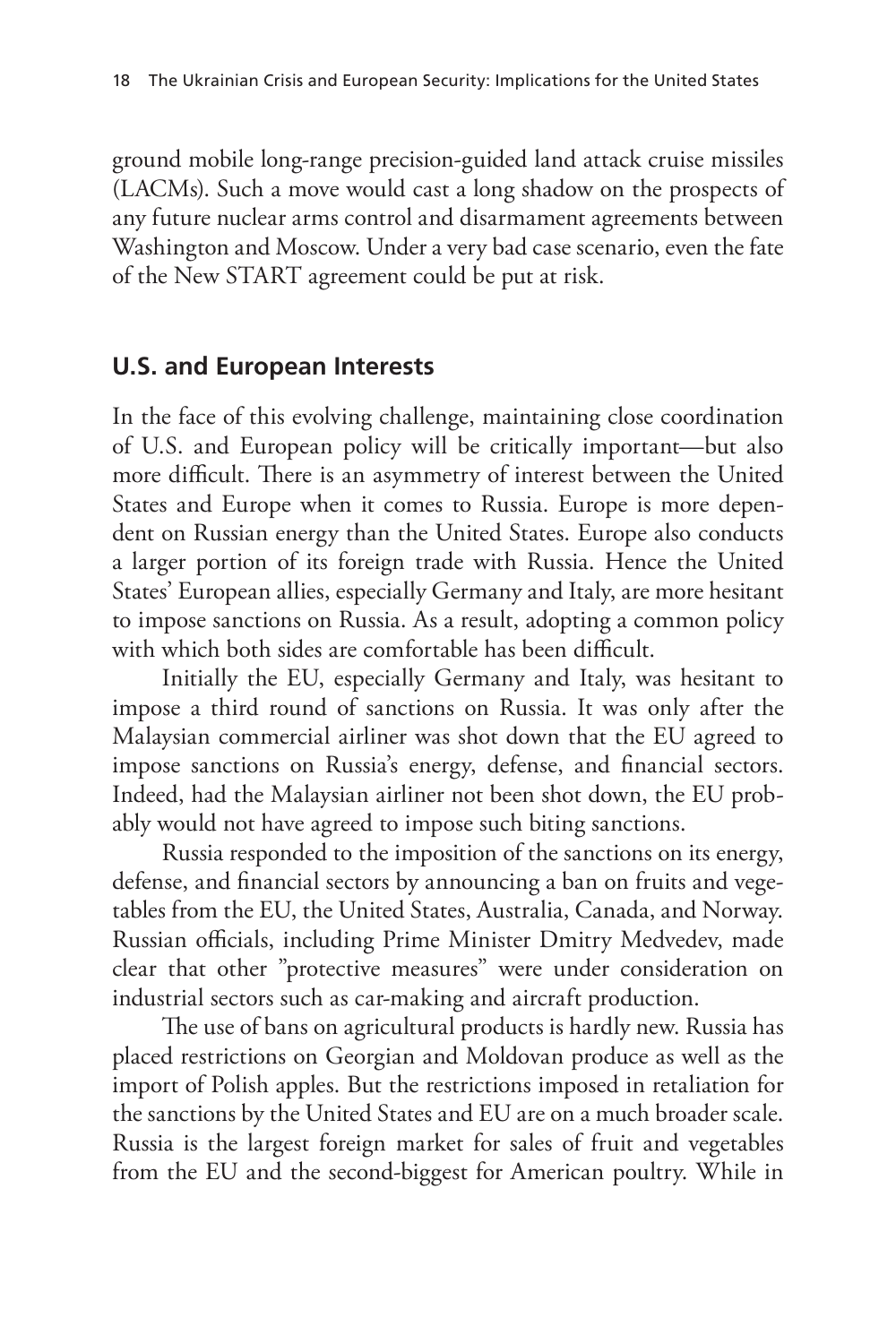the medium to long run the losses can be offset by import substitution, in the short run they could spark price increases and shortage for Russian consumers.

The ban is likely to have little impact on the United States because, with exception of poultry, the United States exports relatively few agricultural products or food goods to Russia— about \$1.3 billion in 2013. This represented about 11 percent of the exports to Russia but less than 1 percent of all American agriculture exports, or less than 0.1 percent of total exports.2

The situation is quite different for Europe. Russia is a fast-growing market for European farmers. The East European EU members, especially Poland and Lithuania, will be the biggest losers from the ban. Germany and Netherlands will be affected along with Spain and Italy, but not as much as the East European countries.

The group hardest hit by the ban, however, is likely to be the Russian consumer, especially the middle class.3 Putin appears to be gambling that the Russian population will blame the West, not him, for any shortages and price increases that are triggered by the ban on fruits and vegetables. At the same time, he may be signaling that at a time of increasing geopolitical competition with the West, Russia needs to reduce its importation of foreign food and return to a more autarkic policy, similar to the one pursued by the Soviet Union during the Cold War**.**

# **The Economic Dimension**

Security and geopolitical considerations have been the key drivers behind Putin's policy. He appears to have paid scant attention to the economic impact of his actions. Putin seems to have believed that the Europeans, particularly Germany, would not agree to impose serious

<sup>2</sup> "Putin schockt die Bauern in Osteuropa," *Frankfurter Allgemeine Zeitung*, August 8, 2014

<sup>3</sup>  "Importverbot trifft russische Mittelschicht," *Frankfurter Allgemeine Zeitung*, August 11, 2014.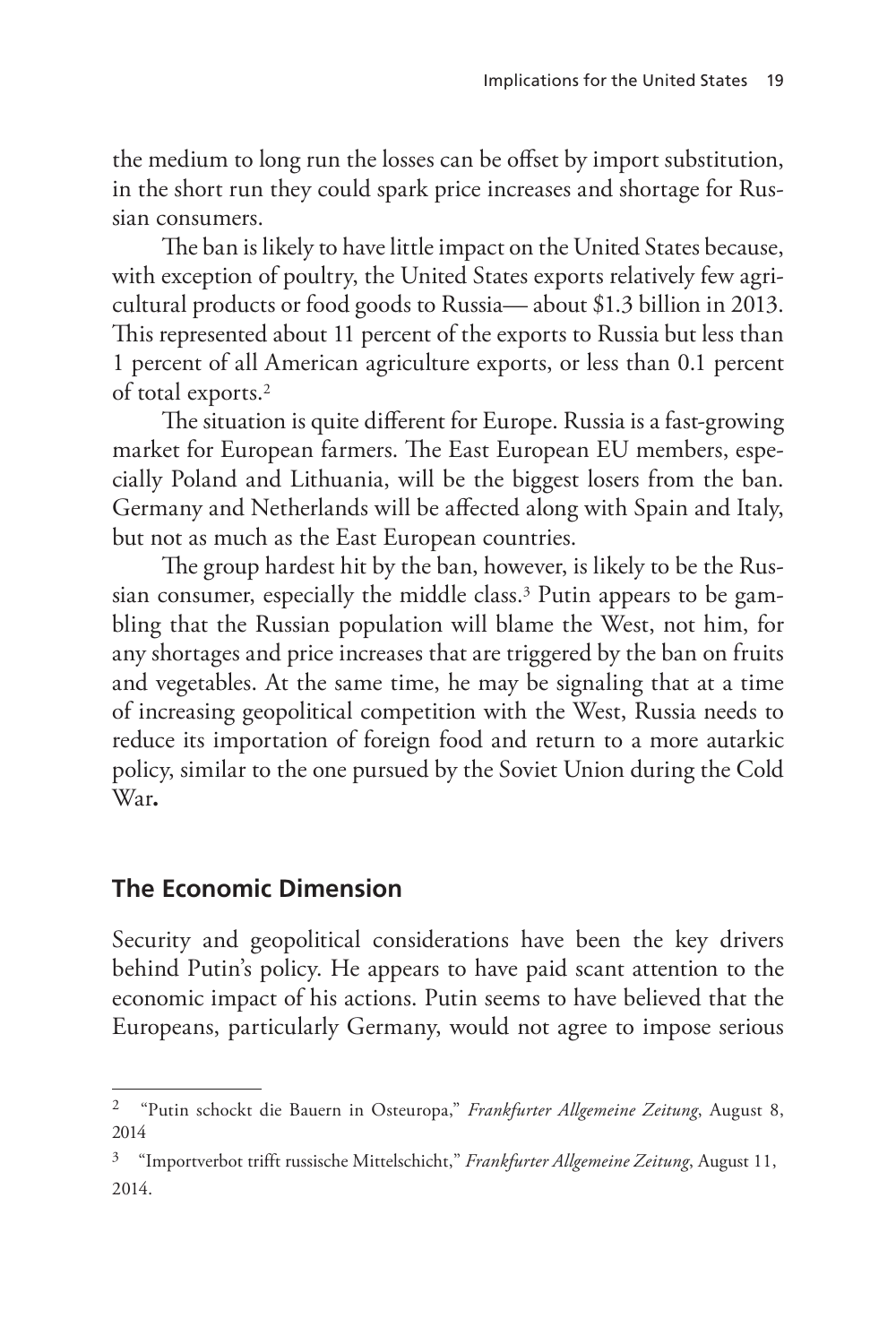sanctions against Russia in retaliation for his intervention in eastern Ukraine. This belief is likely to prove to be one of his most important miscalculations.

The Russian economy had already begun to show signs of a slowdown in growth and investment before the Crimean crisis. However, the sharp decline in the price of oil, the impact of Western sanctions, and the increasing threat of recession have caused growing concern in Russian business circles. As of December 2014, the ruble had lost half its value since the beginning of the year. This decline poses a danger of stimulating a currency crisis on the scale of 1998 or 2008.

But there is an important difference between those crises and the situation now. Today's loss of confidence in the ruble is due not just to economic or financial factors, but also to geopolitical factors. The ruble's decline reflects fears that the cease-fire signed in Minsk on September 5, 2014, is unraveling and that the separatists, backed by Russia, may be planning a new offensive. This sense of growing risk and uncertainty has driven the value of ruble much lower than would be expected from a 20 percent decline in oil prices

Many Russian businessmen have begun to send their money abroad. Capital flight was expected to hit a record \$120 billion in 2014, perhaps even slightly higher.<sup>4</sup> Inflation, aggravated by the ban on many Western food imports, is rising. At the same time, declining oil prices and signs of a deepening recession threaten to undercut Putin's defense spending drive.

The draft budget for 2015–2017 calls for a cut in defense expenditures by 5.3 percent in 2016, the first cut in defense spending since 2008.5 The drop in the price of oil to below \$50 per barrel has caused unease in the Russian business community. Government officials have warned that the budget can be balanced over the next three years only if oil prices remain above \$100 per barrel.<sup>6</sup>

<sup>4</sup> "Putin Is Leading Russia Down an Isolationist Path," *Financial Times*, October 8, 2014

<sup>5</sup> Kathrin Hille, "Russia to Curb Defense Spending," *Financial Times*, October 13, 2014.

<sup>6</sup> David M. Herszenhorn, "Fall in Oil Prices Poses a Problem for Russia, Iraq and Others," *New York Times*, October 16, 2014.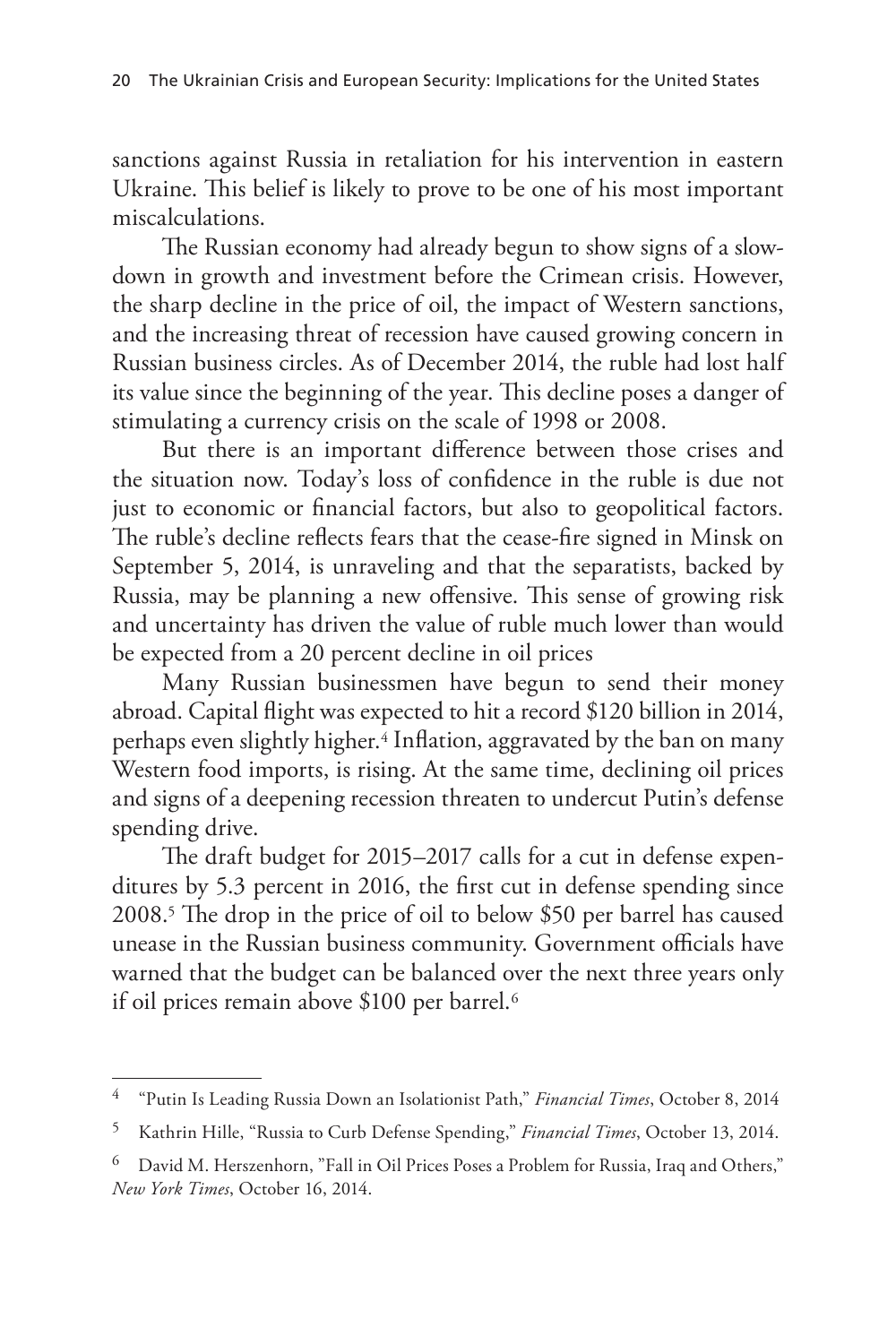Putin does not appear to share these concerns. In the short term, Russia does not face a serious threat as a result of the sharp decline in oil prices. It has over \$430 billion in foreign currency reserves that can be used to cushion the effect of the drop in the price of oil if it remains below \$100 a barrel for an extended period of time. However, in the longer run, persistently low oil prices, reinforced by the pressure imposed by Western sanctions, could pose a serious challenge to the Putin regime.<sup>7</sup>

Putin's popularity rests on two central pillars: his appeal to Russian nationalism and a rise in the economic standard of living. If the standard of living begins to drop, Putin's popularity could erode, and he could face growing social discontent, particularly among the middle class in the major cities. This could have two possible effects. The first is that Putin tries to defuse rising discontent by seeking an accommodation with the West. The second—and more probable—alternative is that he seeks to deflect attention away from Russia's growing economic woes by stoking the fires of Russian nationalism and intensifying military pressure on Ukraine and/or staging a provocation in one of the Baltic states.

#### **Russia's Pivot Toward China**

The United States is not the only country that has begun to focus more attention on Asia. As relations with the West have soured and become more difficult, Putin has sought to expand relations with China, especially in the energy field. While the opening to China began prior to the eruption of the Ukrainian crisis, the sanctions imposed by the United States and EU have given the opening to Beijing greater impetus.

In May 2014, Russia and China signed a \$400 billion deal to provide natural gas to China over 30 years. The details of the May gas deal have not been published, but Russian media accounts suggest that China got a favorable deal because Putin needed to show that Russia could survive even if trade relations with Europe declined.

<sup>7</sup> See Sergei Guriev, "Russia Can't Withstand Lower Oil Prices Forever*," Financial Times*, October 20, 2014.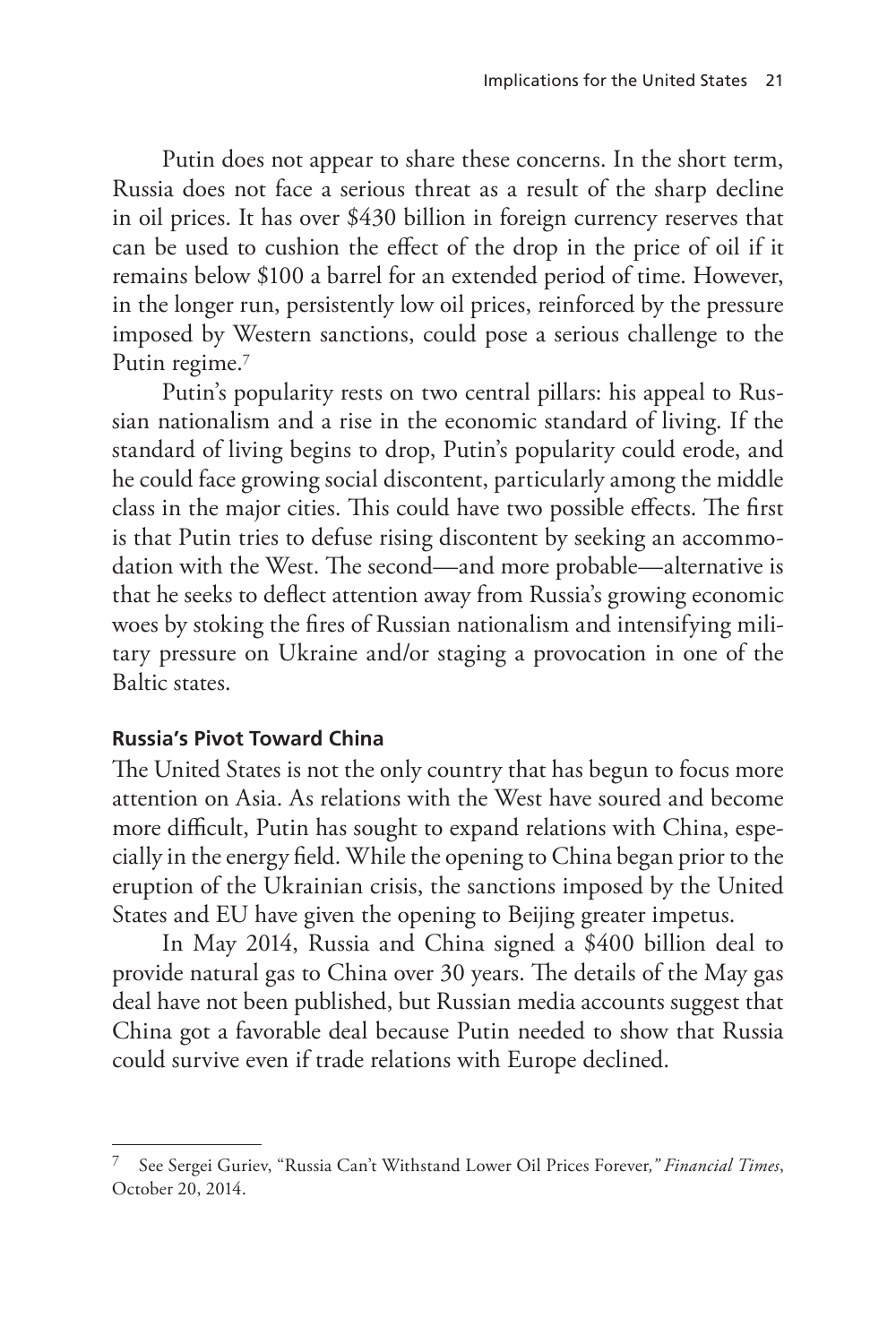The May agreement was followed by the signing of 38 major agreements by Chinese Premier Li Keqiang and Russian Prime Minister Medvedev in October, including a currency swap and tax treaty. The two sides also hope to sign another major energy deal in the near future involving the construction of a natural gas pipeline to western China.

The agreements signed in 2014 are the centerpiece of Putin's Eastern policy. When the first of these, the "Power of Siberia" pipeline to eastern China, reaches capacity, it will ship a volume equal to nearly one-quarter of Russia's 2013 gas exports to Europe. If the second pipeline (the "Altay" route to western China) is built, the total could eventually exceed 40 percent.<sup>8</sup>

However, as Thane Gustafson has noted, heading east is not the same as getting there.<sup>9</sup> There are a number of serious obstacles to orienting Russia's gas industry toward China. Russia's entire gas industry has been concentrated in the western third of the country. Shifting the industry's center of gravity eastward is an enormous undertaking and requires developing a whole new industry from scratch. This cannot be done overnight. Even on the most ambitious time table, the "Power of Siberia" line will not reach its full capacity of 38 billion cubic meters per year until the mid-2030s.

The pipeline is also enormously expensive—it could cost as much as \$55 billion for the eastern route alone.10 The Western sanctions have further complicated Russia's attempted pivot. Although Gazprom is not directly subject to U.S. and European sanctions, the measures taken by Washington and Brussels have severely circumscribed the ability of Russian firms to borrow money. To finance the Power of Siberia pipeline, Gazprom will have to raise money on the international markets, where prospects are uncertain.

These problems notwithstanding, Putin's pivot toward China represents an important shift in Russian policy, and its significance should

<sup>&</sup>lt;sup>8</sup> Thane Gustafson, "Russia May Pivot to the East But It Cannot Escape Its European Destiny," *Financial Times*, November 20, 2014.

<sup>&</sup>lt;sup>9</sup> Gustafson, 2014.

<sup>10</sup> Gustafson, 2014.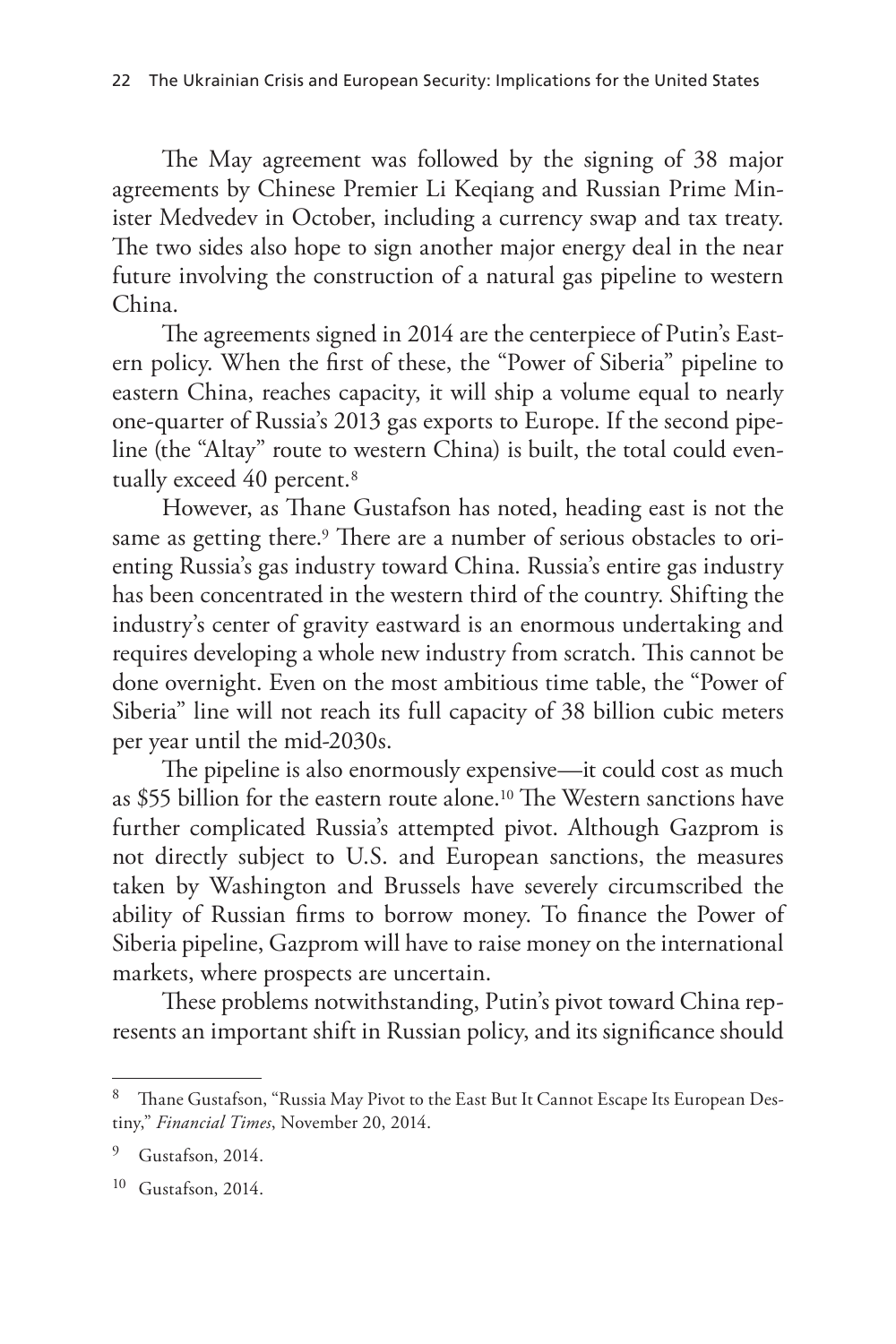not be underestimated. In the energy field, Russia and China are natural partners. Russia has bountiful supplies of gas and oil, while China's energy needs are rapidly expanding, creating a growing necessity to find new resources. These expanding energy ties are bound to have an impact on political ties, creating new interdependencies.

At the same time, one should not exaggerate the nature of the expanding ties between Moscow and Beijing. At its core, the closer ties represent a marriage of convenience rather than a blooming love affair between two like-minded partners. Russia and China both share an interest in constraining U.S. advances in Asia, but there are objective limits to the partnership. Russia is a declining power and junior partner in the relationship. Given its large investments in the U.S. economy, Beijing will want to keep the door open to cooperation with the United States and not burn its bridges with Washington.

#### **Constraints on U.S.-European Cooperation**

Economic factors may also have an impact on European policy, driving European leaders to adopt a cautious approach toward Russia. There are signs that the crisis in Ukraine and growing tensions with Russia may be pushing the Eurozone back into recession.11 During the first quarter of 2014, the economies of seven out of 18 Eurozone countries shrank, while France had zero growth. Italy's gross GDP contracted 0.2 percent from April through June 2014. The decline dashed hopes that Italy, the third-largest economy in the Eurozone behind Germany and France, was finally emerging from a decade of stagnation.<sup>12</sup>

In addition, there are indications that the German economy, which provides more than one-quarter of the Eurozone's output, is losing momentum.13 Germany's industrial output fell 4 percent between July and August 2014—the biggest monthly decline since 2009. The sluggish industrial figures show that Germany has begun to suffer from a

<sup>11</sup> Jack Ewing and Gala Pianigiana, "Slowdown in Italy Adds to Fears Over Ukraine," *International New York Times*, August 7, 2014.

<sup>12</sup> Ewing and Pianigiana, 2014.

<sup>13</sup> Claire Jones, "Russian Tensions Hit Fragile Eurozone Growth," *Financial Times*, August 11, 2014.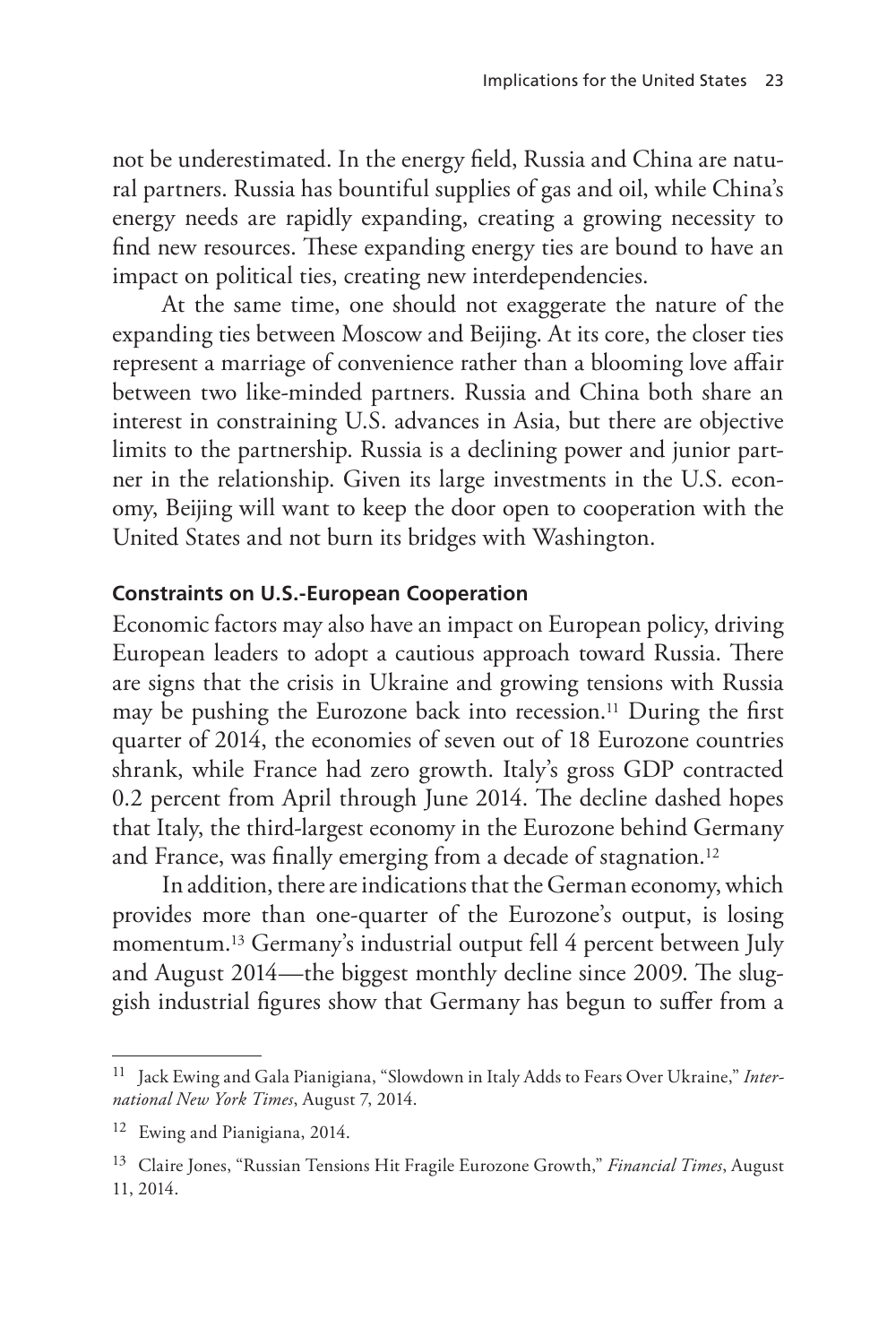weakening of demand for its exports, raising fears that Germany might be headed for a recession. Earlier expectations that Germany could lift the weaker economies in the Eurozone out of the doldrums now look highly doubtful. Instead, it looks increasingly likely that the Eurozone will slide into its third recession since the financial crisis in 2008.14

The escalating sanction regimes imposed by the United States and Europe have sent jitters through European financial circles. Leading figures in the European financial world, such as Mario Draghi, President of the European Central Bank, fear that a further breakdown of relations with Russia over Ukraine could weaken European growth in the second half of 2014. This may make European political leaders more reluctant in the future to impose additional sanctions on Russia and could generate increasing pressure to roll back some of the restrictions already in place.

## **EU-Russian Relations**

The Ukrainian crisis has put the EU and Russia on an increasing collision course—a course that neither side wanted nor foresaw. As Ulrich Speck has noted, the EU never intended to get into a geopolitical confrontation with Russia; rather, it "sleepwalked" into it.15 But now the geopolitical stakes are too high for either side to easily back down.

For the EU, two important interests are at stake: first, the stabilization of a zone of instability and turmoil on its Eastern periphery, and second, respect for the principle that European borders cannot be changed by force. This has been a core principle of EU policy since the signing of the Helsinki Final Act in l975, and it was violated by Russia's annexation of Crimea. Thus, the EU's credibility as a united and important international actor is on the line.

<sup>&</sup>lt;sup>14</sup> Chris Giles and Stefan Wagstyl, "IMF Warns of Third Eurozone Recession Since Financial Crisis," *Financial Times*, October 8, 2014.

<sup>15</sup> Ulrich Speck, "How the EU Sleepwalked into a Conflict with Russia," *Carnegie Europe*, July 10, 2014.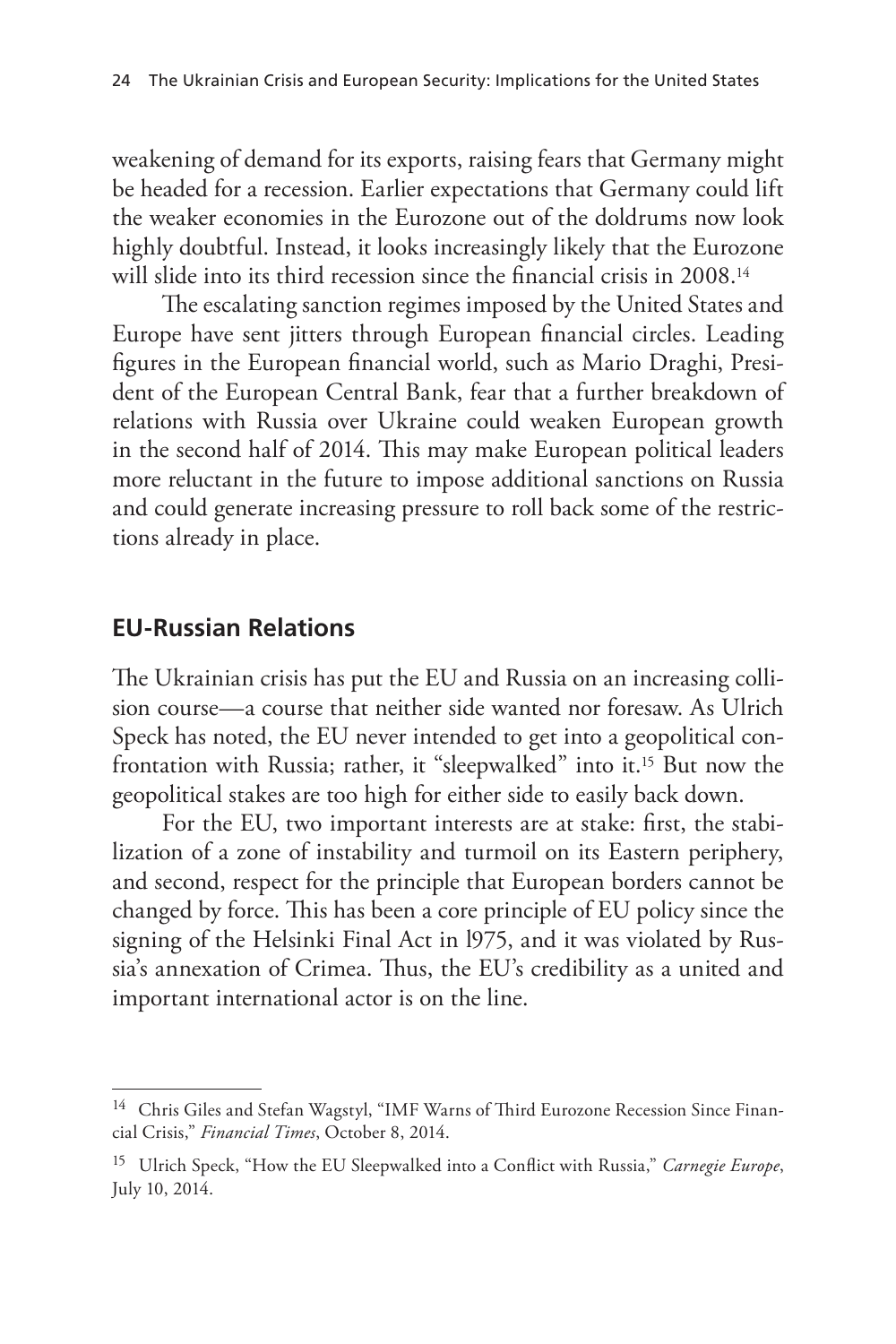The stakes for Russia are also high. A pro-European Ukraine would be seen as a strategic defeat and humiliation for both Russia and Putin personally. Without Ukraine, Putin's plan for a Eurasian Union makes little sense and is unlikely to be realized.

Initially, Russia did not see the EU as a threat. Most of its attention was devoted to trying to block the enlargement of NATO. However, Russian attitudes began to change with the development in 2009 of the EU's Eastern Partnership. A joint Polish-Swedish initiative, the Eastern Partnership was designed to increase cooperation with six states in the post-Soviet space: Ukraine, Belarus, Moldova, Armenia, Azerbaijan, and Georgia. However, the Eastern Partnership never had the full support of the strongest EU member states, particularly Germany, which feared that the initiative could have a negative impact on its attempt to deepen relations with Russia.

Those in the EU who supported the Eastern Partnership saw it as a win-win situation for all concerned. EU officials believed the initiative could forge closer ties to Russia's neighbors in the post-Soviet space and simultaneously maintain good relations with Moscow. Russia, they argued, would benefit from greater stabilization of its periphery, and the members of the Eastern Partnership could act as a bridge between Russia and the EU.

Moscow, however, never shared this view. To Russian officials, the Eastern Partnership looked more like a "hostile takeover." Rather, Russia intended the six states targeted by the Eastern Partnership to be part of the Eurasian Customs Union—later renamed the Eurasian Union—and confronted members with a stark either/or choice: Membership in the Eurasian Union was incompatible with the deep and comprehensive trade agreements that the EU sought to sign with the members of the Eastern Partnership.

Ukraine tried to have it both ways—to expand ties to the EU and simultaneously maintain good relations with Moscow. For a time, this strategy looked as if it might work. However, on the eve of the opening of the EU summit in Vilnius in November 2013, Yanukovych, under heavy pressure from Putin, refused to sign the Association Agreement, and it was withdrawn from the summit agenda. Yanukovych's refusal to sign the Association Agreement sparked widespread protests call-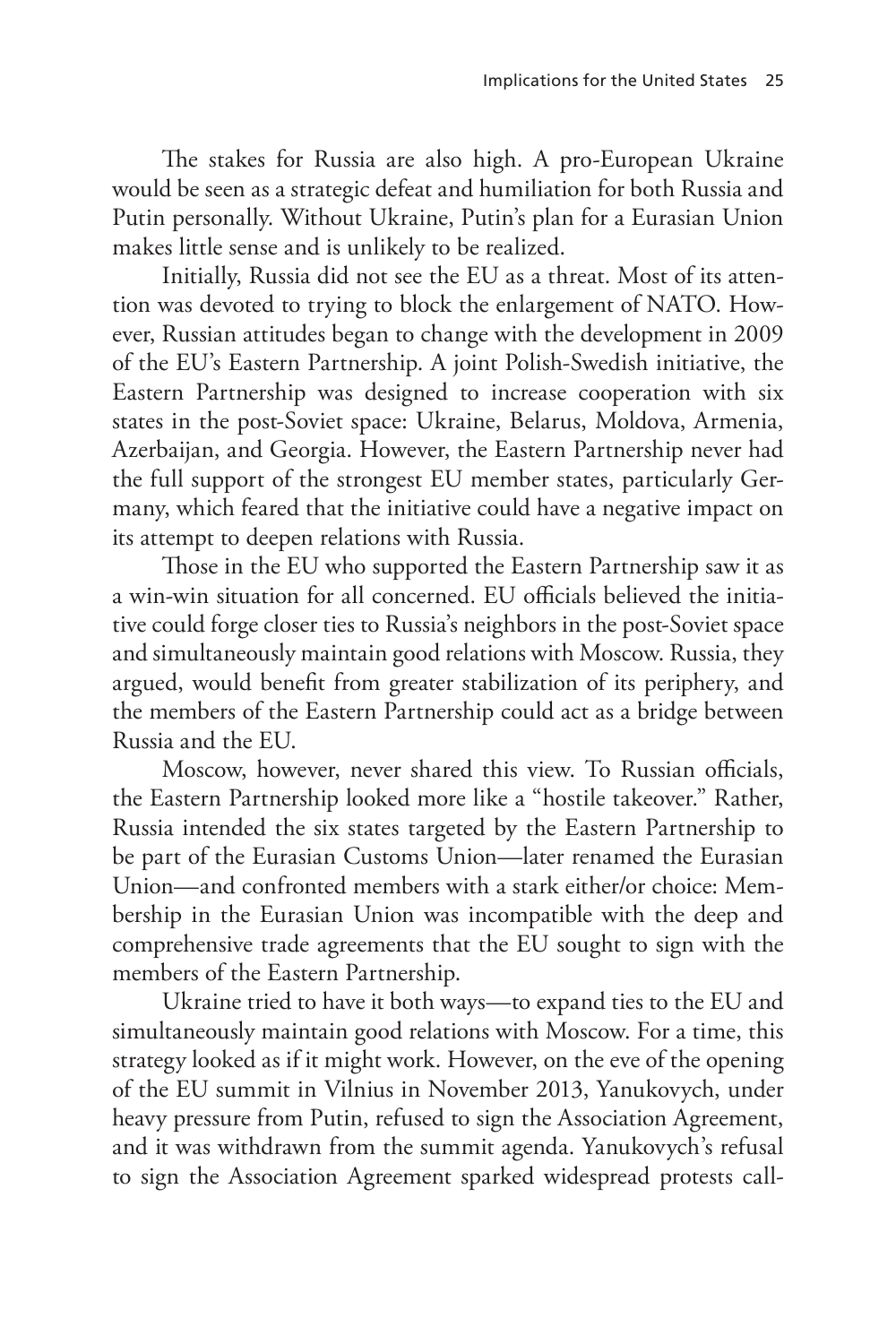ing for the agreement to be signed and a strengthening of cooperation with the EU, which culminated in Yanukovych's ouster as president in February 2014 and the signing of the of the Association Agreement in July 2014.

However, Putin has not given up and is attempting to block implementation of the Association Agreement. In a letter to Josef Manuel Barroso, President of the European Commission, in late September, he demanded the reopening of the negotiations on the agreement and threatened to take "immediate and appropriate retaliatory measures" if Ukraine seeks to implement the agreement.<sup>16</sup>

## **The German Factor**

The Ukrainian crisis has underscored Germany's increasingly important geopolitical role in managing relations with Russia. Berlin is Russia's most important trading partner in Europe, and a key market for energy. Ties between Berlin and Moscow were particularly close under Merkel's predecessor Gerhard Schroeder (SPD), especially in the economic field. (On leaving office, Schroeder became a well-paid executive for Gazprom, the Russian state energy giant.) While Merkel has been more outspoken about criticizing Russian abuses of human and political rights, her economic policy toward Russia has until very recently differed little from Schroeder's.

However, German policy has begun to shift lately. Merkel was the driving force behind the tough sanctions adopted by the EU in July. Initially, Merkel had hoped that she could nudge Putin toward a diplomatic solution. But after the shooting down of the Malaysian airliner, Merkel lost trust in Putin, because she believed he had repeatedly lied to her about Russia's involvement and his willingness to restrain the separatists.<sup>17</sup> As the months have passed, her tone has sharpened and

<sup>16</sup> Peter Spiegel, "Putin Demands Reopening of EU Trade Pact with Ukraine," *Financial Times*, September 26, 2014.

<sup>17</sup> See Quentin Peel, "Merkel Wants a Stable World and Is Willing to Pay a Price," *Financial Times*, August 12, 2014. See also Stefan Wagstyl, "Merkel Rethink on Tough Action Reflects Loss of Trust in Putin," *Financial Times*, July 31, 2014.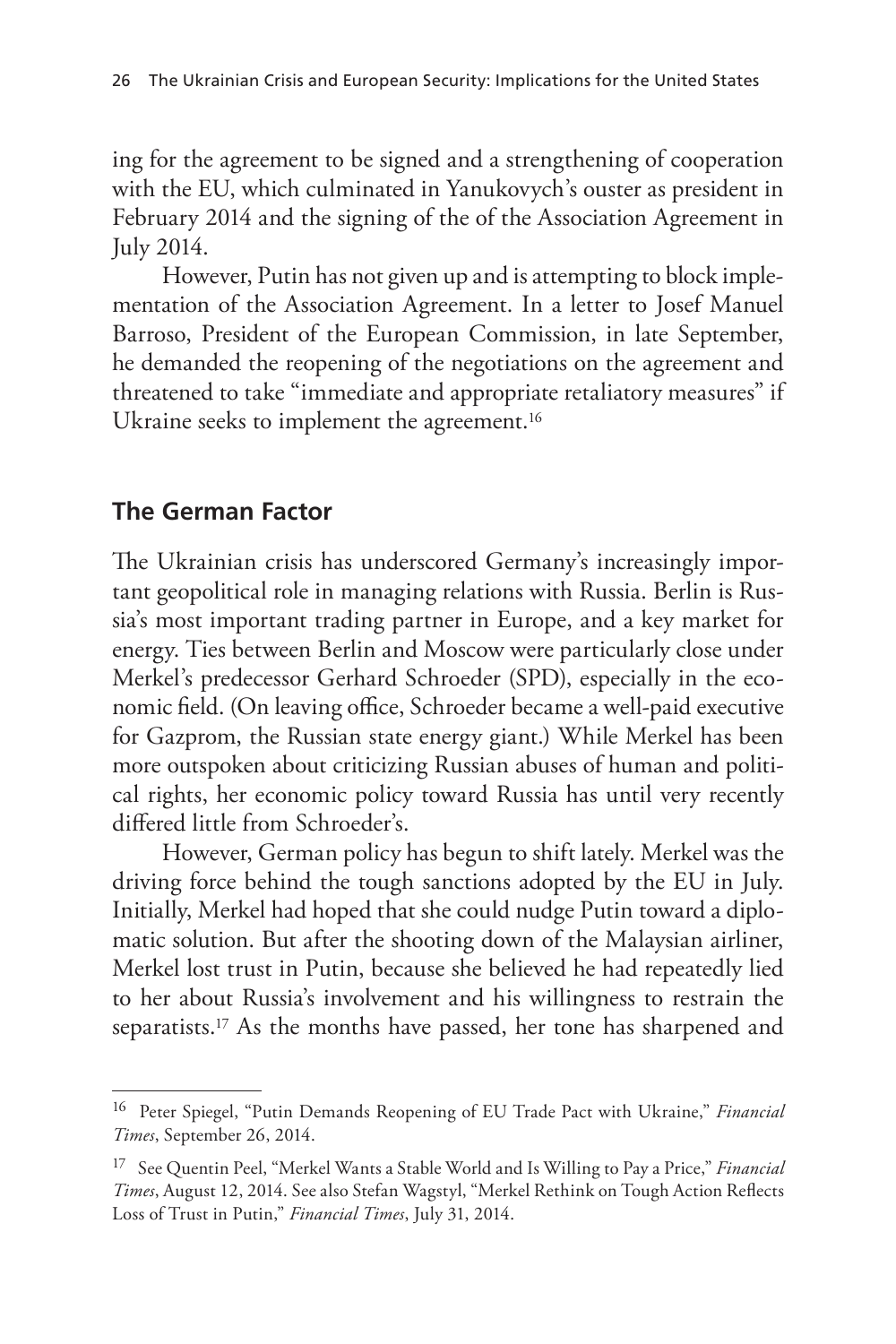she has become more outspoken in her criticism of Russian policy and Putin personally.

From Berlin's perspective, Russia has gone in one year from being a difficult partner to being an adversary. The attempt to intensify cooperation in a number of areas launched in 2008—one in which German leaders placed great hopes—appears to have come to an irrevocable end.18 Instead, Berlin is currently discussing ways in which it can blunt Moscow's expansionary drive, particularly in the Balkans.

The tougher policy toward Russia has been given important impetus by the Ukrainian crisis and reflects Germany's willingness to take on greater international responsibility and leadership—a willingness first officially broached by President Joachim Gauck at the Munich Security Conference in February 2014, where he called for Germany to do more "to guarantee the security that others have provided it for decades."19 Foreign Minister Frank-Walter Steinmeier (a Social Democrat) and Defense Minister Ursula von der Leyen, a member of Merkel's Christian Democratic Party (CDU), raised similar themes in their remarks at the conference.<sup>20</sup>

This new willingness to take on more international responsibility represents an important shift in German policy. In the past, Germany has been the dominant European player on economic issues—as its tough-minded defense of the need for austerity measures and greater belt-tightening during the Eurozone crisis underscored. However, until very recently Berlin has been reluctant to take the lead on foreign policy issues, which have traditionally been left to France and Britain. However, the Eurozone crisis underscored the need for a bolder, more assertive German role.

Merkel was initially reluctant to assume that role for fear of sparking historical concerns about German "dominance." However,

<sup>18</sup> "Putin's Reach: Merkel Concerned About Russian Influence in the Balkans," *Der Spiegel*, November 17, 2014.

<sup>&</sup>lt;sup>19</sup> See Joachim Gauck, "Germany's Role in the World: Reflections on Responsibility, Norms and Alliances," speech at the Opening of the Munich Security Conference, January 31, 2014.

<sup>&</sup>lt;sup>20</sup> See Frank-Walter Steinmeier, Foreign Minister, speech at the 50th Munich Security Conference, January 31, 2014; and Ursula von der Leyen, speech at the 50th Munich Security Conference, January 31, 2014.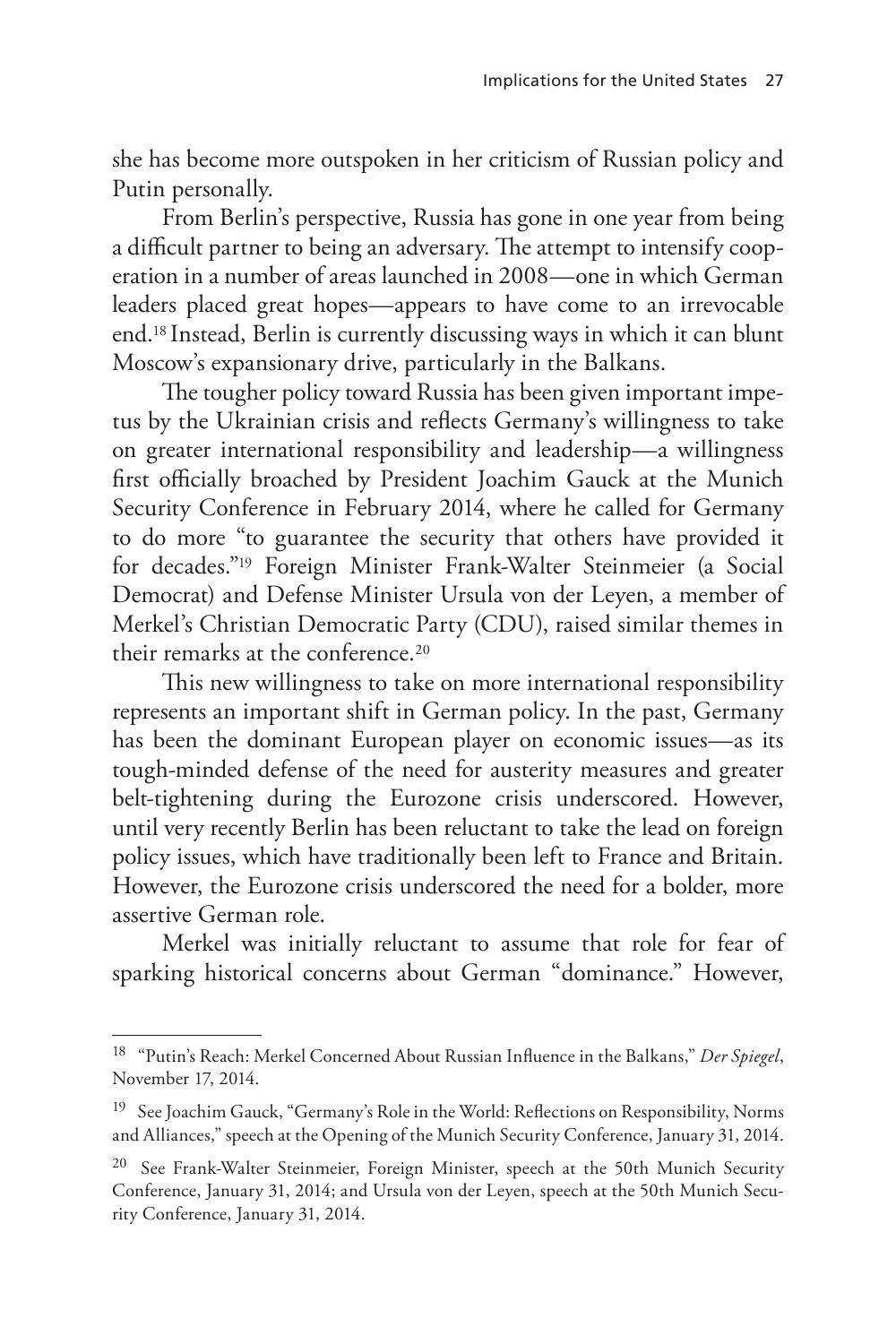faced with a leadership vacuum, Merkel had little choice and reluctantly stepped forward to fill it. As noted, she played a critical role in shaping the tougher EU sanctions adopted in July 2014. This was all the more striking because in the past Germany has often refrained from taking actions that could antagonize Russia and has often shown "understanding" for some of Moscow's policies—a tendency which has angered many East European members of NATO and the EU.

The United States needs to build on the close cooperation with Berlin that emerged during the sanctions debate to forge closer ties to Germany. Close coordination of German and U.S. policy will be more important than ever in the future because of Germany's increasing economic clout and its special relationship with Russia.

Washington should welcome and encourage Germany's willingness to take on greater international responsibility, which is very much in U.S. interests. At the same time, Washington needs to be sensitive to the domestic constraints that make this effort to change the German "culture of reticence" a difficult task; a large part of the German population is uncomfortable with Germany playing a more active international role.21 Thus, Washington should recognize that it will take time for the German public to adapt to such a role.

Finally, there is a critical need to rebuild mutual trust in the wake of the NSA spying revelations and other intelligence incidents. It is hard to overdramatize the damage that these revelations have done to U.S. interests and image among the German public. The United States needs to make a conscious and sustained effort to begin to rebuild trust among the German population.

# **The NATO Factor**

Ukraine's ties to NATO have been a source of serious tension in Kiev's relations with Moscow. Russia is viscerally opposed to Ukrainian mem-

<sup>&</sup>lt;sup>21</sup> According to a recent poll, only 30 percent of the German population favors Germany taking on greater responsibility in international affairs, while 70 percent are opposed, some quite strongly. See Majid Sattar, "Schlussetappe auf dem langen Weg nach Westen," *Frankfurter Allgemeine Zeitung*, August 26, 2014.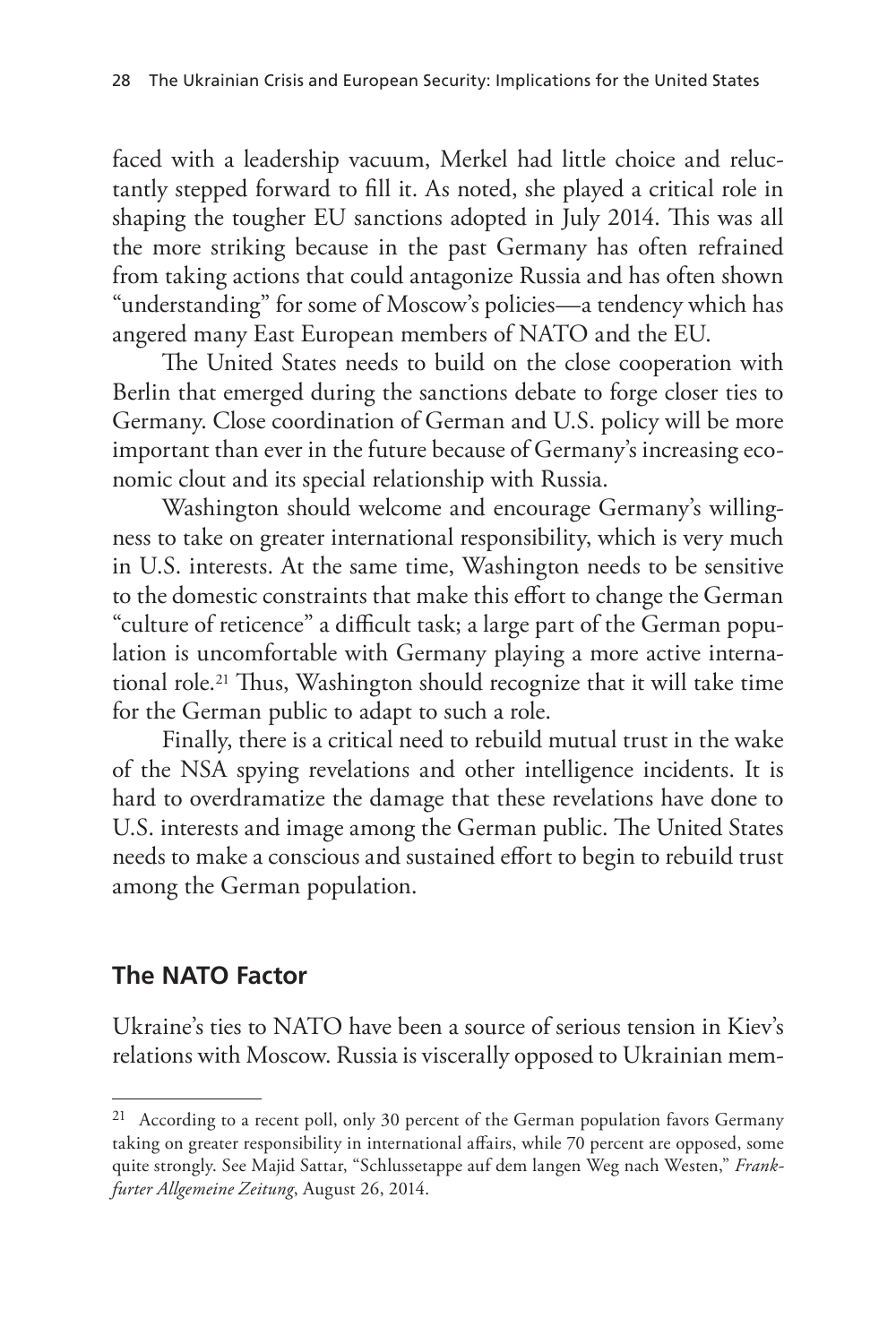bership in NATO and has fought hard to block Ukrainian membership in the Alliance. Ukraine's entry into NATO would alter the balance of power in Central Europe to Russia's disadvantage and foreclose any residual possibility of building a "Slavic Union" composed of Russia, Ukraine, and Belarus. Thus, Russia has made preventing Ukrainian membership in NATO one of its top foreign policy priorities.

Ukraine's policy toward NATO has evolved considerably in the past decade. In the early years after independence, Ukraine pursued a nonaligned policy, in part to avoid antagonizing Russia. Kiev initially opposed NATO enlargement to Central Europe because it feared that NATO membership would create new dividing lines in Europe and lead to increased Russian pressure on Ukraine. However, Moscow's hardline opposition to NATO enlargement and Kiev's desire to improve relations with the West contributed to a gradual shift in Ukraine's approach to enlargement.

Under President Leonid Kuchma, Ukraine consciously began to strengthen ties to the Alliance. Ukraine was the first member of the Commonwealth of Independent States to join Partnership for Peace (PfP) and has been one of the most active participants in PfP exercises. At the NATO summit in Madrid in July 1997, Kiev signed the Charter on a Distinctive Partnership with NATO. Although the charter did not provide explicit security guarantees, it called for the establishment of a crisis consultative mechanism that could be activated if Ukraine perceived a direct threat to its security.22

The charter also foresaw a broad expansion of ties between NATO and Ukraine in a number of key areas, such as civil-military relations, democratic control of the armed forces, armaments cooperation, and defense planning. In addition to a close relationship with NATO, Ukraine also built individual security relationships with Britain and the United States.

<sup>22</sup> For the text of the charter, see "Charter on A Distinctive Partnership Between the North Atlantic Treaty Organization and Ukraine," *NATO Review*, Vol. 45, No. 4, July–August 1997, Documentation Section. See also David Buchan and David White, "NATO Signs Charter with Ukraine," *Financial Times*, July 10, 1997.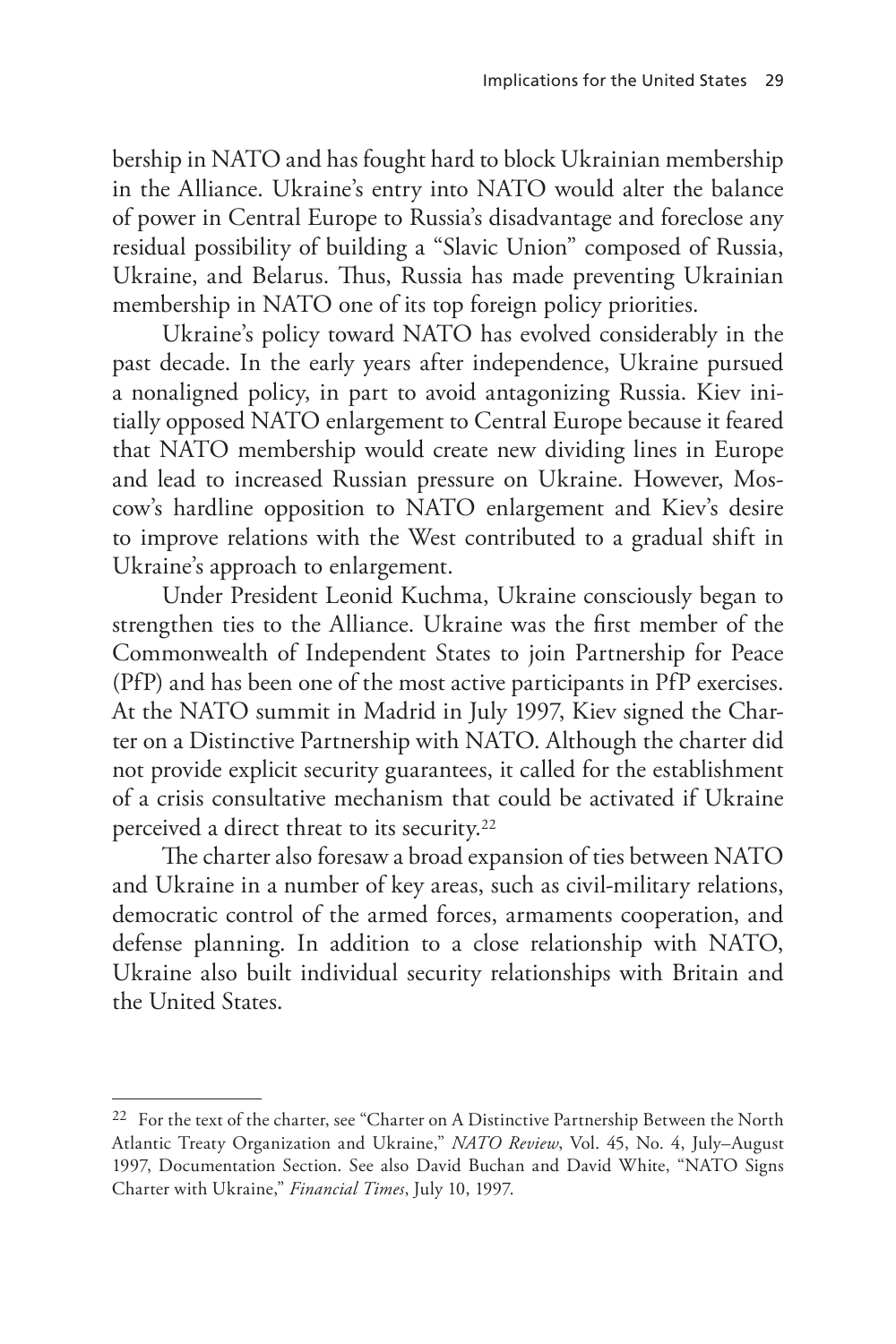The rapprochement with NATO was not undertaken because Ukraine felt a strong military threat. Rather it was part of a carefully calculated political balancing act pursued by President Kuchma, who sought to strengthen ties to NATO as a means of increasing his political leverage with Moscow. Contrary to the concerns of many critics who feared that intensifying ties to NATO would lead to a sharp deterioration of relations with Russia, the rapprochement with NATO increased Ukraine's freedom of maneuver and led to an improvement of ties with Moscow.

In May 2002, President Kuchma announced that Ukraine intended to abandon its policy of nonalignment and apply for NATO membership. Here again the decision was part of a calculated effort to counterbalance Russia. President Putin's decision to support the United States in the war on terrorism and the subsequent improvement in U.S.-Russian relations raised the prospect that Russia would have a closer relationship with NATO than Ukraine. Ukraine's application for NATO membership was designed to undercut this prospect.

However, Kuchma's increasingly repressive internal policies as well as suspicions that Ukraine had sold aircraft tracking systems to Iraq (the Kolchuga affair) led NATO to put relations with Ukraine on hold. The Alliance decided to wait until after the 2004 presidential elections before taking any new initiatives with Ukraine.

The election of Viktor Yushchenko as Ukrainian president in December 2004 resulted in a warming of Ukraine's relations with NATO. In an attempt to encourage Yushchenko's pro-Western reform course, NATO offered Ukraine Intensified Dialogue status in April 2005—a preparatory step toward an individualized Membership Action Plan (MAP). In the run up to the NATO summit in Bucharest in April 2008, President Bush pushed hard for the Alliance to grant Ukraine and Georgia MAP status. MAP was viewed by many, especially the Russian leadership, as being a precursor to NATO membership. France and Germany, however, opposed granting Ukraine MAP, fearing that it would antagonize Russia and lead to a deterioration of the Alliance's relations with Russia. France and Germany succeeded in blocking efforts to grant MAP to Ukraine and Georgia. However, the communiqué issued at the end of the summit by the NATO Heads of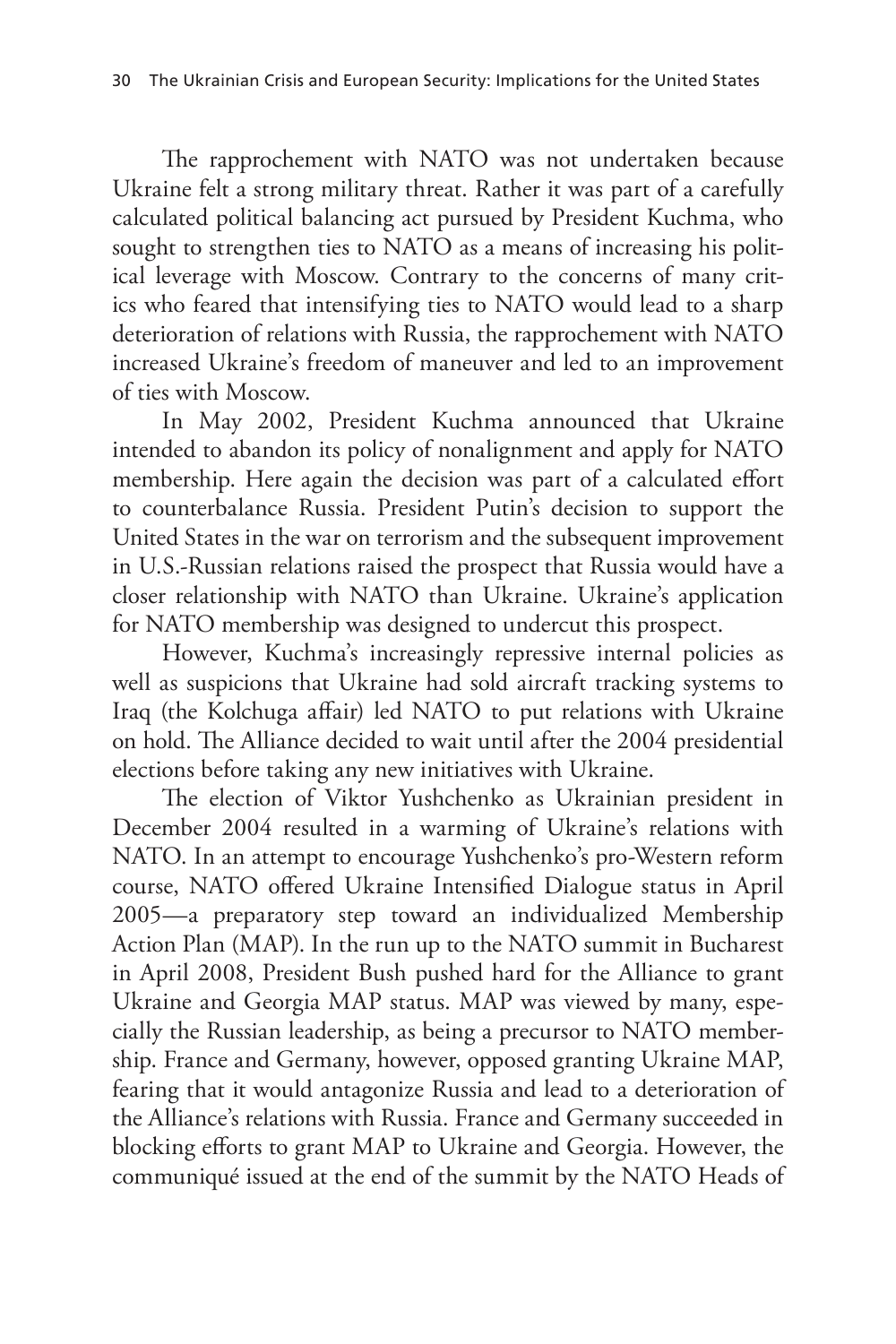State and Governments stated that Ukraine and Georgia would one day be admitted to NATO, although no specific date or timetable was mentioned. Thus, from Moscow's point of view, the outcome was even worse than the Russian leadership had expected. It appeared that while Ukraine and Georgia had been denied MAP, they had been given a formal commitment that they would one day become members of NATO, with all the implications articulated above.

However, since the conclusion of the Bucharest summit, the prospects for Ukraine's entry into NATO have significantly declined. The Russian invasion of Georgia contributed to a shift in thinking within the Alliance about NATO's enlargement to the post-Soviet space, and especially Ukrainian membership. The invasion was a sharp reminder that membership in NATO is not a one-way street; it also involves concrete commitments and responsibilities, including a commitment to use force if a NATO member is attacked. At the same time, the invasion made clear Russia's readiness to defend its interests—with force if necessary. Hence, in the aftermath of the Russian invasion of Georgia, the issue of NATO membership for Ukraine and Georgia was put on indefinite hold. While the door to Ukrainian and Georgian membership in NATO remained open rhetorically, in practice membership for both countries was shelved and relegated to the back burner.

In the aftermath of Russia's annexation of Crimea and attempt to destabilize eastern Ukraine, the issue of Ukrainian membership in NATO has again come to the fore. Some U.S. officials and analysts suggest that the United States should respond to the annexation of Crimea and the attempt to destabilize eastern Ukraine by admitting Ukraine into NATO. However, such a move would be unwise. Given Russia's strong opposition to Ukrainian membership in NATO, actively pushing for Ukrainian membership at this point would be counterproductive and could be highly destabilizing. It would only inflame the political atmosphere and could give Putin an excuse for taking military action against Kiev.

Instead the emphasis in NATO policy will likely be on modernizing Ukraine's military and security forces and improving their readiness and training. Should this happen, the Army would have an important role to play in this program. However, given the years of neglect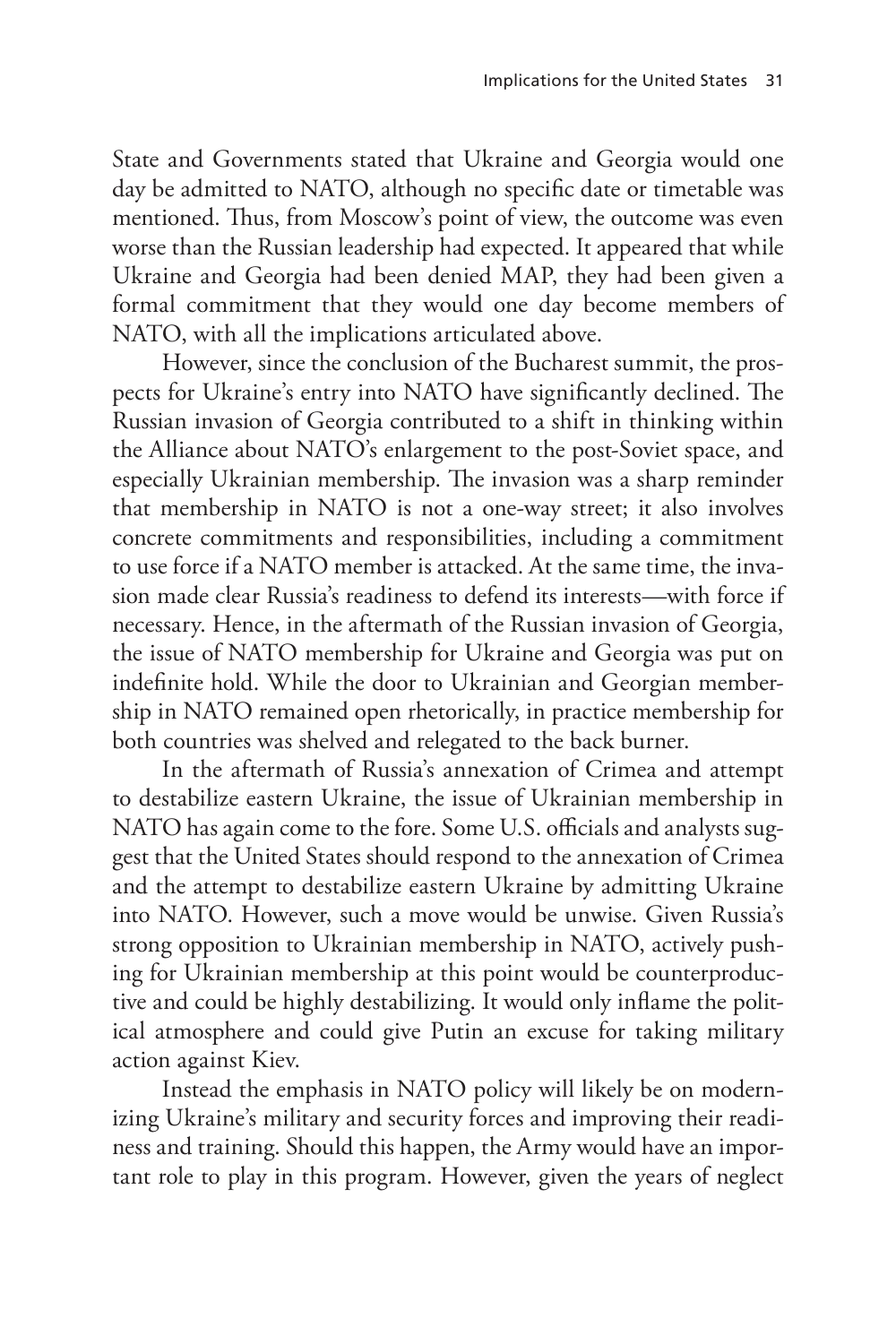of the military and the rampant corruption in Ukrainian armed forces, U.S. officials should have no illusions about the difficulties such an effort would face. There are no quick fixes to the problems confronting the Ukrainian armed forces. The problems are structural and cannot be repaired overnight. Fixing them will require a long-term, sustained commitment to structural reform on the part of the United States and NATO.

# **Reassuring Eastern Europe**

The Russian annexation of Crimea and attempt to destabilize eastern Ukraine have made Poland and the Baltic countries very nervous and prompted calls for NATO to station combat forces in Eastern Europe and the Baltic states. The main outcome of NATO's summit in Wales in September was an emphasis on deterrence and reassurance of NATO's new Central and East European members. At Wales, NATO approved plans for the creation of a Very High Readiness Joint Task Force (VJTF), a brigade-sized (4,000-man) rapid reaction force within the NATO Response Force (NRF) that could be dispatched to East European trouble spots within several days.<sup>23</sup> This upgraded force is designed to enhance NATO's ability to effectively carry out crisis management missions in regions far from NATO members' capitals. The NATO Standing Naval Forces will also be given greater emphasis. In addition, the Alliance agreed to continue air policing over the Baltic states and to beef up its multinational headquarters in Poland.

<sup>23</sup> Stephen Erlanger, Julie Herschfeld Davis, and Stephen Castle, "NATO Plans a Special Force to Reassure Eastern Europe and Deter Russia," *New York Times*, September 6, 2014. For a detailed discussion, see Jeffrey A. Larson, "The Wales Summit and NATO's Deterrence Capabilities: An Assessment," NDC Research Report, NATO Defense College, November 2014.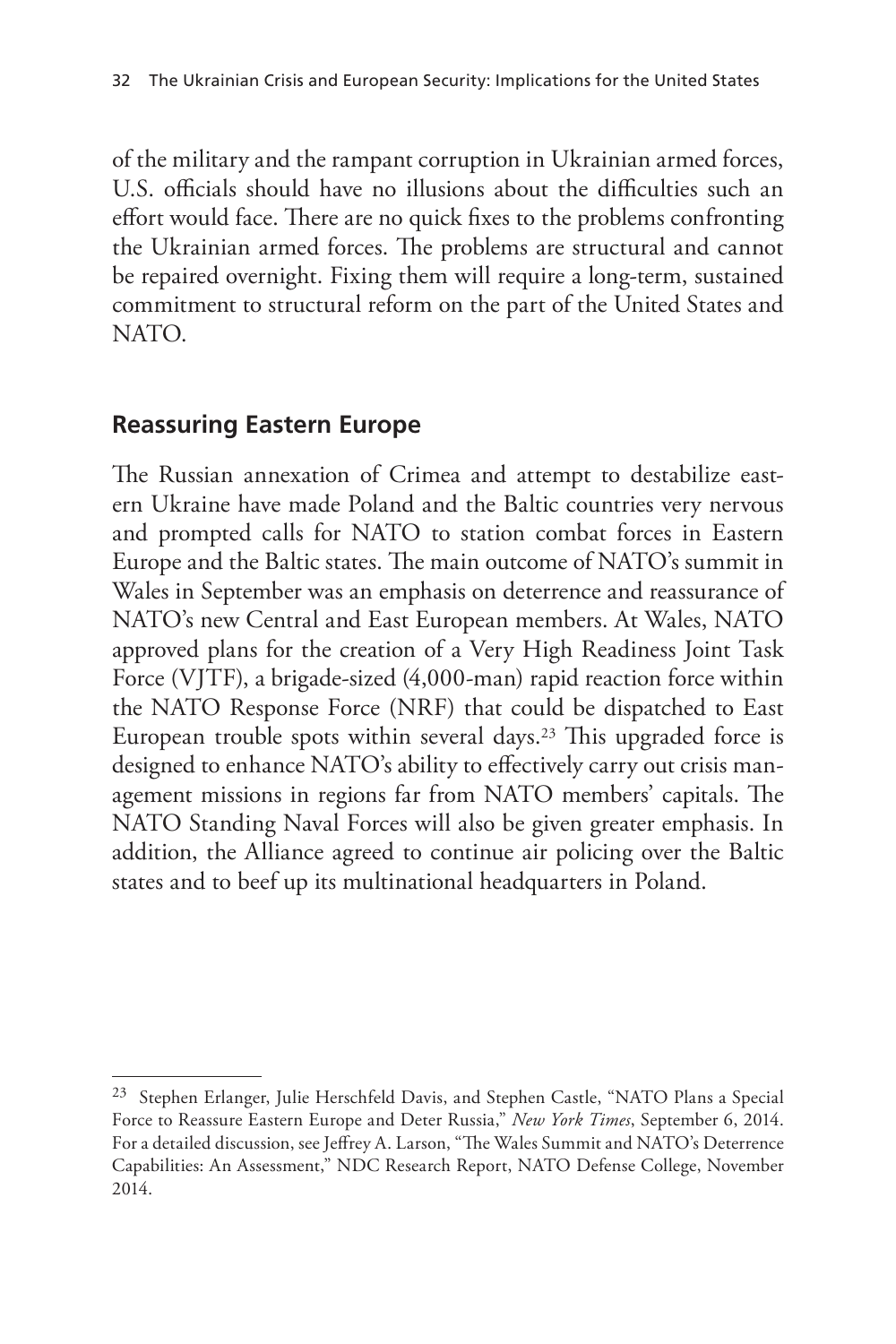# **Strengthening Baltic Security**

The sense of vulnerability is particularly strong in the Baltic states. Baltic officials note that under Putin the number of incidents and violations of Baltic airspace have significantly increased. NATO fighter planes policing Baltic airspace were scrambled 68 times along Lithuania's borders—the highest count by far in more than ten years. Latvia registered 150 "close incidents." Finland has had five violations of its airspace against a yearly average of one or two in the previous decade.<sup>24</sup>

Some of this activity can be attributed to an increase in Russian military exercises along NATO's eastern borders. While the Baltic states have borne the brunt of the incursions, these violations and incidents have been part of a broader surge in infringements.

The incidents have not been limited to airspace incursions. According to Estonian officials, in early September a well-armed squad of Russian security operatives reportedly kidnapped an officer in the Estonian Internal Security Service, dragged him at gunpoint into Russia, and charged him with espionage before a squad of Russian television cameras.25 Baltic officials see the incident as a blunt warning to the Balts that, despite their membership in NATO, Russia still has the capacity to act as it pleases in the Baltic region.

This is not to suggest that Russia is planning a conventional attack on the Baltic states. Such a scenario is highly unlikely. As members of NATO, the Baltic states have a security guarantee under Article V of the Washington treaty. Thus, a direct Russian conventional attack against any one of the Baltic states is unlikely. However, there are myriad ways in which Russia could put pressure on the Baltic states short of a conventional attack.

The fact that Estonia and Latvia have large ethnic Russian minorities on their territory provides a ready-made pretext for exerting pressure on the two Baltic states, especially since Putin has stressed Russia's

<sup>24</sup> Richard Milne, Sam Jones, and Kathrin Hille, "Russian Air Incursions Rattle Baltic States," *Financial Times*, September 25, 2014.

<sup>&</sup>lt;sup>25</sup> Andrew Higgins, "Tensions Surge in Estonia Amid a Russian Replay of the Cold War," *New York Times*, October 6, 2014.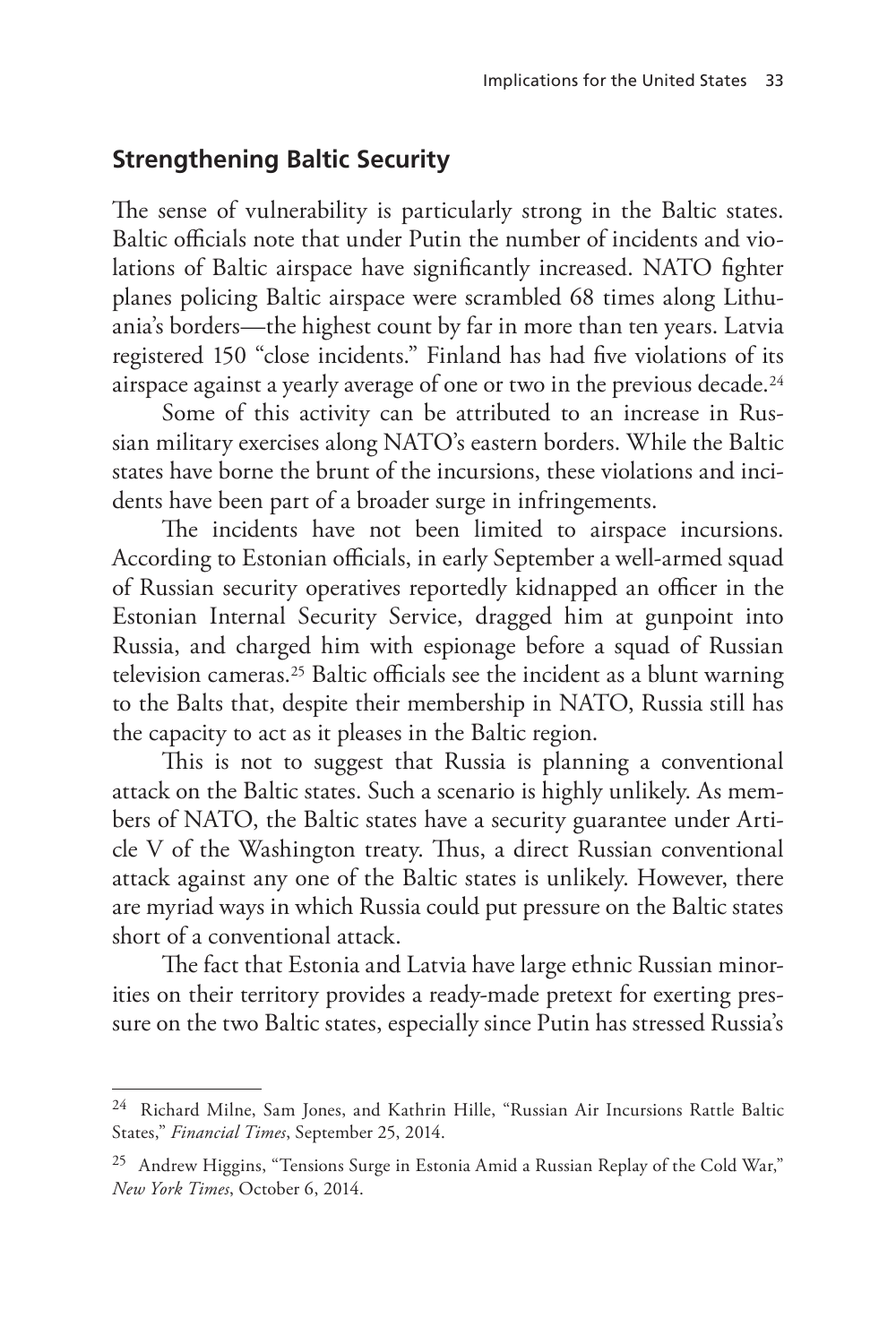responsibility to protect the welfare of ethnic Russians and Russian speakers living outside Russia's borders. It is not hard to imagine a scenario in which Russia seeks to use the alleged "mistreatment" of the Russian minority in Estonia or Latvia as a pretext for making political demands on the two countries. This fact, combined with the difficulty of defending the Baltic states against Russia's overwhelming local military superiority, has generated concerns among Baltic officials that at some point Russia might try to use such claims as a pretext for putting pressure on one or more of the Baltic states.

As in Crimea and eastern Ukraine, Russia would not likely undertake an overt military invasion, but rather could attempt to utilize a combination of deception, clandestine sabotage, and strategic ambiguity to try to destabilize one or more of the Baltic states—measures designed to confuse and obfuscate efforts to attempt a creeping takeover of part of the Baltics.

If true, then this implies that in the future more attention needs to be paid to countering unconventional threats. Russian efforts to use unconventional approaches raise important questions that need to be answered by NATO and national planners: When does Article V apply? What is the threshold and how can it be identified before that threshold is crossed? What can and should be done, and by whom?26

President Obama's visit to Estonia on his way to the NATO summit in Wales in early September was important for strengthening the resolve of the Baltic allies. The stopover was designed to reassure the Baltic states that the United States and NATO were committed to their security. During his visit, Obama stressed that "the security of Tallinn, Riga and Vilnius is just as important as the defense of Berlin, Paris or London."27 Should more concrete measures to enhance deterrence in the Baltic region be desired, options could include the following:

<sup>&</sup>lt;sup>26</sup> We would like to express our gratitude to Robert Nurick for enhancing our awareness and understanding of the dilemmas posed by Russian use of nonlinear and hybrid warfare.

<sup>27</sup> See Julie Herschfeld Davis, "Obama in Estonia, Calls Ukraine Conflict 'A Moment of Truth,'" *New York Times*, September 3, 2014.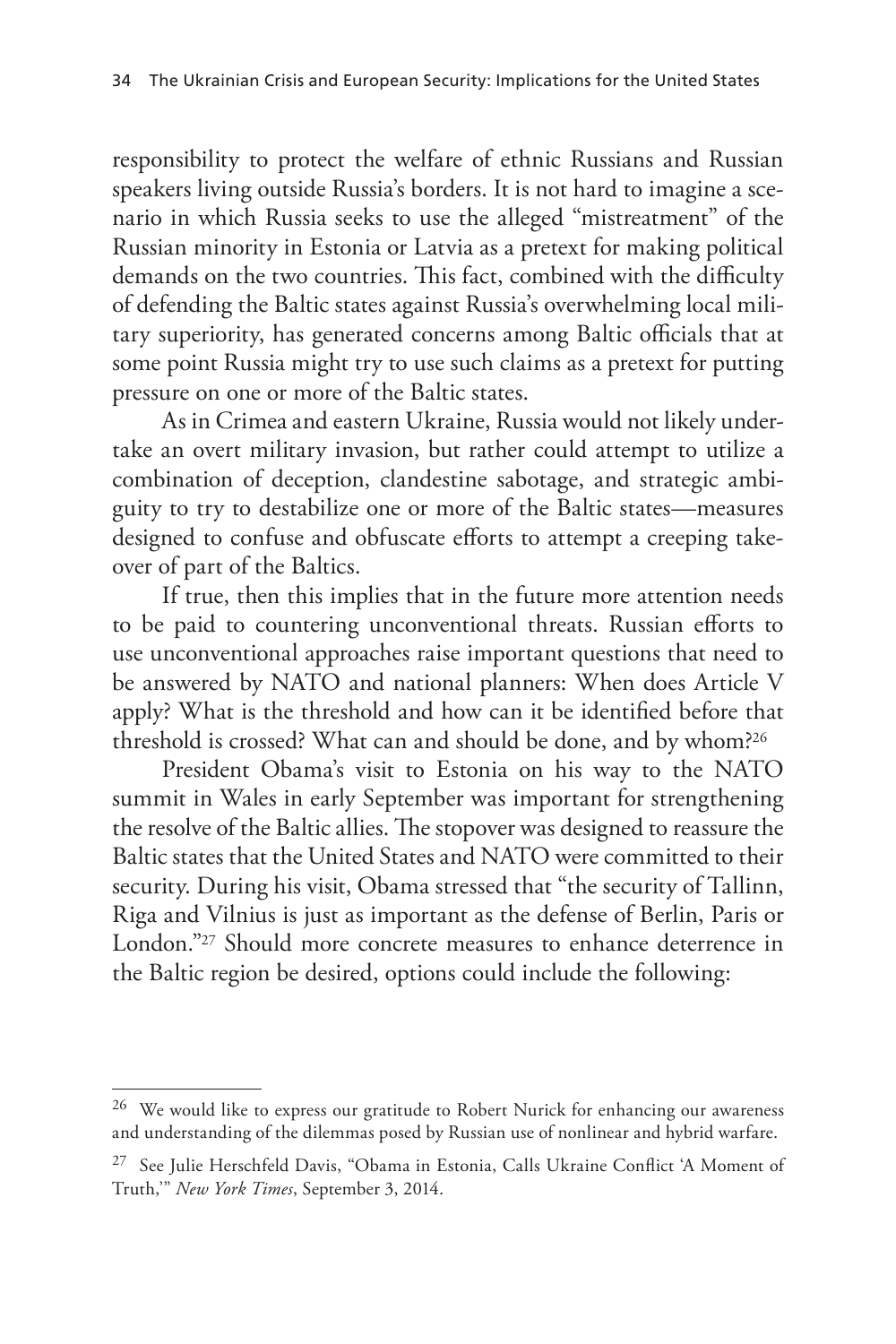- **• Increase the capacity of the Baltic interior defense forces,** including Special Weapons And Tactics (SWAT) teams, riot police, and motorized national police and intelligence services. Due to the possibility of Moscow inflaming the ethnic Russian community in the Baltic region, those countries may need to increase their internal intelligence and security forces.
- **• Develop more robust homeland defense.** Although the military budgets of the Baltic nations are very limited, it is possible that certain key military capabilities could be enhanced. Examples include man-portable air defense missiles and infantry-portable anti-armor guided missiles that could be used to delay and inflict casualties on a Russian attack while NATO prepares a larger response.
- **• Deploy a Baltic trip-wire force.** For this option, there are two variants:
	- Station NATO forces in the Baltic states. A NATO ground presence in the three Baltic states would greatly reinforce the Alliance's deterrent posture. This need not be a heavy force capable of defending territory, but rather could be simply a force large enough to make clear that, if it attacked, Russia would be choosing conflict with NATO. However, there is no consensus within the Alliance for taking such a bold step. While the new members, especially Poland, strongly favor permanently stationing NATO troops in Eastern Europe, Germany is adamantly opposed to such a move, fearing that it will further antagonize Moscow.
	- Depend upon rapid reaction forces. Similar to the emerging NATO Rapid Reaction concept, this option would rely on light air transportable forces that could be quickly deployed from locations in Europe or the United States. By design, these forces would not have the combat power of heavier armored motorized and mechanized/armored forces; however, they would provide a trip-wire force that also would erase any doubt that Russia was choosing armed conflict with NATO.
- **• Deploy more than a trip-wire force to the Baltics.** The Atlantic Alliance might conclude that a very robust defense and deter-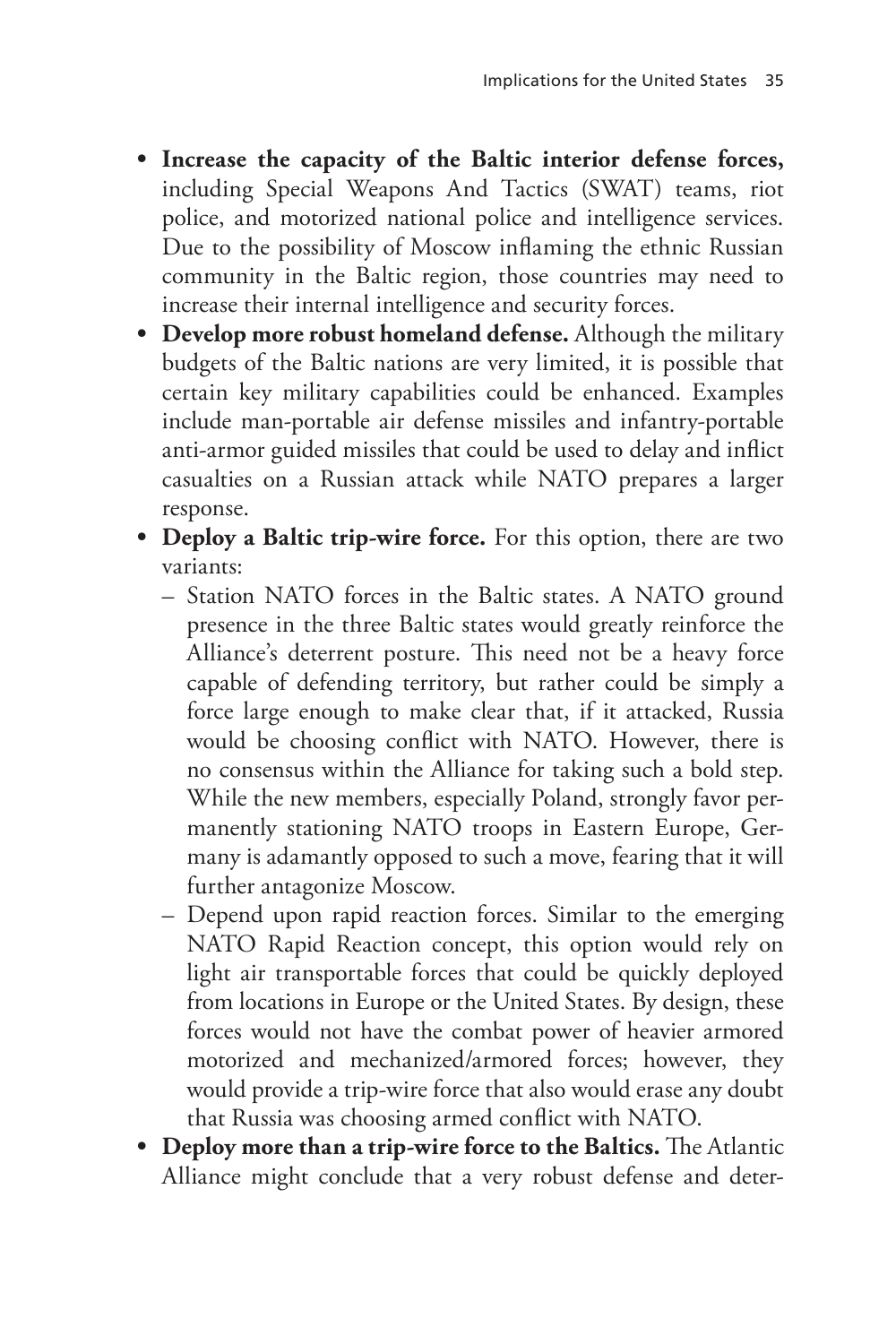rent posture is needed in the Baltic states to convince Russia of NATO's seriousness of purpose. A robust ground presence would dramatically raise the military stakes for Moscow, which could not defeat a determined NATO defense unless it went nuclear, but the political objections within NATO European countries will likely be similar to any decision to permanently deploy forces in the Baltic region.

**• Enhance rapid reaction capabilities and prepositioning.** NATO could enhance its air- and sea-transportable rapid reaction forces to provide it with more response options. Additionally, NATO could preposition of heavy equipment in Poland, Romania, and Germany. Given the geographic advantages Russia enjoys in the Baltic region, NATO leaders should be prepared to deploy these forces during a timely Flexible Deterrent Operation (FDO) in a strategically ambiguous environment; ensuring that the NATO contingents are able to respond rapidly to any aggressive Russian move, even if ambiguous, would be important.

# **Defense Cooperation with Sweden and Finland**

Russian actions in Ukraine have intensified Sweden and Finland's interest in closer cooperation with NATO and given the debate regarding possible Swedish and Finnish membership in NATO new impetus. Although neither country is likely to join NATO in the next few years, both have stepped up defense cooperation with the Alliance recently. Finland and Sweden both signed host-nation support agreements with NATO at the Wales summit, indicating the readiness to receive assistance from Allied forces and to support them with their military assets, such as ships and aircraft.

As Andrew Michta has noted, Sweden and Finland are increasingly important to NATO's defense planning.<sup>28</sup> They offer a critical link for operations involving the Baltic states. Any decisions taken by

<sup>28</sup> See Andrew Michta, "Putin Targets the Scandinavians," *The American Interest*, November 17, 2014.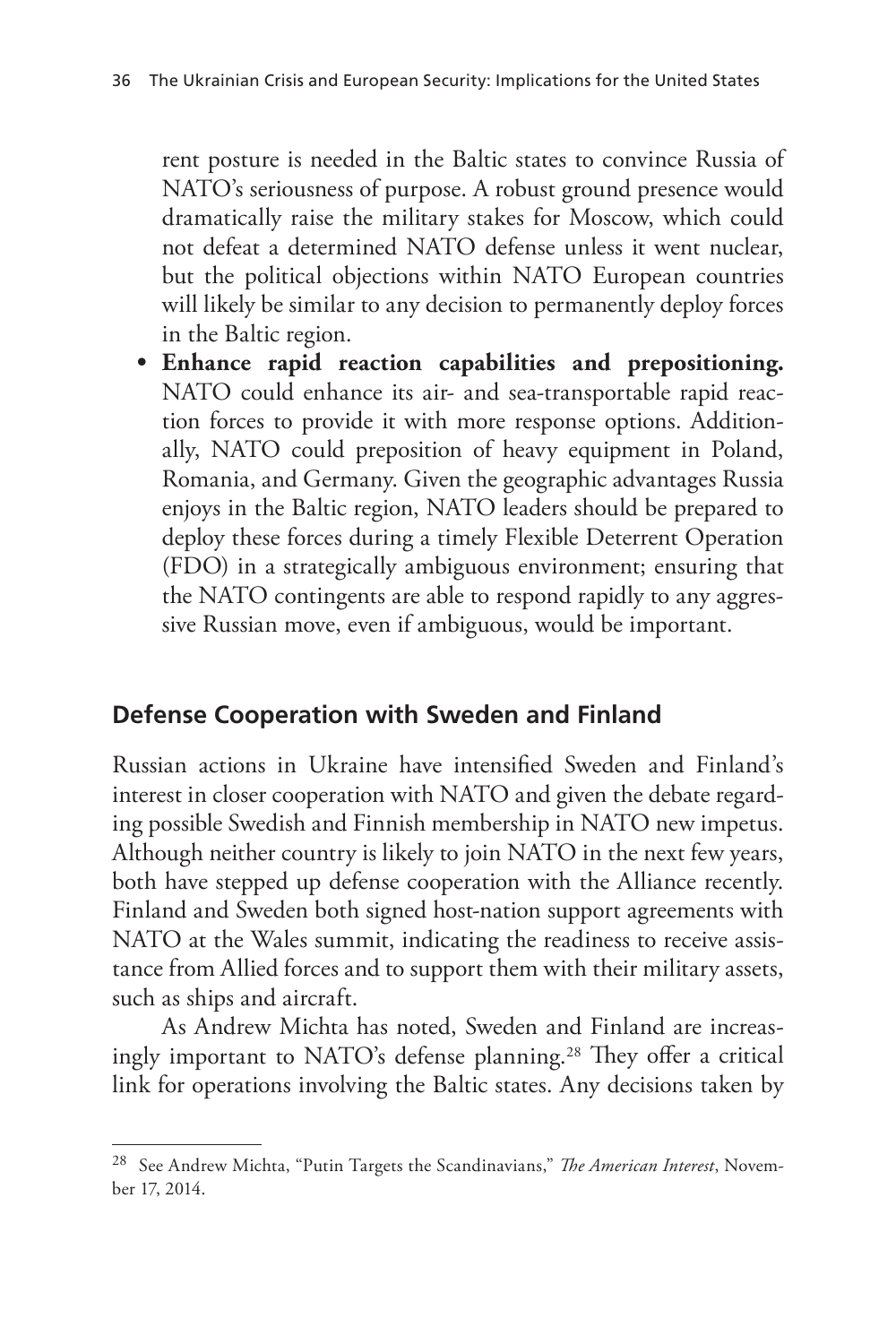Sweden and Finland on possible NATO membership would have a ripple effect on the overall security position of the Baltic states and on Central European security in general.

Recently, Moscow has stepped up efforts to undo the budding cooperation between Sweden, Finland, and NATO and ultimately to neutralize the two countries through direct and indirect military, economic, and political means. Moscow's goal is to force the two Nordic states to opt out of any confrontation with Russia and prevent NATO from using their airspace and territory. Russian planning, exercises, and patterns of harassment seek to convey to Sweden and Finland that if Russia should choose to, it could target their territory as well. The goal is to undermine the confidence of Alliance members along the northeastern flank that NATO would carry out its Article V security guarantee.29

By targeting Sweden and Finland Russia seeks to achieve two important goals: (1) dissuade Sweden and Finland from joining NATO and (2) persuade the Baltic states that they can not rely on NATO's Article V security guarantee. If Moscow's effort is successful, it would not only decrease security in the Nordic-Baltic region but weaken NATO's credibility more broadly, quite possibly irreparably. Thus, there is an important linkage between Nordic-Baltic security and the broader security challenge posed by Russia's actions in Ukraine. U.S. and European leaders ignore this linkage at their peril.

# **New Uncertainties in the Black Sea Region**

The annexation of Crimea has shifted the military balance in the Black Sea region more strongly in Russia's favor and significantly increased Russia's strategic footprint in the region. In addition to acquiring Sevastopol, the finest natural harbor in the Black Sea, Russia also acquired the former Crimean Ukrainian naval bases of Novoozerne on Donuzlav

<sup>29</sup> Michta, 2014.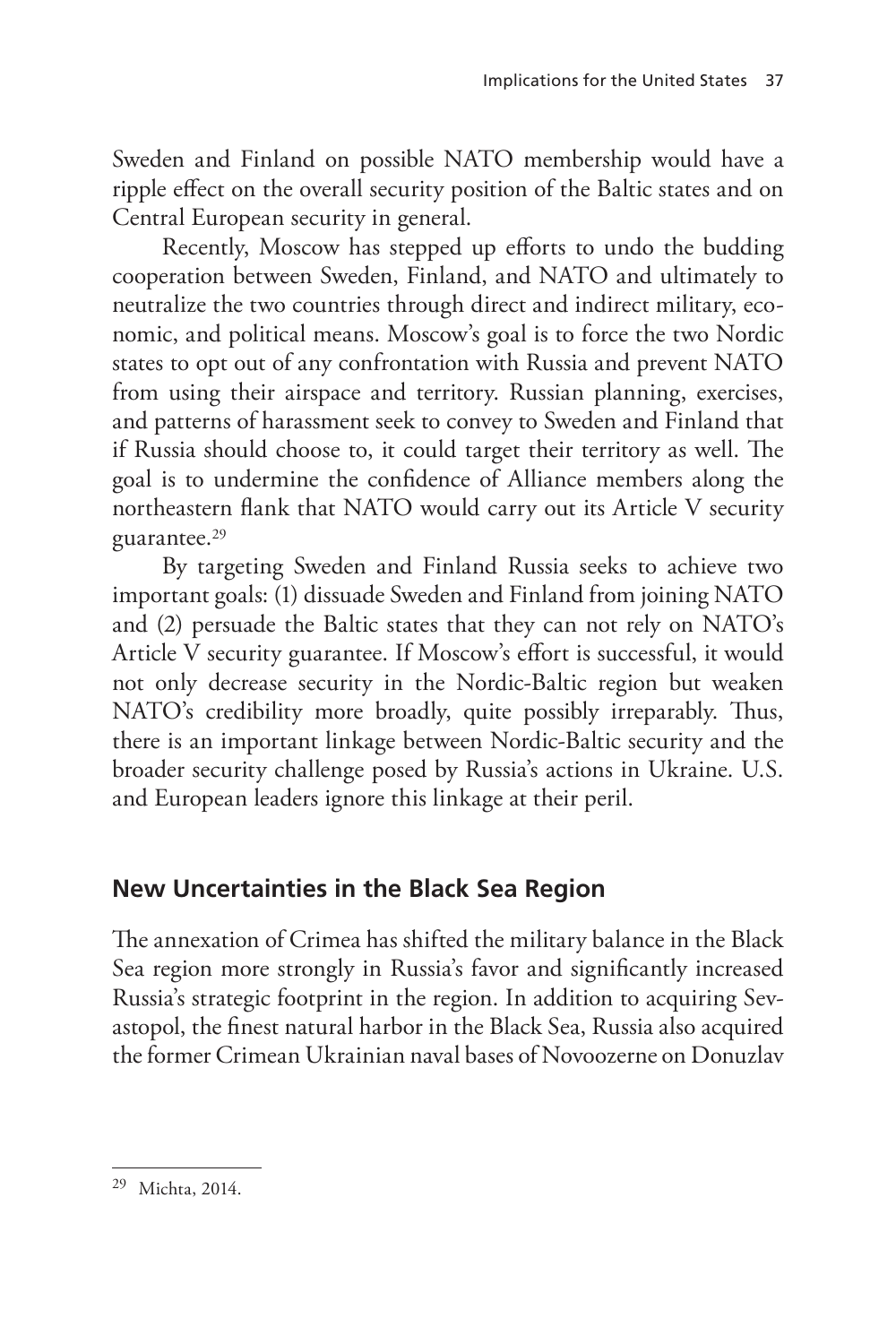Bay, Myrnyi (Donuzlav Lake), Saky, Balaklava, and a maritime infantry base at Feodosia.30

The expansion of the Black Sea Fleet will strengthen Russia's ability to project power in the region and enable Moscow to exert influence over the eastern Mediterranean, Balkans, and Middle East. Within the Black Sea littoral, the Bulgarian, Romanian, and Georgian navies are no match for the Black Sea Fleet.31 Only Turkey is in a position to contest the maritime superiority of the Russian fleet. Turkey and Russia have been historical rivals for power in the Black Sea region. They have fought 13 wars with each other, most of which Turkey lost. This historical animosity was reinforced by Stalin's expansionist policy toward Turkey at the end of World War II, which was the driving force behind Turkey's decision to join NATO in 1952.

In the past decade, however, Turkey's relations with Russia have improved markedly, especially in the economic realm. Russia is Turkey's largest trading partner and its largest supplier of natural gas. Russia is also an important market for the Turkish construction industry. Projects in Russia account for about one-fourth of all projects carried out by Turkish contractors around the world.32

Energy has been an important driver of the recent intensification of ties between Ankara and Moscow. Russia supplies over 50 percent of Turkey's natural-gas imports and 40 percent of its crude oil imports. Russian investment in Turkey, especially in the energy, tourism, and telecommunication sectors, has also grown visibly in recent years. This has made Turkey cautious about openly criticizing Moscow on some security issues.

Turkey's views on maritime security in the Black Sea area are closer to Russia's than to those of the United States. Ankara essentially

<sup>30</sup> John C. K. Daly, "After Crimea: The Future of the Black Sea Fleet," *Jamestown Foundation*, May 22, 2014.

 $31$  One military option is to provide these countries with their own anti-access capacity; the EU and United States could provide them with ground mobile anti-ship missile and maritime surveillance capabilities.

<sup>32</sup> For a detailed discussion, see F. Stephen Larrabee, "Turkey's New Geopolitics," *Survival*, Vol. 52, No. 2, April–May 2010, pp. 167–169.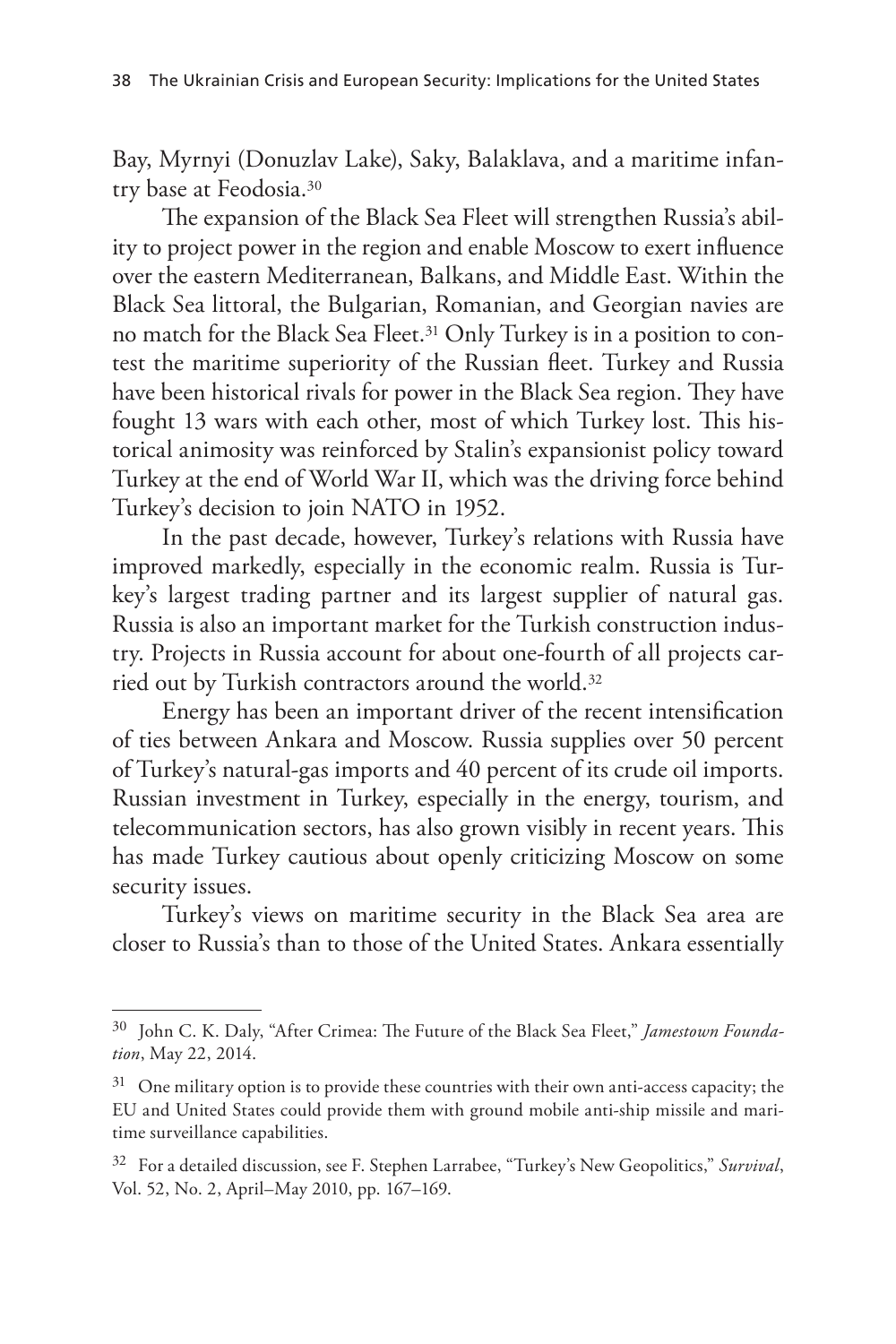regards the Black Sea as a "Turkish lake" and opposes an expansion of both the NATO and the U.S. military presence there. Turkey blocked a U.S. initiative designed to increase the role of NATO's Operation Active Endeavor in the Black Sea in 2006.33 The NATO initiative conflicted with Operation Black Sea Harmony, an initiative launched by the Turkish Navy in March 2004.

In addition, Turkey feared that an increased U.S. or NATO military presence in the Black Sea could exacerbate tensions with Russia. Turkish officials argue that Black Sea security should be provided by the littoral countries of the Black Sea. Instead of increasing the U.S. or NATO military presence, Turkey proposed expanding the Black Sea Naval Cooperation Task Force (known as BLACKSEAFOR), a multinational naval task force that includes Russia, Ukraine, Georgia, Romania, and Bulgaria.34

Turkey also worried that NATO initiatives could lead to the erosion of the 1936 Montreux Convention, which regulates access to the Bosporus and Dardanelles. The convention is a cornerstone of Turkish foreign policy. Ankara is strongly opposed to any initiative that might imply a change in the status of the convention or that could disturb the maritime status quo in the Black Sea region.<sup>35</sup> Thus, any future proposals or initiatives for increased U.S.-Turkish cooperation in the

<sup>33</sup> Ümit Enginsoy, and Burak Ege Bekdil, "Turks Oppose U.S. Black Sea Move," *Defense News*, March 13, 2006.

<sup>34</sup> Serkan Demirtas, "Blackseafor to Be Expanded*," Turkish Daily News* (Istanbul)*,* September 19, 2008.

<sup>&</sup>lt;sup>35</sup> Turkish sensitivity about strictly abiding by provisions of the Montreux Convention was underscored in August 2008 in the immediate aftermath of the Russian invasion of Georgia. The United States sought to send two U.S. Navy hospital ships, the USNS *Comfort* and the USNS *Mercy*, through the Dardanelles with humanitarian aid for Georgia. Their tonnage, however, exceeded the limits allowed for foreign warships under the Montreux Convention. Turkey let it be known that the ships would not be allowed to pass through the Bosphorus because they violated the Montreux Convention. The United States eventually sent the aid aboard the destroyer USS *McFaul*, the USCGC *Dallas*, and the USS *Mount Whitney*, all of which were well below the tonnage limits allowed under the Montreux Convention. See Ümit Enginsoy and Burak Ege Bekdil, "Turkey Jealously Defends Its Rights on the Black Sea," *Defense News*, September 29, 2008. On the U.S. denial that it wanted a change in the Montreux Convention, see Ümit Enginsoy, "No Change Wanted on Turk Straits Convention," *Turkish Daily News* (Istanbul), August 28, 2008.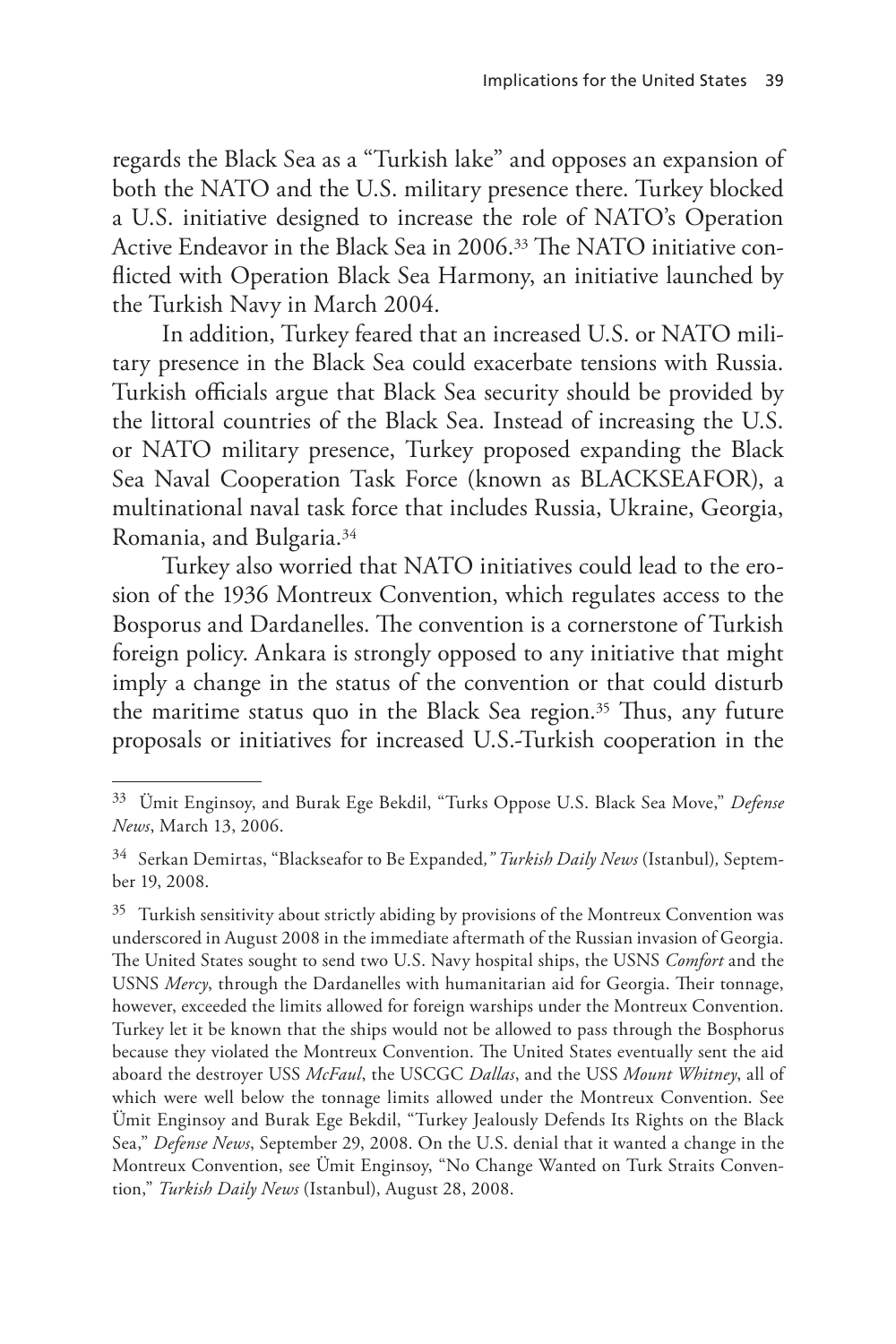Black Sea will need to take into consideration Turkey's acute sensitivity regarding changes in the maritime status quo in the region.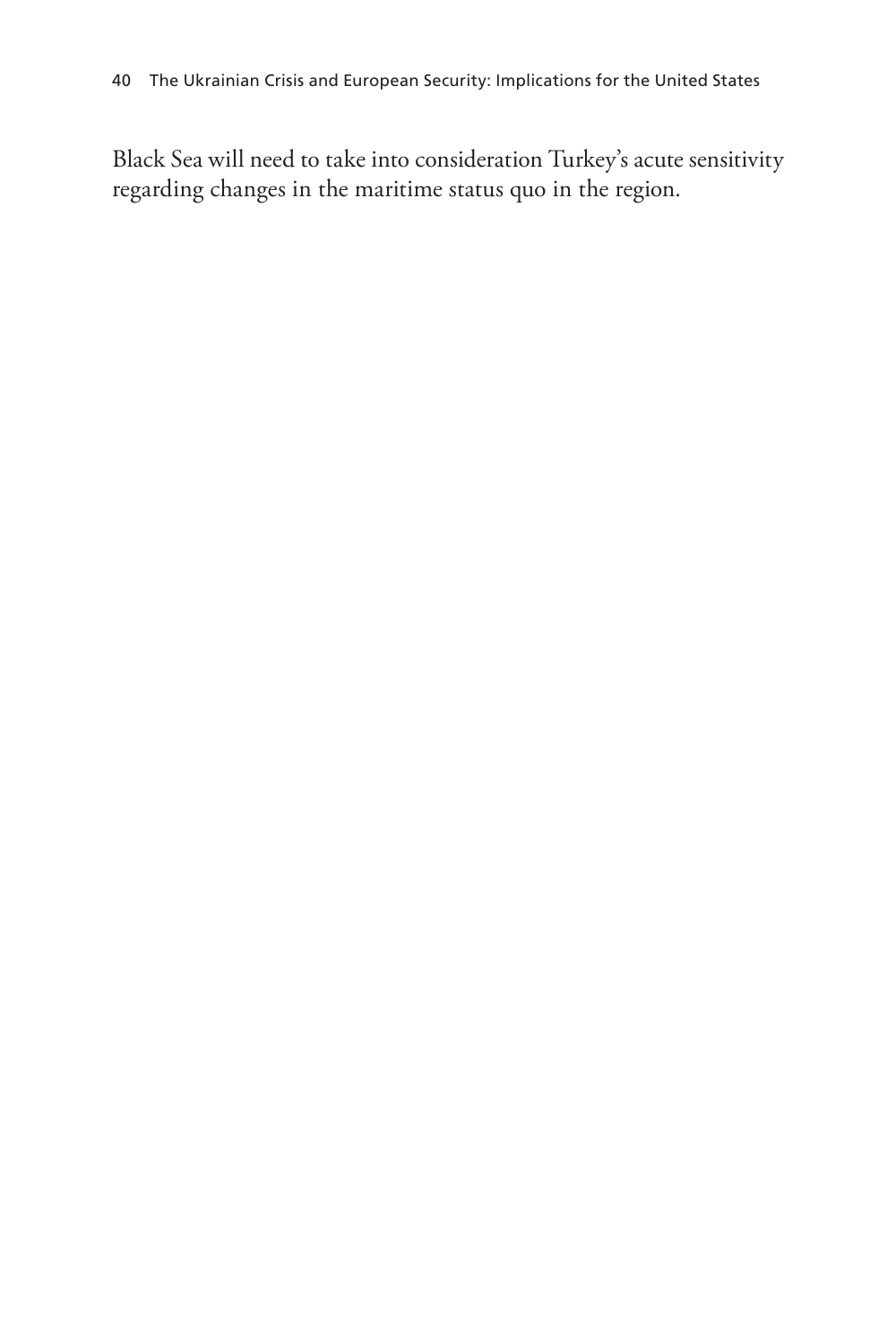Even if the current turbulence in Europe, the Greater Middle East, and East Asia prompts the U.S. Congress to agree with the White House to reverse the spending cuts mandated by the Budget Control Act of 2011 (Pub. L. 112–25), U.S. topline defense spending is likely to remain constrained. Therefore, the U.S. defense leadership will have to devise a strategy that enables it to address the increased demands from NATO to shore up its deterrence and defense posture in Eastern Europe in the face of a revisionist Russia, as well as meet its commitments elsewhere in the world, all without counting on substantial increases in programmed force structure or equipment modernization accounts.

The Ukrainian crisis has a number of important possible implications for the U.S. military in general and the Army in particular. First, the assumption that Europe had become a strategically stable continent and that the United States could shift its attention to other regions, especially Asia and the Middle East, has been overturned. Europe will play a more important role in U.S. national security strategy in the coming decade, not a lesser one.

Second, if the Department of Defense is tasked to help NATO build a much more robust deterrence and defense posture in Eastern Europe, the Army and Air Force will need to revisit planning assumptions that have minimized U.S. military commitments to that region since the end of the Cold War. When added to steady or growing demands for U.S. military deployments and activities elsewhere (e.g., East Asia, the Middle East, Africa), this would all but demand a reappraisal of the balance between the requirements of the defense strategy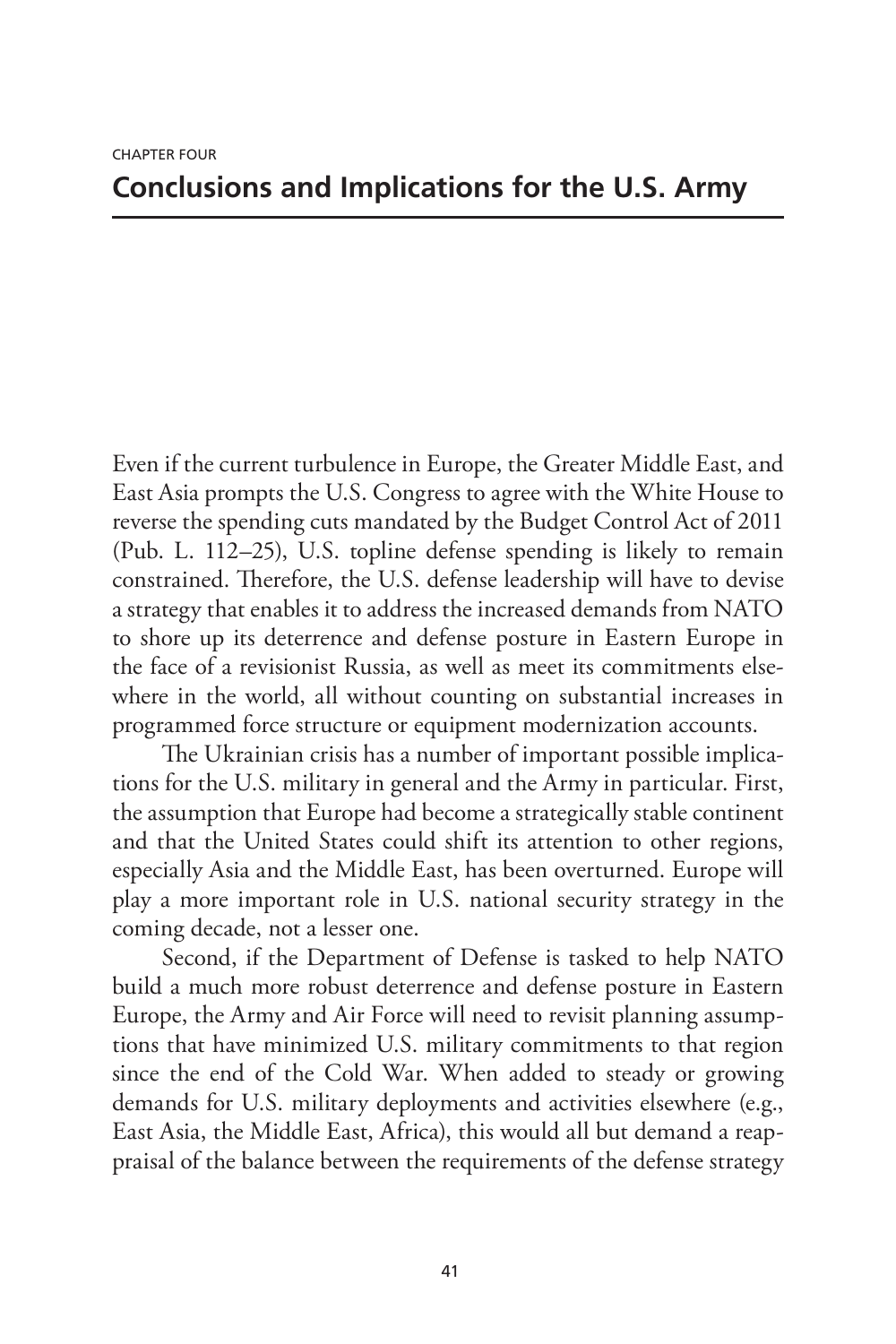and the resources available to support it. Put simply, many elements of the joint force are being stretched thin to meet new commitments that were not foreseen even as recently as January 2014, when the Quadrennial Defense Review completed its work and the FY 2015 budget submission went forward.

Third, Russia's military actions in Crimea and in the Ukrainian crisis demonstrated a new model of Russian military thinking, combining traditional instruments of Russian military thought with a new emphasis on surprise, deception, and strategic ambiguity. This approach enables Russia to disguise its real intentions and conduct an "invasion by stealth." In the future, NATO is likely to face a Russian military that relies on approaches and techniques associated with Russia's low-cost annexation of Crimea and the destabilization of eastern Ukraine. Countries such as the Baltic states and Moldova, which are on Russia's periphery and have large ethnic Russian minorities on their soil, could be the targets of this new Russian approach to warfare. Moreover, Russia is willing to use conventional forces to compensate for the operational deficiencies of any more subtle use of violence, as demonstrated during August 2014, when several thousand Regular Russian troops were clandestinely infiltrated into eastern Ukraine to defeat the Ukrainian armed forces with firepower-intensive attacks.

Fourth, while overt Russian military action against East European members of NATO is considerably less likely than the more ambiguous and subtle forms of coercion employed in Crimea and eastern Ukraine, an overt conventional attack cannot be entirely excluded. Put simply, Moscow has demonstrated a willingness to escalate to high levels of military operations if more clandestine and strategic ambiguous means do not produce a strategically satisfactory result. NATO as a whole, and the U.S. Army in particular, must prepare for a wide spectrum of threats in the region, including a very high-firepower conventional conflict like the one Putin used at the end of August 2014 in eastern Ukraine.

Fifth, and following from these, the military challenges for the Joint Forces and the U.S. Army in this more complex European security environment will require the development of creative approaches and perhaps investment strategies. While not a return to the Cold War,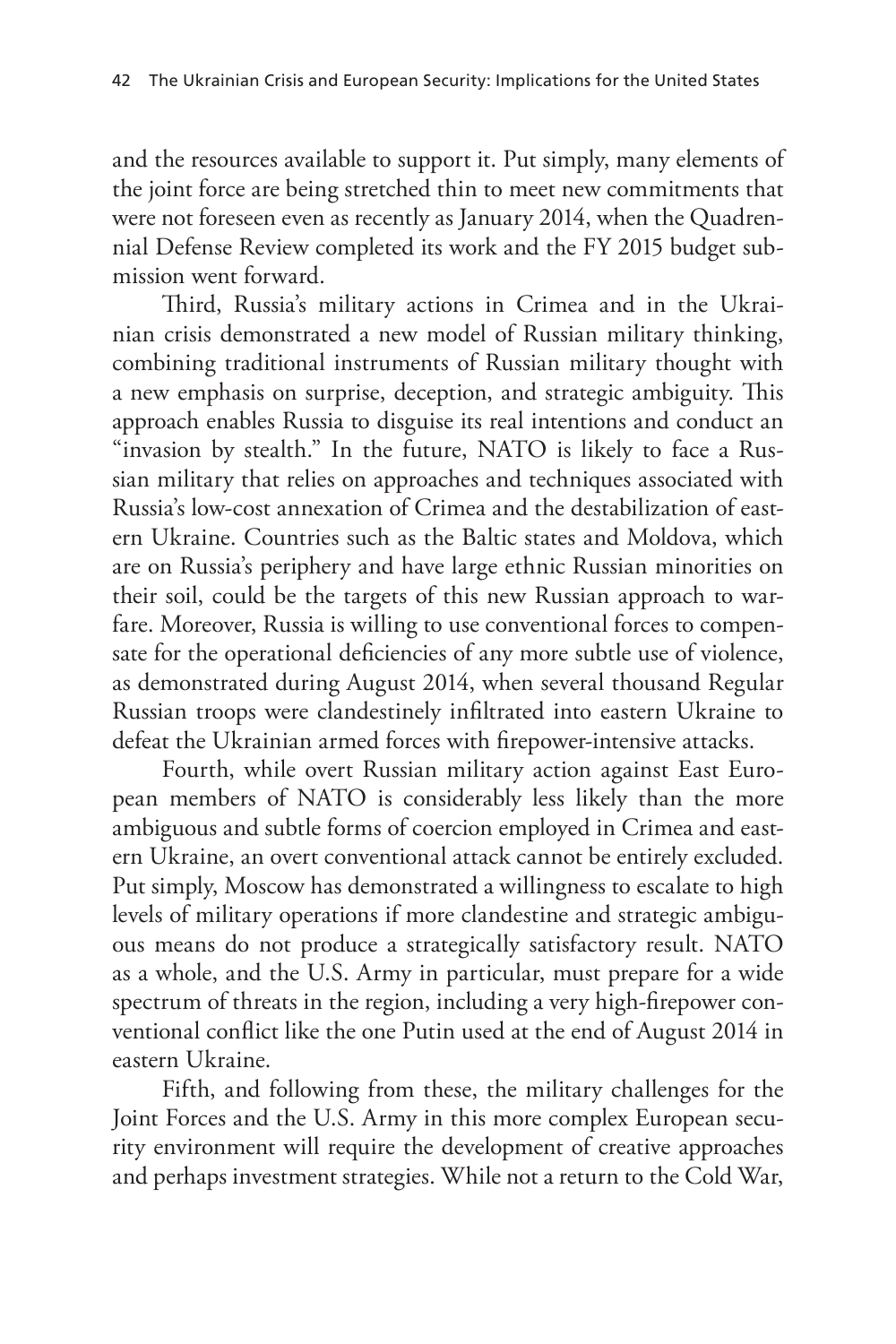this threat pattern may require the development of new concepts of air-land operations that span the spectrum of military operations to both counter unconventional threats like that manifested in Ukraine in 2014 and deter conventional Russian attacks.

As the Army considers options for improving its ability to respond to demands in Europe, several planning and investment issues will have to be addressed. If the main security concerns for the Eastern European NATO nations are posed by irregular threats and attempts by pro-Russian groups to destabilize the region, then a major Army mission could be to help Eastern European militaries and other security forces improve their capabilities to deal with the challenge posed by irregular warfare. At the same time, as noted above, the Army and Air Force would have to be prepared to deal with the full spectrum of conflict, including the extensive use of high-firepower weapons (some equipped with precision munitions) in fairly large-scale combat operations.

The possible contributions of other NATO members could influence what U.S. Army elements are needed in Eastern Europe. This will be a high-level political consideration within NATO. Some members may be willing to contribute various capabilities to assist the Eastern European members. Given the relatively short distances from Germany, Italy, France, and other countries to the Baltic states and Romania, the cost of deploying and maintaining other European forces in the region would probably be significantly lower than the cost of transporting U.S. forces from the United States. However, the key question will be what and how much other NATO members are willing to contribute. Once that issue is resolved, the Army's role will be much easier to determine.

To bolster the full spectrum of defense and deterrence requirements, the United States has a number of options for how to use its Army. First, the Army could develop and deploy very high-performance rapid reaction forces by air into Eastern Europe during a period of strategic tension. Such forces have the advantage of not requiring a significant peacetime U.S. presence. On the other hand, these air-transportable forces have less fighting power and tactical mobility than heavier armored and mechanized forces—a serious deficiency in the event of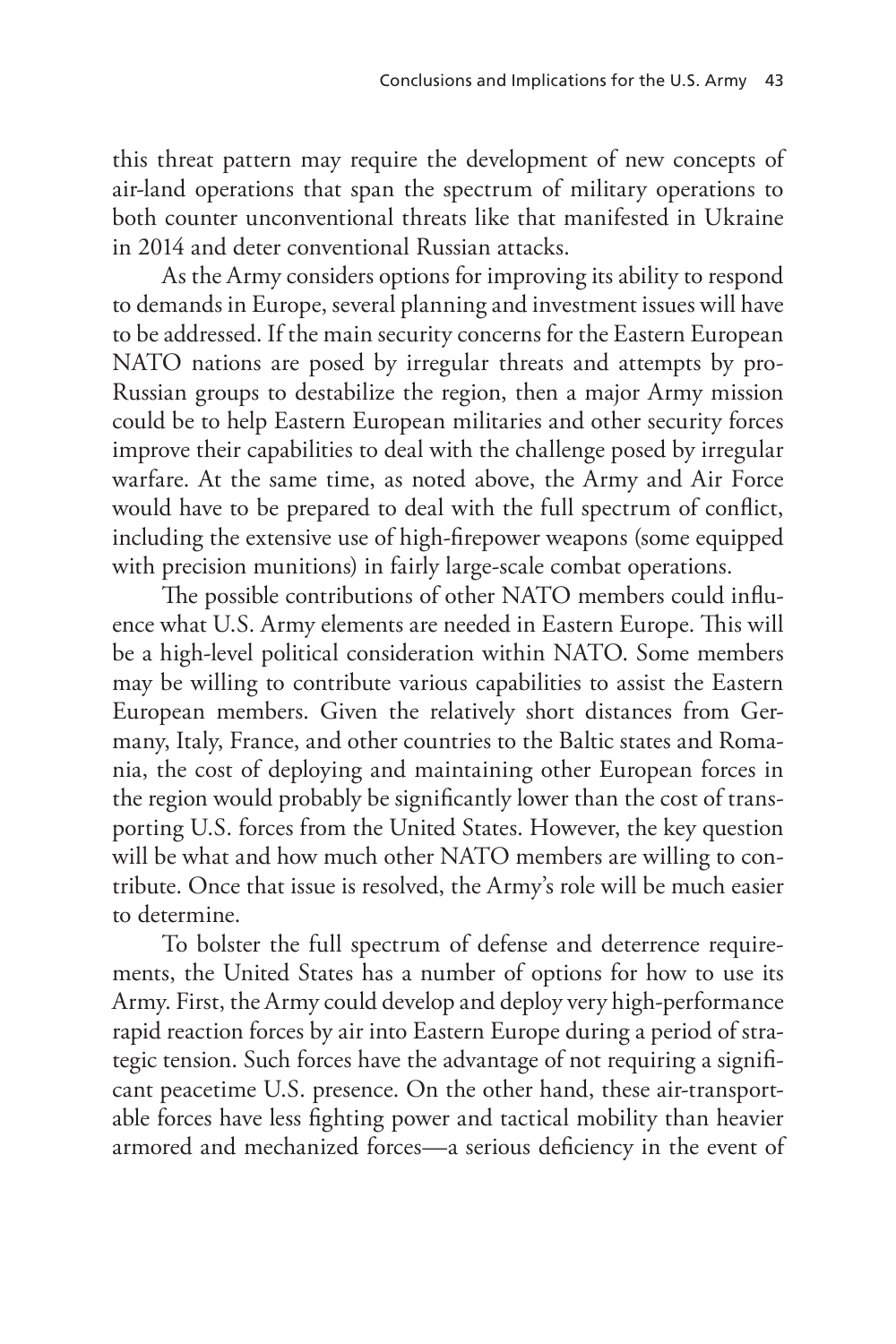Russian military escalation. A critical challenge is when to decide to employ these mobile forces during a strategic crisis.

Second, the equipment of heavy forces could be prepositioned in a fashion similar to the Cold War–era storage sites. These require a timely political decision for the troops to be airlifted to fall in on the prepositioned equipment and move to the threatened area. If these storage sites are too forward deployed in Eastern Europe, they may become vulnerable to Russian preemptive action, including the use of special forces and/or long-range precision munitions.

Finally, active mechanized/armored and armored motorized forces could be forward deployed in Eastern Europe. This is the clearest form of deterrence, with forces fully ready for combat, not unlike the "trip wire" posture of the U.S. forces in Berlin during the Cold War era. Currently, this is the politically most contentious option within Europe. Most East European states would find a significant permanent U.S. military presence reassuring. But many of the major Europe powers, notably Germany and Italy, believe such a decision would be provocative and could escalate the current crisis with Russia into a second Cold War. Given the risks and benefits of these various deployment and employment options, it is likely the U.S. Army and U.S. Air Force posture will be a mix of all three approaches, a balance that may well emerge out of the current Ukraine-Russia crisis.

Given the likelihood that unconventional threats will be a major concern in the next decade or more, and assuming that the U.S. Army will have a still-to-be-determined role in assisting the armies of the eastern members of NATO, it is important that the Army retain the skills and capabilities that are focused on that portion of the spectrum of conflict. Importantly, within the Army today there is recognition that the service faces a multifaceted, complex world that will require a wide variety of capabilities.<sup>1</sup>

If the permanent presence of U.S. Army units in Eastern Europe is determined to be necessary, the Defense Department and the Army would need to decide what mix of units would be appropriate. If the

<sup>1</sup> U.S. Army Training and Doctrine Command, *The Army Operating Concept: Win in a Complex World, 2020–2040*, TRADOC PAM 525-3-1, October 7, 2014.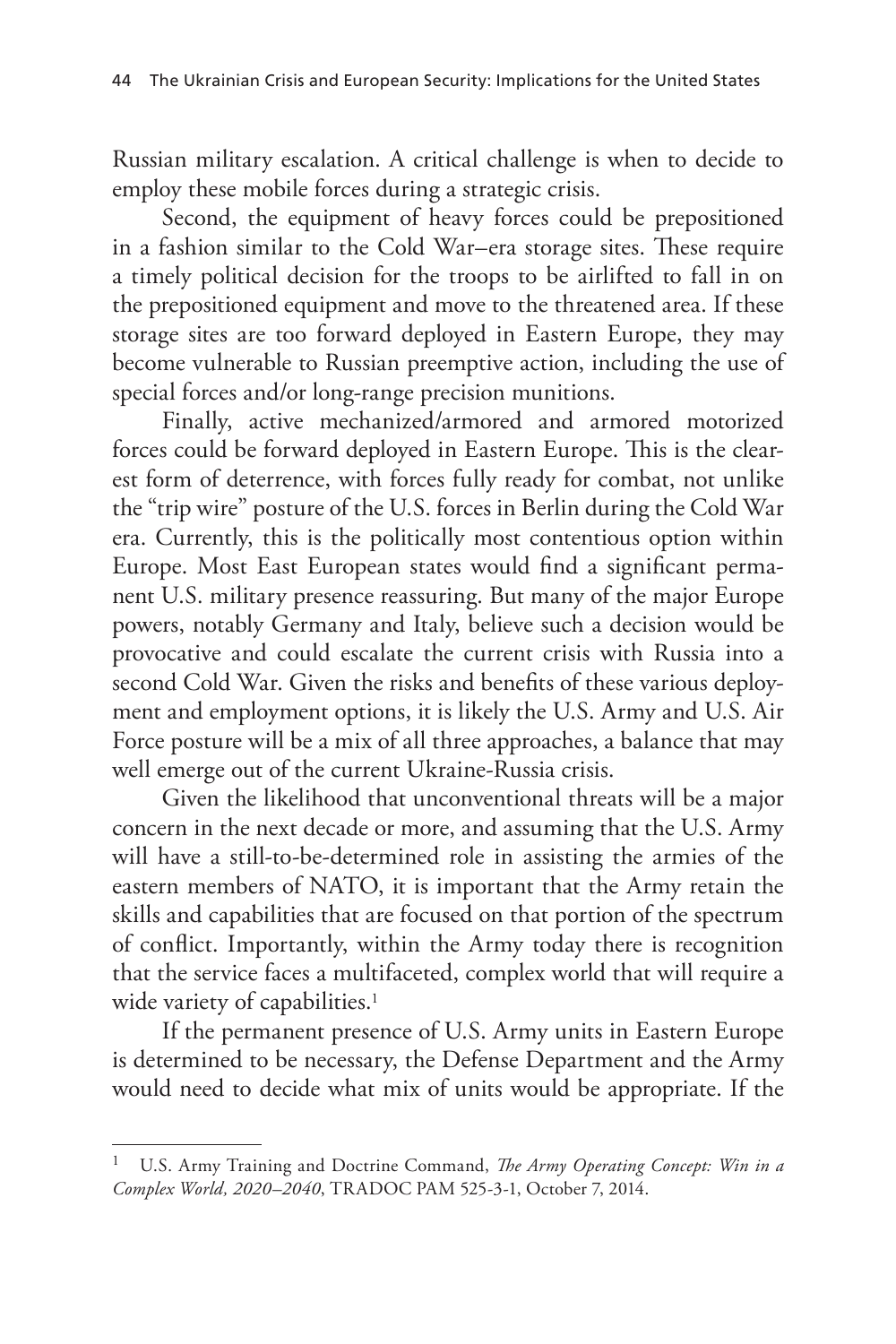most important contributions to the Eastern European nations are at the lower end of the spectrum of conflict, then intelligence, surveillance, and reconnaissance (ISR), military police, and light infantry units may be the most appropriate types to deploy to the region. Should the principal concern be that Russia might escalate with highfirepower "conventional" forces, the Army's major contribution will likely be conventional formations (e.g., brigade combat teams) and a mix of air and missile defense units to support them, along with other NATO Europe forces. Planners will need guidance to determine the right mix of forces to deploy during peacetime and reinforce during a future strategic crisis.

The greater the expectation that U.S. Army elements might have to fight alongside the much smaller armies of NATO's eastern flank, the greater would be the need for considerable training with them for combined operations. In the unlikely event of an overt "conventional" Russian provocation, many East European NATO armies would be dependent on the United States for such capabilities as fire support and enablers, and perhaps ground maneuver units to defend them. Today, there is relatively little interaction between the U.S. Army and the militaries in Eastern Europe. That interaction should be significantly increased as part of a broader strategy to enhance the defense and deterrence posture of Eastern Europe.

During the Cold War, European NATO members were able to provide considerable infrastructure and logistics support to U.S. Army forces based in Europe. Today, the situation is very different, due to the significant reduction of European NATO defense establishments and infrastructure.2 Should U.S. forces be stationed or regularly exercise in these areas, an assessment of the infrastructure in the region and its ability to support an increased U.S. military presence would be needed. This would include the need to establish a new joint (and possibly combined) headquarters in the region to manage the overall

<sup>&</sup>lt;sup>2</sup> For a comprehensive discussion, see F. Stephen Larrabee, Stuart E. Johnson, John Gordon IV, Peter A. Wilson, Caroline Baxter, Deborah Lai, and Calin Trentkov-Wermuth, *NATO and the Challenges of Austerity*, Santa Monica, Calif.: RAND Corporation, MG-1196-OSD, 2012, p. i.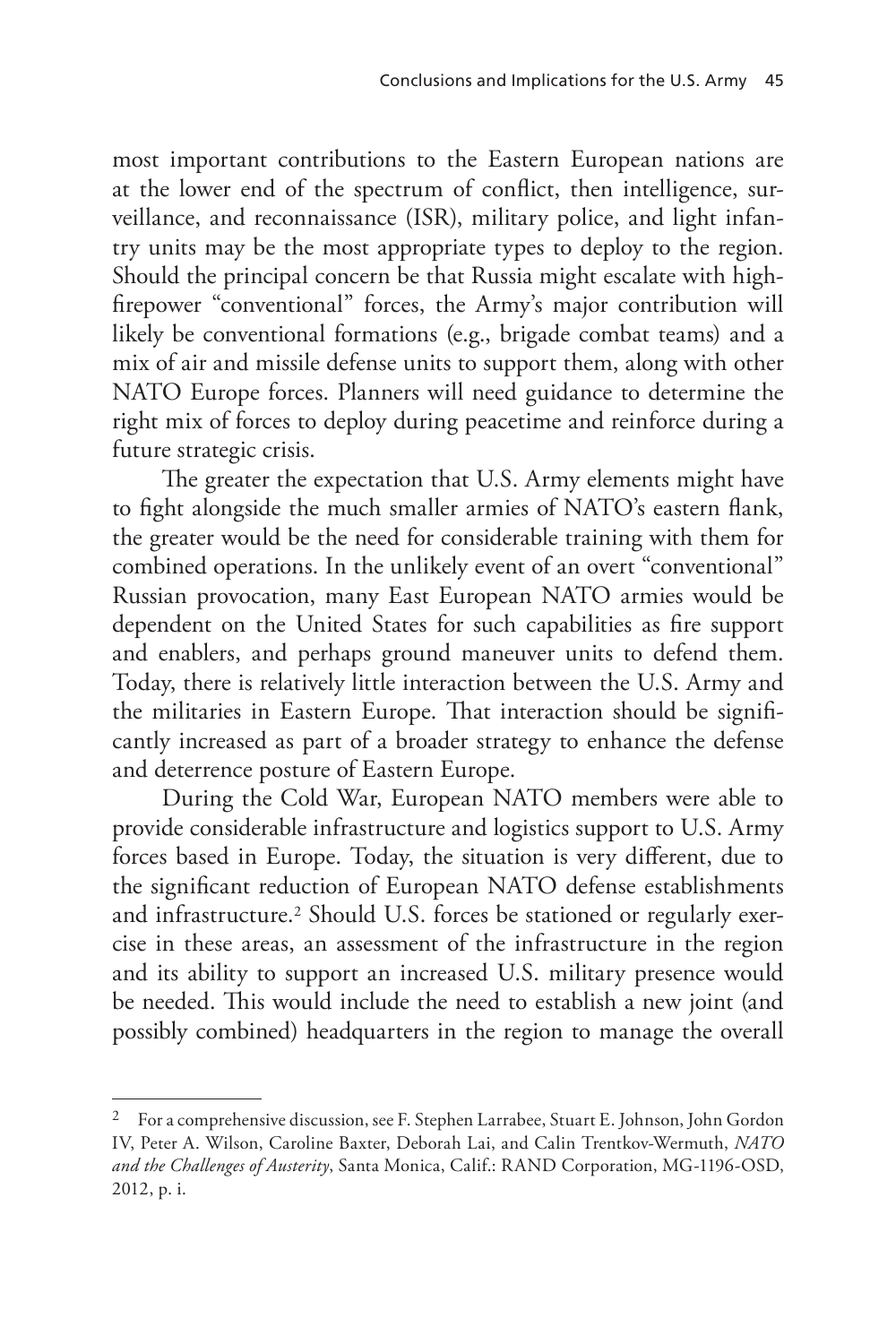American effort, should policy decisions make the stationing of large forces there necessary.

An important joint issue is determining the U.S. Air Force requirements that would be needed to adequately support an increased U.S. Army presence in Europe. Conversely, what capabilities might the Army be called on to provide in support of new Air Force posture and operations (e.g., theater missile defense, Short Range Air Defense [SHORADS], logistical support)? Although the Russian Armed Forces is much smaller than the Soviet-era Red Army, it will likely be equipped with a wide range of long-range precision strike missile systems. If a future crisis began with the use of more subtle and clandestine military violence but then escalated into a regional European war, NATO would face the prospect of long-range precision attacks at the tactical, operational, and strategic level, particularly if Moscow decides to leave the INF treaty and develops long-range cruise and ballistic missiles.

In conclusion, the U.S. Army needs to assess the likely requirements in support of a U.S. national security strategy that is undergoing dynamic change in the face of immediate and likely enduring military challenges that have rapidly emerged in Eastern Europe. Given the constraints on Army force structure and modernization budgets in the coming decade, choices about what forces to commit to Eastern Europe will be difficult. Furthermore, much is still uncertain about a possible increased NATO and/or American military commitment to Eastern Europe. However, this reinforces the importance of developing an array of options and carefully examining their military and political implications.

Finally, it is important to note that several of the considerations put forward in this report, such as increasing the U.S. military's posture in Europe, involve political risks that are beyond the scope of this document to address. Furthermore, and for similar reasons, we offer no judgment on the wisdom of increased investments in defense to address the increased uncertainty and risk in Europe in the context of the overall U.S. fiscal situation. Rather, we note that the status quo that existed when the most recent defense strategy documents were produced has changed and that a reexamination of commitments, both in terms of forces in Europe and defense outlays, is in order.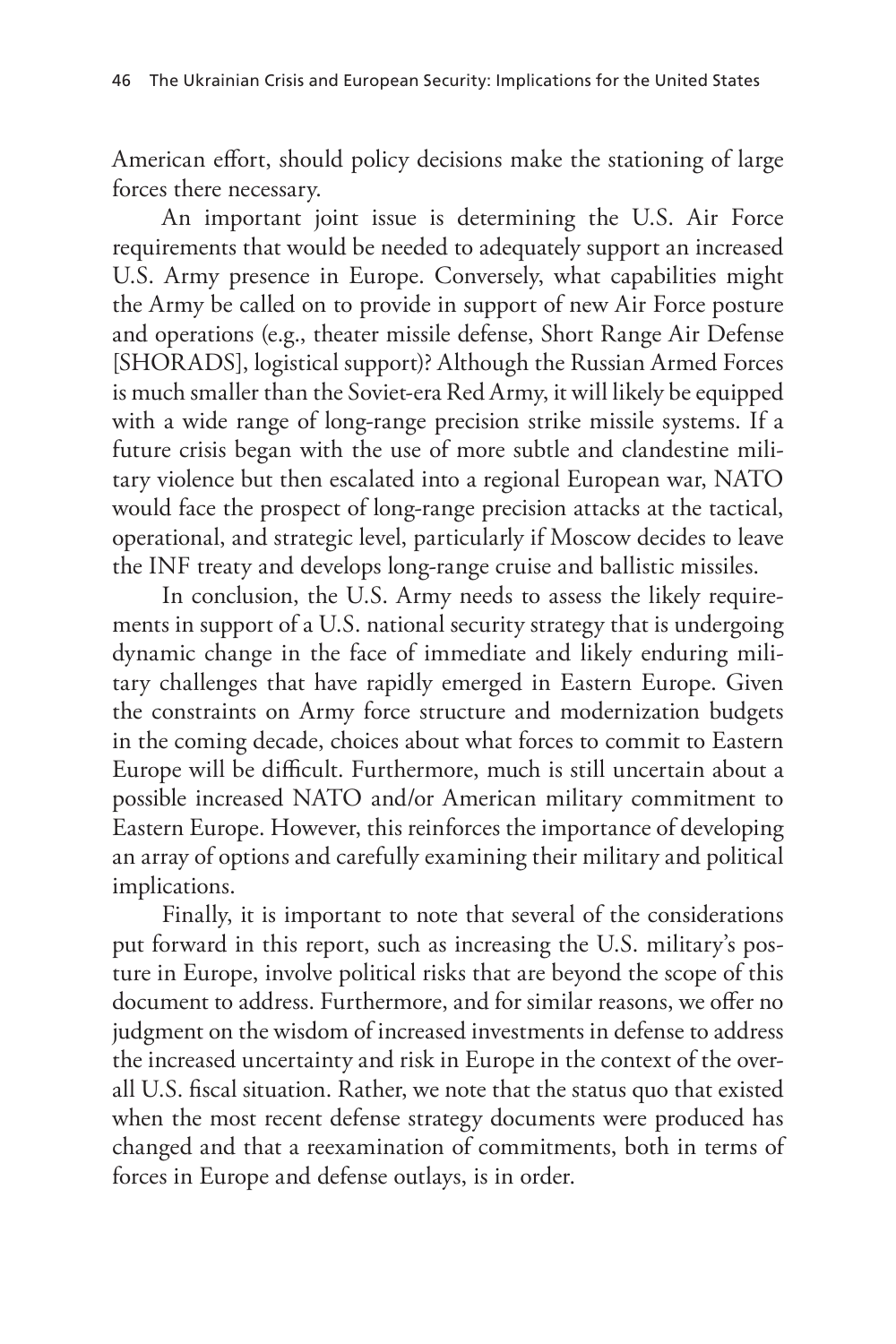Aslund, Anders, "Ukraine's Old Internal Enemy," *Wall Street Journal*, October 1, 2014.

Boy, Doritt, "Jazenjuks Kehrtwende," *Frankfurter Allgemeine Zeitung*, August 1, 2014.

Brzezinski, Zbigniew, *The Grand Chessboard*, New York: Basic Books, 1997.

Buchan, David, and David White, "NATO Signs Charter with Ukraine," *Financial Times,* July 10, 1997.

"Charter on a Distinctive Partnership Between the North Atlantic Treaty Organization and Ukraine," *NATO Review,* Vol. 45, No. 4, July–August 1997.

Daly, John C. K., "After Crimea: The Future of the Black Sea Fleet," Jamestown Foundation, May 22, 2014. As of January 8, 2015: [http://www.jamestown.org/programs/tm/single/?tx\\_ttnews\[tt\\_news\]=42411&chas](http://www.jamestown.org/programs/tm/single/?tx_ttnews[tt_news]=42411&chash=bac019ee21bc092c444e87f58808a694) h=bac019ee21bc092c444e87f58808a694

Davis, Julie Hirschfeld, "Obama in Estonia, Calls Ukraine Conflict 'a Moment of Truth,'" *New York Times*, September 3, 2014.

Davis, Paul K., and Peter A. Wilson, *Looming Discontinuities in U.S. Military Strategy and Defense Planning—Colliding RMAs Necessitate a New Strategy*, Santa Monica, Calif.: RAND Corporation, OP-326, 2011. As of November 18, 2014: [http://www.rand.org/pubs/occasional\\_papers/OP326.html](http://www.rand.org/pubs/occasional_papers/OP326.html)

De Young, Karen, "U.S.: Plane Was Downed from Rebel-Held Area," *Washington Post*, July 19, 2014.

Demirjian, Karoun, and Michael Birnbaum, "Ukraine Accuses Russia of an Incursion," *Washington Post*, November 8, 2014.

Demirtas, Serkan, "Blackseafor to Be Expanded*," Turkish Daily News* (Istanbul)*,* September 19, 2008.

Eddy, Melissa, and Alison Smale, "Under Pact, Russians to Give Gas to Ukraine," *New York Times*, September 27, 2014.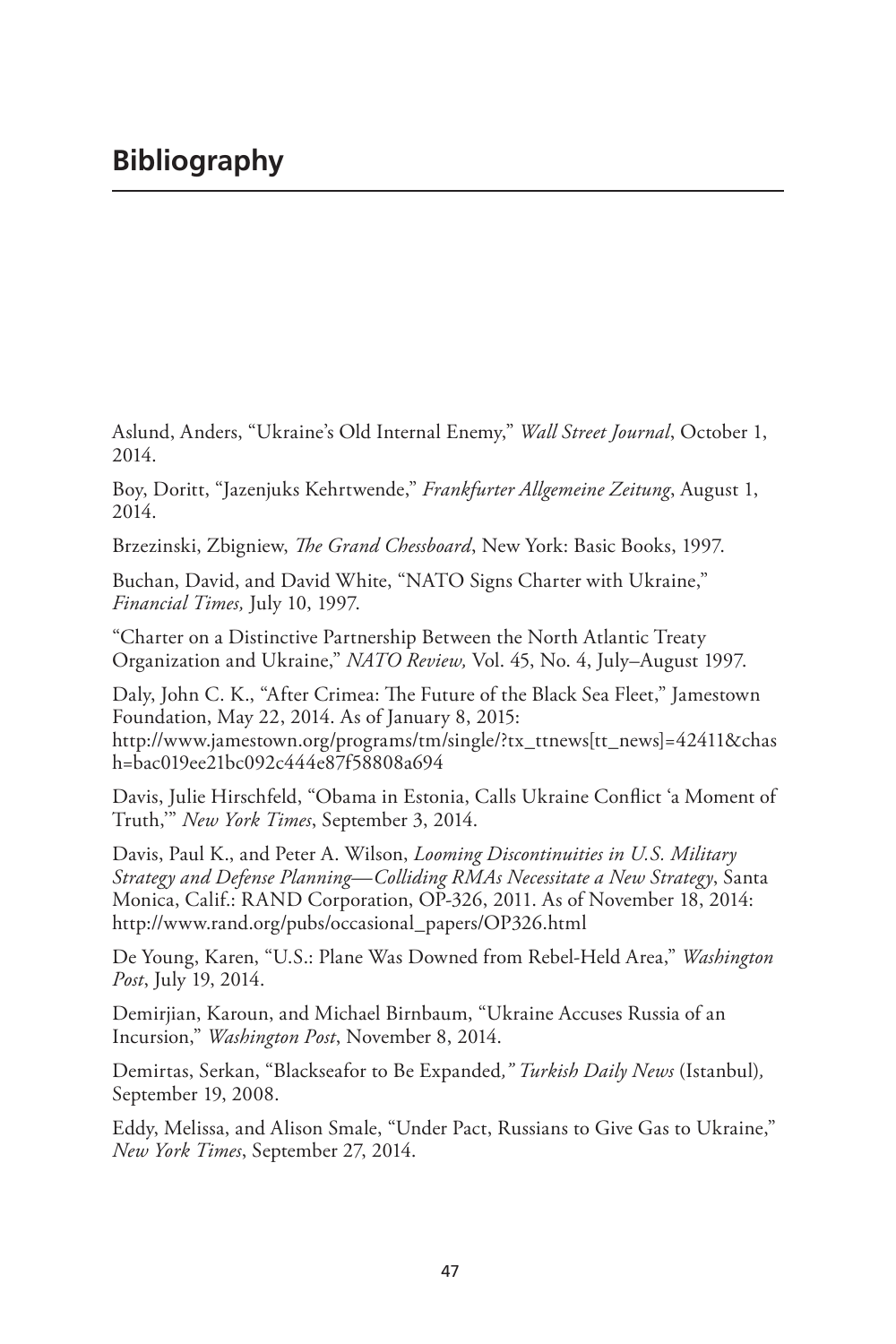Enginsoy, Ümit, "No Change Wanted on Turk Straits Convention," *Turkish Daily News* (Istanbul), August 28, 2008.

Enginsoy, Ümit, and Burak Ege Bekdil, "Turks Oppose U.S. Black Sea Move," *Defense News*, March 13, 2006.

———, "Turkey Jealously Defends Its Rights on the Black Sea," *Defense News*, September 29, 2008.

Erlanger, Stephen, Julie Herschfeld Davis, and Stephen Castle, "NATO Plans a Special Force to Reassure Eastern Europe and Deter Russia," *New York Times*, September 6, 2014*.*

Ewing, Jack, and Gala Pianigiana, "Slowdown in Italy Adds to Fears Over Ukraine," *New York Times International*, August 7, 2014.

Faiola, Anthony, "Ukraine's President Offers Deal to the Separatists as Truce Frays," *Washington Post*, September 16, 2014.

Gauck, Joachim, "Germany's Role in the World: Reflections on Responsibility, Norms and Alliances," speech at the Opening of the Munich Security Conference, January 31, 2014.

Giles, Chris, and Stefan Wagstyl, "IMF Warns of Third Eurozone Recession Since Financial Crisis," *Financial Times*, October 8, 2014.

Gordon, Michael R., Andrew E. Kramer, and Eric Schmitt, "Putin Is Said to Expand Forces Near Ukraine," *New York Times International*, August 5, 2014.

Gordon, Michael R., and Andrew E. Kramer, "Russia Continues to Train and Equip Ukrainian Rebels, NATO Official Says," *New York Times*, November 4, 2014.

Guriev, Sergei, "Russia Can't Withstand Lower Oil Prices Forever," *Financial Times*, October 20, 2014.

Gustafson, Thane, "Russia May Pivot to the East But It Cannot Escape Its European Destiny," *Financial Times*, November 20, 2014.

Hamilton, Daniel S., Andras Simonyi, and Debra L. Cagan, eds., *Advancing U.S.- Nordic-Baltic Security Cooperation*, Washington D.C.: Center for Transatlantic Relations, 2014.

Herszenhorn, David M., "Fall in Oil Prices Poses a Problem for Russia, Iraq and Others," *New York Times*, October 16, 2014.

Higgins, Andrew, "Tensions Surge in Estonia Amid a Russian Replay of the Cold War," *New York Times*, October 6, 2014.

Hille, Kathrin, "Russia to Curb Defense Spending," *Financial Times*, October 13, 2014.

"Importverbot trifft russische Mittelschickt," *Frankfurter Allgemeine Zeitung*, August 11, 2014.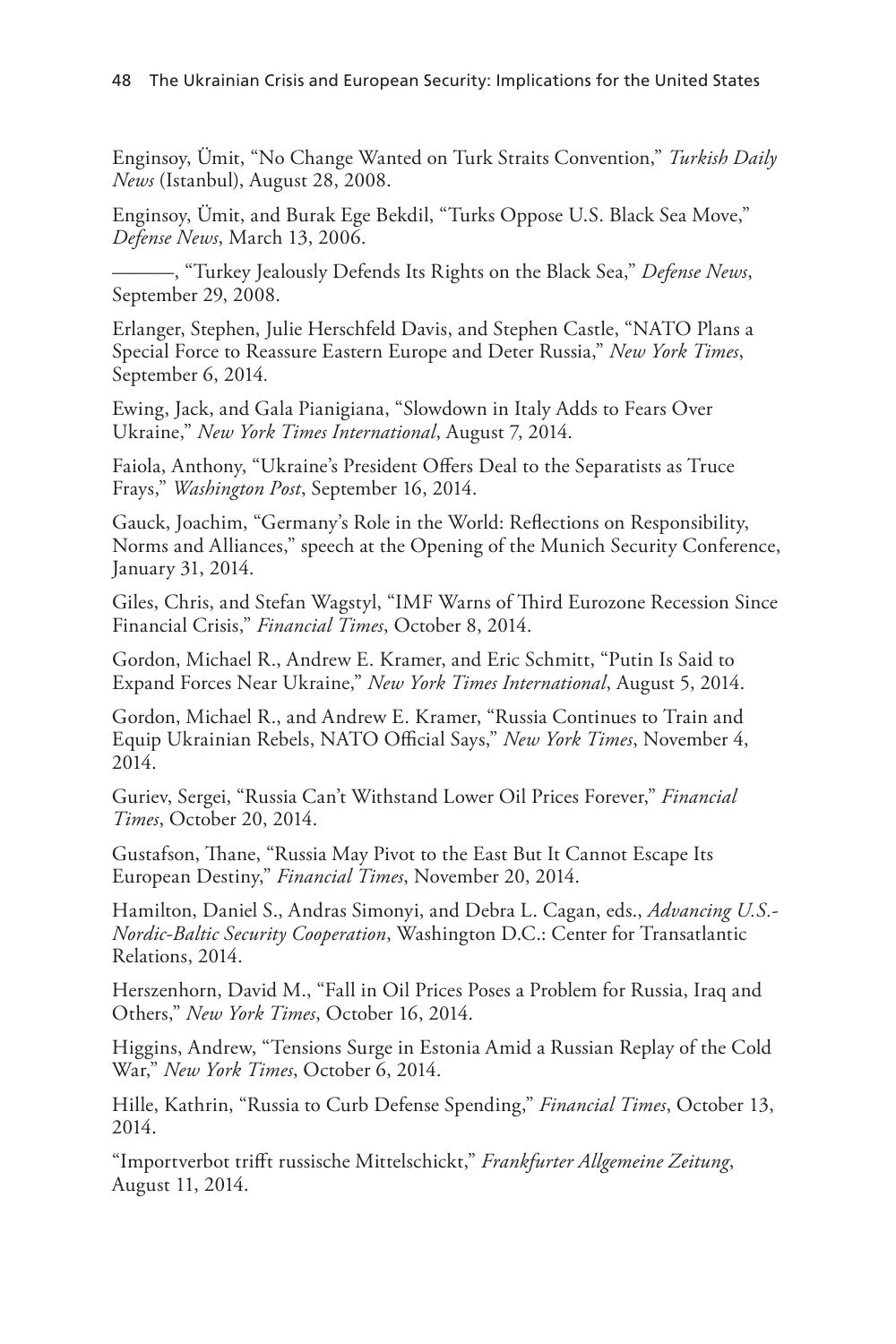Jones, Claire, "Russian Tensions Hit Fragile Eurozone Growth," *Financial Times*, August 11, 2014.

Larrabee, F. Stephen, "Ukraine at the Crossroads," *Washington Quarterly,* Fall 2007.

———, "Turkey's New Geopolitics," *Survival*, Vol. 52, No. 2, April–May 2010.

Larrabee, F. Stephen, Stuart E. Johnson, John Gordon IV, Peter A. Wilson, Caroline Baxter, Deborah Lai, and Calin Trentkov-Wermuth, *NATO and the Challenges of Austerity*, Santa Monica, Calif.: RAND Corporation, MG-1196- OSD, 2012. As of November 18, 2014: <http://www.rand.org/pubs/monographs/MG1196.html>

Larson, Jeffrey A., "The Wales Summit and NATO's Deterrence Capabilities: An Assessment," NDC Research Report, NATO Defense College, November 2014.

MacFarqhuar, Neal, "Aid Elusive, Crimea Farms Face Hurdles," *New York Times,* July 8, 2014.

McLees, Alexandra, and Eugene Rumer, "Saving Ukraine's Defense Industry," Carnegie Endowment for Peace, July 30, 2014.

"MH-17 Crash: Investigation Focuses on '25 Metal Shards,'" *BBC News Europe*, September 12, 2014.

Michta, Andrew, "Putin Targets the Scandinavians," *The American Interest*, November 17, 2014. As of January 8, 2015: [http://www.the-american-interest.com/2014/11/17/](http://www.the-american-interest.com/2014/11/17/putin-targets-the-scandinavians/) putin-targets-the-scandinavians/

Milne, Richard, Sam Jones, and Kathrin Hille, "Russian Air Incursions Rattle Baltic States," *Financial Times*, September 25, 2014.

Norberg, Johan, and Fredrik Westerlund, "Russia and Ukraine: Military-Strategic Options, and Possible Risks, for Moscow," The International Institute for Strategic Studies, April 7, 2014.

Official Site of the President of Russia, "Meeting of the Valdai International Discussion Club," October 24, 2014. As of January 8, 2015: <http://eng.news.kremlin.ru/news/23137/print>

Olearchyk, Roman, and Neil Buckley, "Russian Stealth Forced Ukraine into a Ceasefire," *Financial Times*, September 14, 2014.

Oliver, Christian, Jack Farchy, and Roman Olearchyk, "Moscow and Kiev Reach Deal on Gas Flows," *Financial Times*, October 31, 2014.

Peel, Quentin, "Merkel Wants a Stable World and Is Willing to Pay a Price," *Financial Times,* August 12, 2014.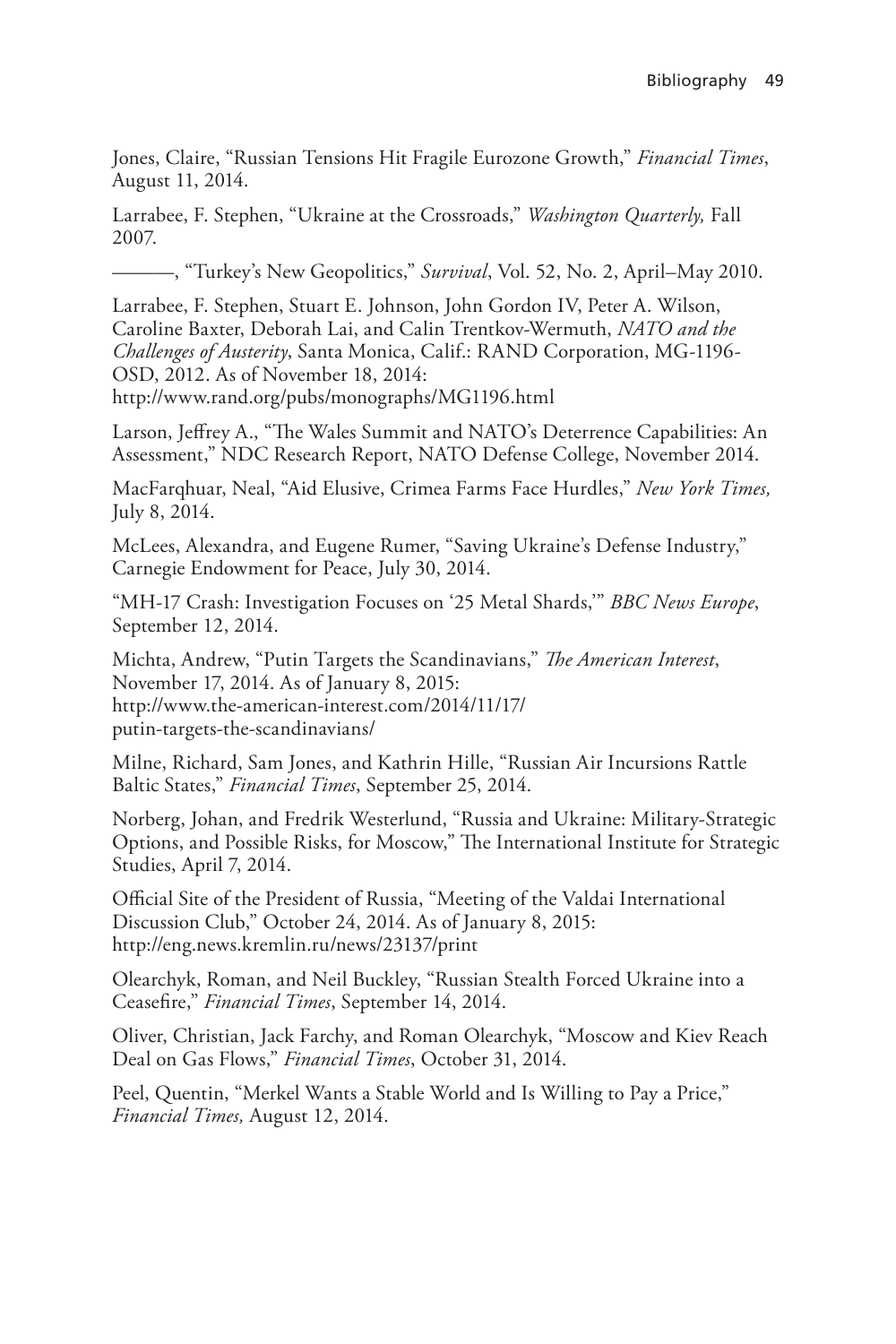Pifer, Steven, "Taking Stock in Ukraine," *The American Interest*, October 28, 2014. As of January 8, 2015:

http://www.[the-american-interest.com/articles/2014/10/28](http://www.the-american-interest.com/articles/2014/10/28)

"Putin Is Leading Russia Down an Isolationist Path," *Financial Times*, October 8, 2014.

"Putin schockt die Bauern in Osteuropa," *Frankfurter Allgemeine Zeitung*, August 8, 2014.

Putin, Vladimir, prepared remarks before the 43rd Munich Conference on Security, Munich, Germany, February 12, 2007.

"Putin's Reach: Merkel Concerned About Russian Influence in the Balkans," *Der Spiegel*, November 17, 2014. As of January 8, 2015: [http://www.spiegel.de/international/europe/germany-worried-about-russian](http://www.spiegel.de/international/europe/germany-worried-about-russian-influence-in-the-balkans-a-1003427.html)influence-in-the-balkans-a-1003427.html

Sattar, Majid, "Schlussetappe auf dem langen Weg nach Westen," *Frankfurter Allgemeine Zeitung*, August 26, 2014.

Speck, Ulrich, "How the EU Sleepwalked into a Conflict with Russia," Carnegie Europe, July 10, 2014. As of October 28, 2014: <http://carnegieeurope.eu/2014/07/10/how-eu-sleepwalked-into-conflict-with-russia>

Spiegel, Peter, "Putin Demands Reopening of EU Trade Pact with Ukraine*," Financial Times*, September 26, 2014.

Steinmeier, Frank-Walter, Foreign Minister, speech at the 50th Munich Security Conference, January 31, 2014.

Sutyagin, Igor, "Russia's Overestimated Military Might," *RUSI Newsbrief*, March 25, 2014.

Sutyagin, Igor, and Michael Clarke, "Ukraine Military Dispositions—the Military Ticks Up While the Clock Ticks Down," *RUSI Briefing Paper*, April 2014.

U.S. Army Training and Doctrine Command, *The Army Operating Concept: Win in a Complex World, 2020–2040*, TRADOC PAM 525-3-1, October 7, 2014.

Vendil Pallin, Carolina, ed., *Russian Military Capability in a Ten-Year Perspective—2011*, Stockholm: Swedish Ministry of Defense, 2012.

von der Leyen, Ursula, speech at the 50th Munich Security Conference, January 31, 2014.

Wagstyl, Stefan, "Merkel Rethink on Tough Action Reflects Loss of Trust in Putin," *Financial Times*, July 31, 2014.